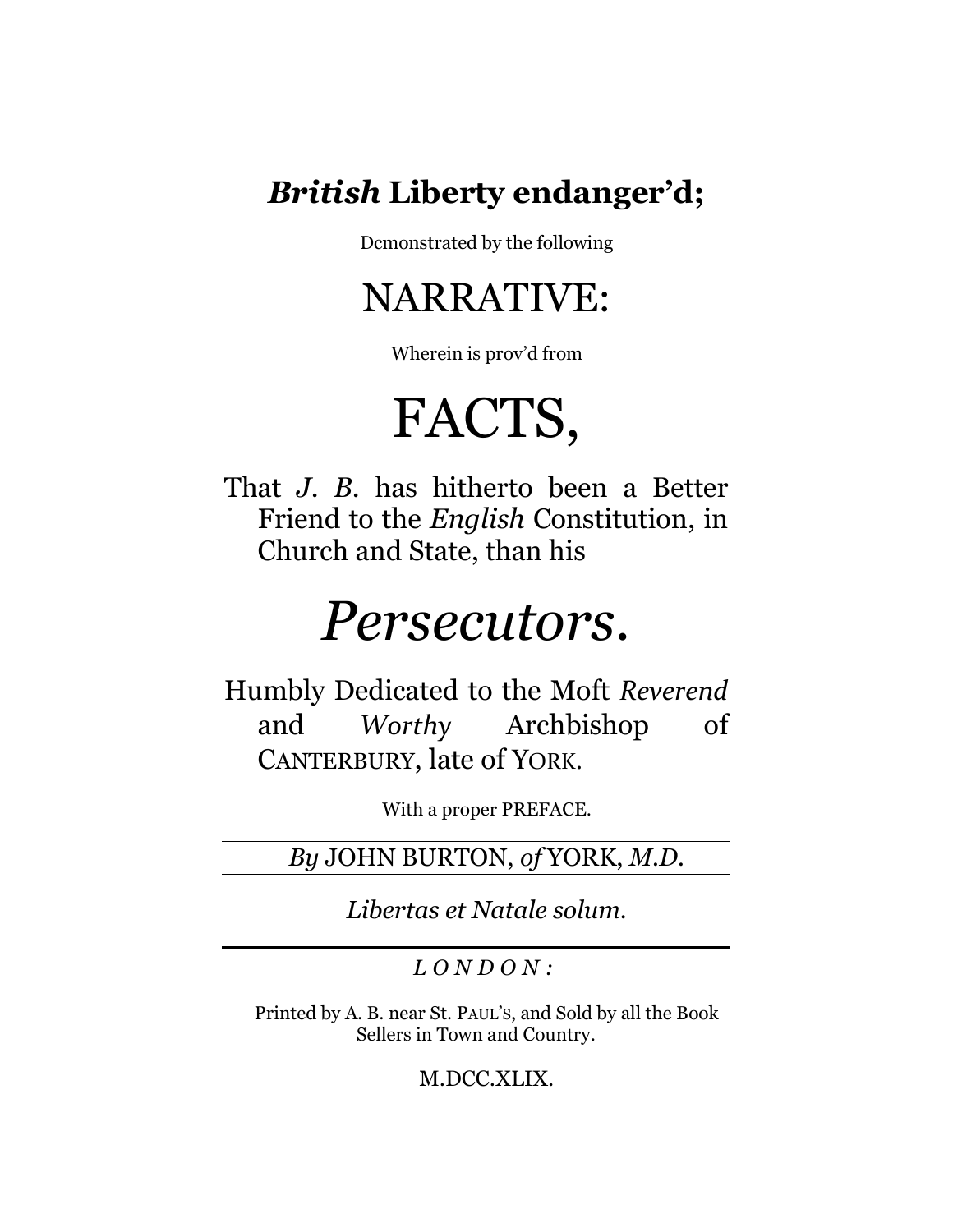IS a common Observation, that whoever engages in a<br>Design of correcting Vice, and exposing Fraud, must<br>suffer a great deal of *undeserv'd* Reproach, and incur Design of correcting Vice, and exposing Fraud, must suffer *a* great deal of *undeserv'd* Reproach, and incur the Resentments of numberless Persons without just Cause: But if from the fullness of an *untainted* Heart, and *strong affection* for his Country, he presumes to differ in his Sentiments from *the hot-headed Party-Zealots* in point of Government, and is bold enough to show his Dislike of the Measures publickly pursued and allow'd; the Manner in which such an one may be treated upon certain political Conjunctures, is shocking to every thinking Man, of which I am a remarkable lnstance; as may be fully seen in the following sheets, which, I hope every Reader will go thro' *attentively* and *unprejudiced,* according to *Salust's* Advice: "*Omnes homines; P.C. <sup>a</sup> qui de rebus dubiis consultant: ab odio*, *amicitiû*, *ira vacuos esse decet."* I shall only say this for myself, that I have strictly adhered to Truth, which strikes the more strongly by its native Force, and is more beautiful, the less it is adorn'd. Error and Ill-Design alone requires Art to obscure it, and make unintelligible, what is not fit to be reveal'd. I have follow'd Truth as close by the Heels as I could, not to have my Teeth kick'd out: But it is not Truth, but Opinion, that can travel the World without a Passport. I shall begin by showing my political Principles, and then shall prove that I always put them in Practice, as far as I could.

The Whigs of *old* were against all kind *o*f Measures or Projects, which tended to exalt the Prerogative of the Crown over the Liberties of the People; and the fav*o*urite and fundamental Point, amongst 'em, was the Liberty of Parliament; that is, the Freedom of Elections, and the Prohibition of *all Influence,* except that of *Reason* in the House of Commons. This they did, no doubt, with a View to preserve the Ballance of Power, which is of such absolute Necessity in a limited State, that *Cromwel* himself (before he had perfectly confirm'd his arbitrary Power) was forced to create a new House of L—ds, for a Counterpoise to the Commons. For in all free Governments like ours, the greater Evil to be avoided, is *tyranny,* properly so called; *i. e* an unequal Share of Power: It matters not where it is lodg'd, whether in the Hand of ONE, of the FEW, or the MANY. These are the Tenets I have always embrac'd: My Actions have declar'd the Sentiments of my Heart, and bespeak me to be, what my Persecutors only pretended to be. In all Reigns, and under every Administration, I'm for being governed by the same Principles, and not carried away by every Wind of political Doctrine,—by S*o*unds and Names only, when the Things that were originally meant by 'em are drop'd in so open and undisguis'd a Manner.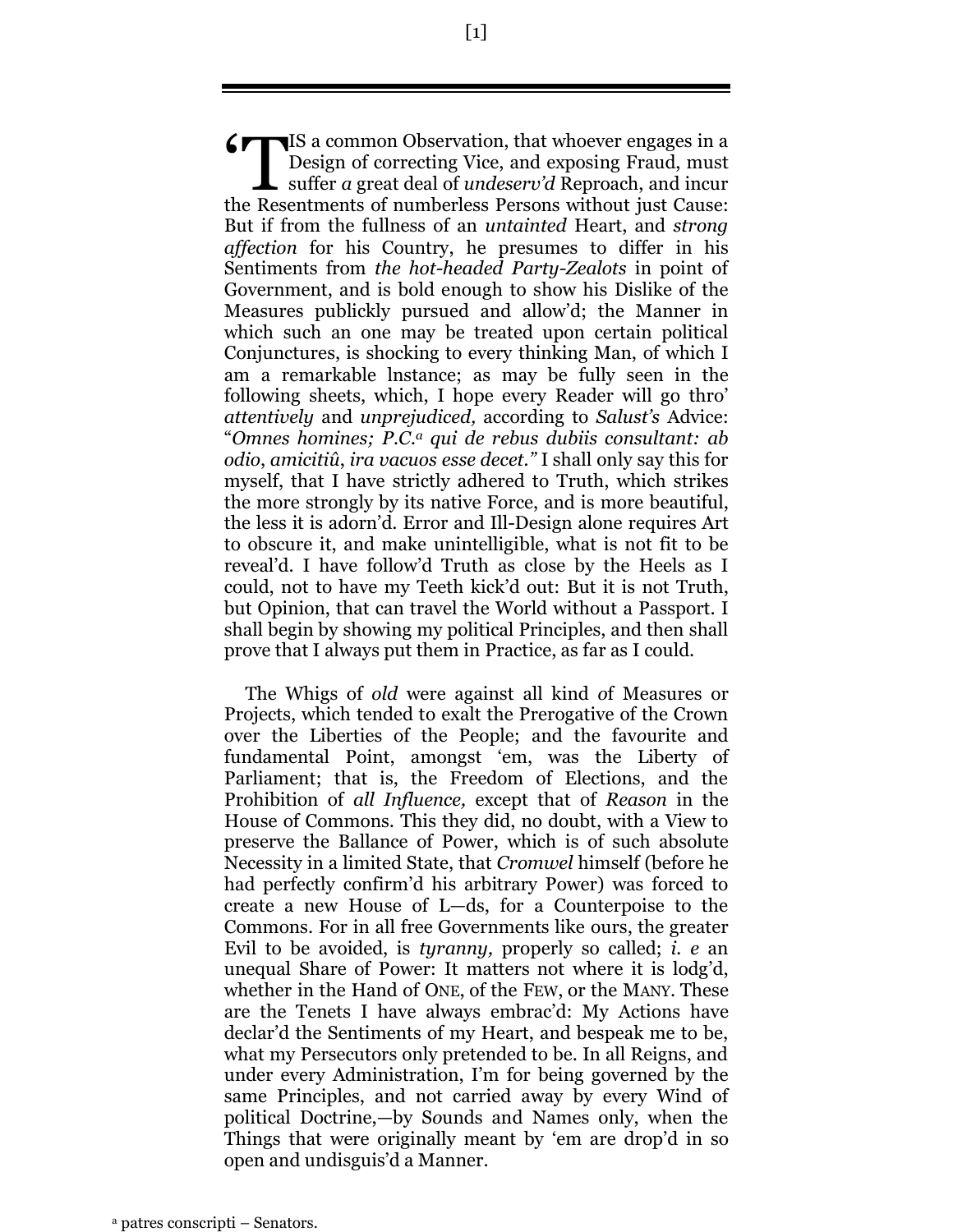As it is therefore the peculiar Happiness of the *British* Constitution, that the supreme Legislative Authority is lodg'd in 3 distinct Orders, *viz.* King, Lords, and Commons, so 'tis essential to the Preservation of this wise Establishment, that *one* of these Orders should not controul or influence the *other*; for was that Time ever to happen, wherein the *Equilibrium* should be destroyed; then will ours be turned into an *absolute Monarchy*; since it is demonstrable from the Case of *France*, and some other Countries, that it is not the *Form,* but the *Freedom* of Parliament, which is necessary to the *Preservation* of *Liberty.* I must add, that whilst the septennial Act remains in F*o*rce, there is more Occasion to guard against any Influence of this Kind. Therefore the longer Time here is betwixt Elections, the more we should be upon our Guard.

There is no Point, in which all unbiass'd Men of Probity and good Sense, are so generally agreed, as the *Independency* of *Parliament*; and whatever destroys this *lndependency,* must *destroy our Constitution. T*his therefore, we should guard against, whatever *the Enemies of our Constitution* (who, yet perhaps will have the Arrogance to pretend to call themselves *the Friends, of the Government)* may say, to amuse and impose upon the weak, ignorant, and trifling Part of Mankind. *Nomina honesta praetenduntur vitiis.*

It is a common Maxim, that a House divided against itself can't stand. But our House of Commons is an Exception to that general Rule; for I may safely say, that if ever the Members of that House are of one Opinion, or continue to act as if they were so; that from that Hour we may date the Completion of the Ruin of our Liberties. For it is very evident, that were they all of one Side for the Ministry, we should be in Danger of being Slaves; were they all against the Ministry; the Wheels of Government would be so dogg'd, that the necessary Motions could not be performed. Hence the Necessity of different Parties is apparent: But this may be farther illustrated by a remarkable Example in good Queen *Elizabeth's* Ministry, which was composed of Men of both Parties; for then she heard what both Sides had to offer upon every Occasion, and was thereby better enabled to form her Judgement. It also kept a proper Check upon the Ministers, who were continually jealous of one another, and deterred them from taking such Steps, which they might have been tempted to take, had they found themselves *absolute* in the *Royal Favour*, and had a Parliament at their Command.

The Wisdom of this is confirmed by the Experience of her Reign; for whilst she played *Cecil* against *Leicester*, and *Essex* against *Cecil*; every Thing went on prosperously, and she turned the Ballance between them as she pleased:

But when *Leicester* was dead, and she had suffered *Essex*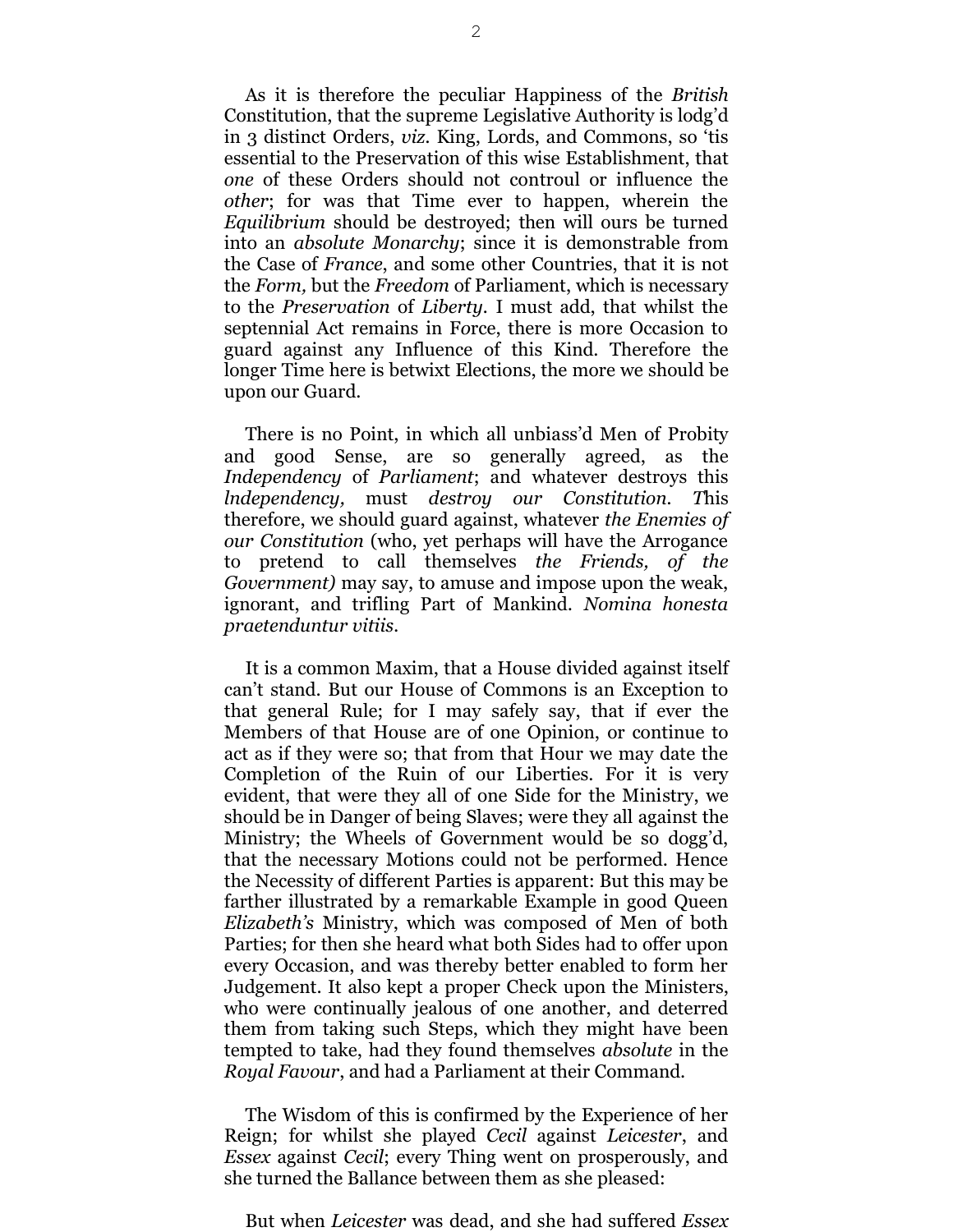to be beheaded, there was no Body left great enough to make a stand against *Cecil's* Party, who grew absolute, and the Glory of her Reign continued to decline with her Years.

I have now shewn that the House of Commons ought to be independant, and the Necessity of having two Parties therein kept on Foot, as a Check upon one another; for supposing each Party to be equal; neither durst attempt to encroach upon, either the King's Prerogative, or the Liberties of the Subject; because the few, who might go over to the opposite Side, would always be able to turn the Scales. Another Advantage would arise from this near Equallity, that it would always be a Check upon *tyranical* or *rapacious* Ministers; for if They are *so bad* when there is an Opposition; what *would they be without one?*

Towards obtaining this Equality, it behoves every *British*  Elector (where there are, what we may call the freest and most popular Elections; such as Counties, large Cities, and large Borroughs, *&c)* to elect, anti-ministerial Members; because, what with Court-Burroughs, *&c. &c. &c.* there will be always a very considerable Number of ministerial Members, exclusive of the Placemen, Pensioners, and those who are by any Means to be bribed: Hence appears the Necessity of opposing the Ministers sometimes at Elections, without the least Pique, or personal Prejudice against them; but only to preserve the due Equilibrium within Doors.

§ 1. With these Sentiments I set out into the World, and the first Opportunity I had of acting to put them in Practice, was in the Year 1734, when Sir *Rowland Wynne,* Bart, stood Candidate to represent the County of *York*: I was then at *Wakefield*, and as *Tempest Thornton.* Esq; was then so ill, that he was obliged to go to *Bath* (where he died) and as *Harpham Green* Esq; and Dr. *Hodgson* were also absent, 'till near the Time that the Election began. The Car therefore of the Electors, *&c*. in that Town was entirely left to me.

These Gentlemen, with many others, though near Neighbours of Sir *Rowland Wynne*, yet, thought him an improper Person to represent them in Parliament, both because he had receiv'd his Education at *Geneva*; and because he had declar'd his Mind openly in Favour of the Extension of the Excise Laws; particularly in Respect to Wine and Tobacco. These and many other Reasons induc'd several of Sir *Rowland's* Acquaintance to oppose him. I was very active and vigilant in the Trust repos'd in me: In short, a Majority was for Sir *Miles Stapylton*, against Sir *Rowland Wynne* and Mr. *Turner,* notwithstanding that Sir *Rowland* lives only three Miles on one Side of *Wakefield,* and Lord *Irwin,* his good Friend, about the same Distance on the other. The Election began on the *Wednesday,* and I staid 'till the *Saturday* Morning, and then went with the Remainder of the Freeholders on that Morning to *York*, where I did signal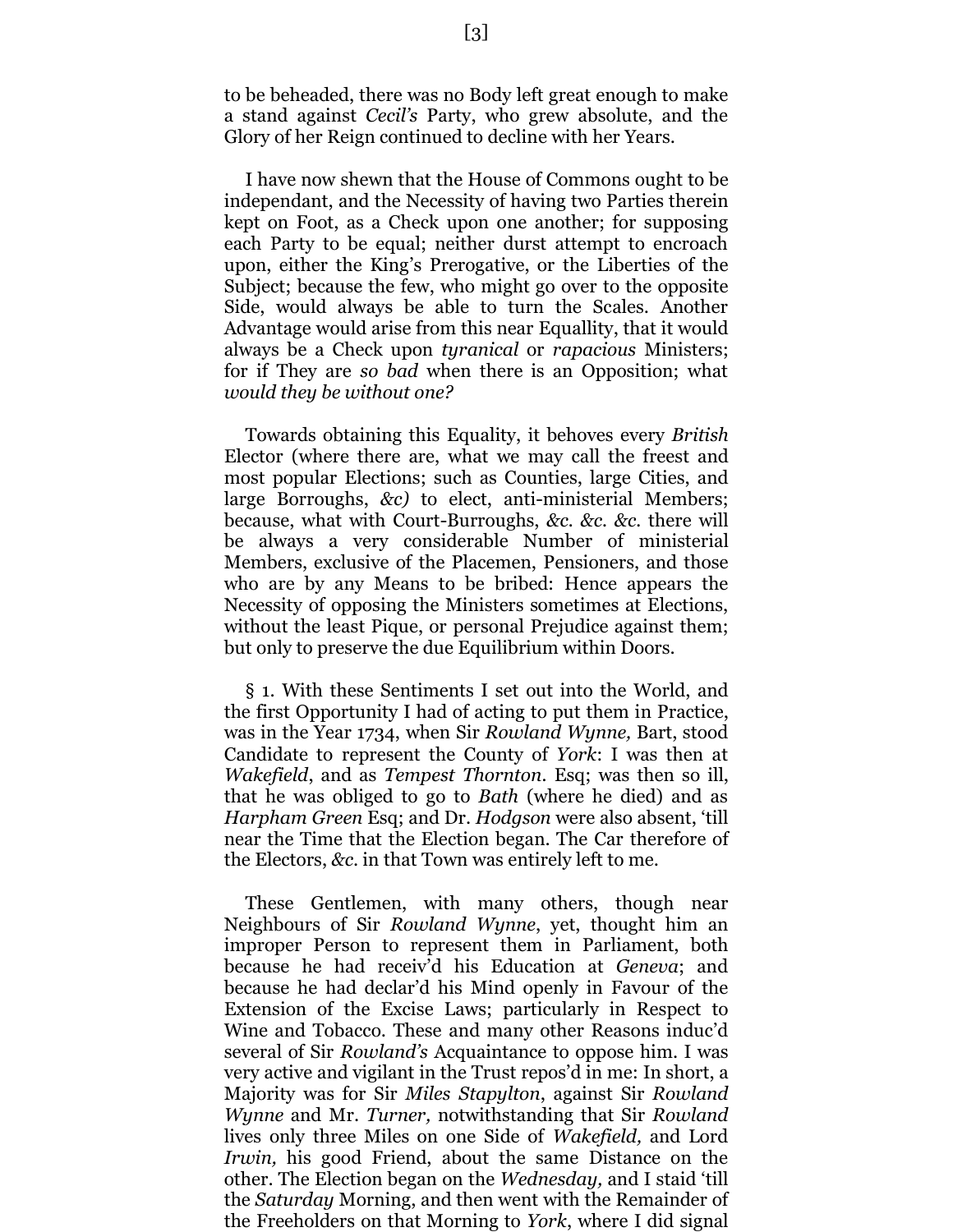Service by attending at one of the Booths, and preventing several from being poll'd in an unfair Manner, and contrary to the Agreement made betwixt the High Sheriff and the Candidates.

§ 2. *T*he Election being over, and Sir *Miles Stapylton* being duly chosen, there were great Rejoicings; amongst his Friends every where; at *Wakefield* as well as at other places: The Populace there took a Person in a Chair to represent Sir *Miles,* and carried him thro' the Town, along the midst of the Streets, huzzaing and shewing their Joy. This to enrag'd some of Sir *Rowlands* Friends, that one Gentleman in particular, muster'd all the Men he could into his Court, and arm'd them; and when most of Sir *Miles's* Friends had pass'd his House, the People issued out of this Court, and a assaulted several *o*f the others, who were in the Rear; knocking down many, who, calling out for Aid, were immediately reliev'd by a Party turning back, who drove the Assailants into the Place whence they had issued forth.

Enrag'd at these Disappointments, Sir *Rowland's* Friends were determin'd to be reveng'd *o*n the others; and accordingly sent Warrants, and took up several of those as Rioters, who had been Rejoicing; some gave Bail for their Appearance at the Sessions, others were committed to the House of Correction, where they remain'd till I return'd Home from the Election ac *York;* which was no sooner known, than many of those injur'd People, or their Friends came to me, desiring my Advice and Assistance. I took down the whole Transactions in Writing, and laid 'em before three or four proper Persons, who gave me Directions how to proceed in every Respect, and to send some Persons to bail those in Custody. This provok'd the other Party, because by their Method *o*f proceeding, they were in Hopes hereafter of gaining their Point, especially among the lower Class of Freeholders. I stood up in the Defence of these injur'd People, and went to *Bradford* Sessions, where they were bound over to appear.

How honourable an Office is a Justice of Peace, when executed with Integrity; But if we shou'd be so unfortunate hereafter, to find Persons capable of perverting this glorious Institution to the vilest of Purposes; when instead of punishing, they shall endeavour to screen Villains from Justice, what a miserable Situation wou'd the *Britons* then be in? but I hope that will never be our Case.

§ 3. It is well known, that one of the greatest Priviledges we got by the *Magna Charta,* is to be tried by a Jury lawfully chosen; this, at one Blow was attempted to be broke thro'. I shall relate the whole Affair as near as I can. As I had made the Discovery of this Attempt, I told it to some of the Justices who were Sir *Miles Stapylton's* Friends, and were then at *Bradford* Sessions.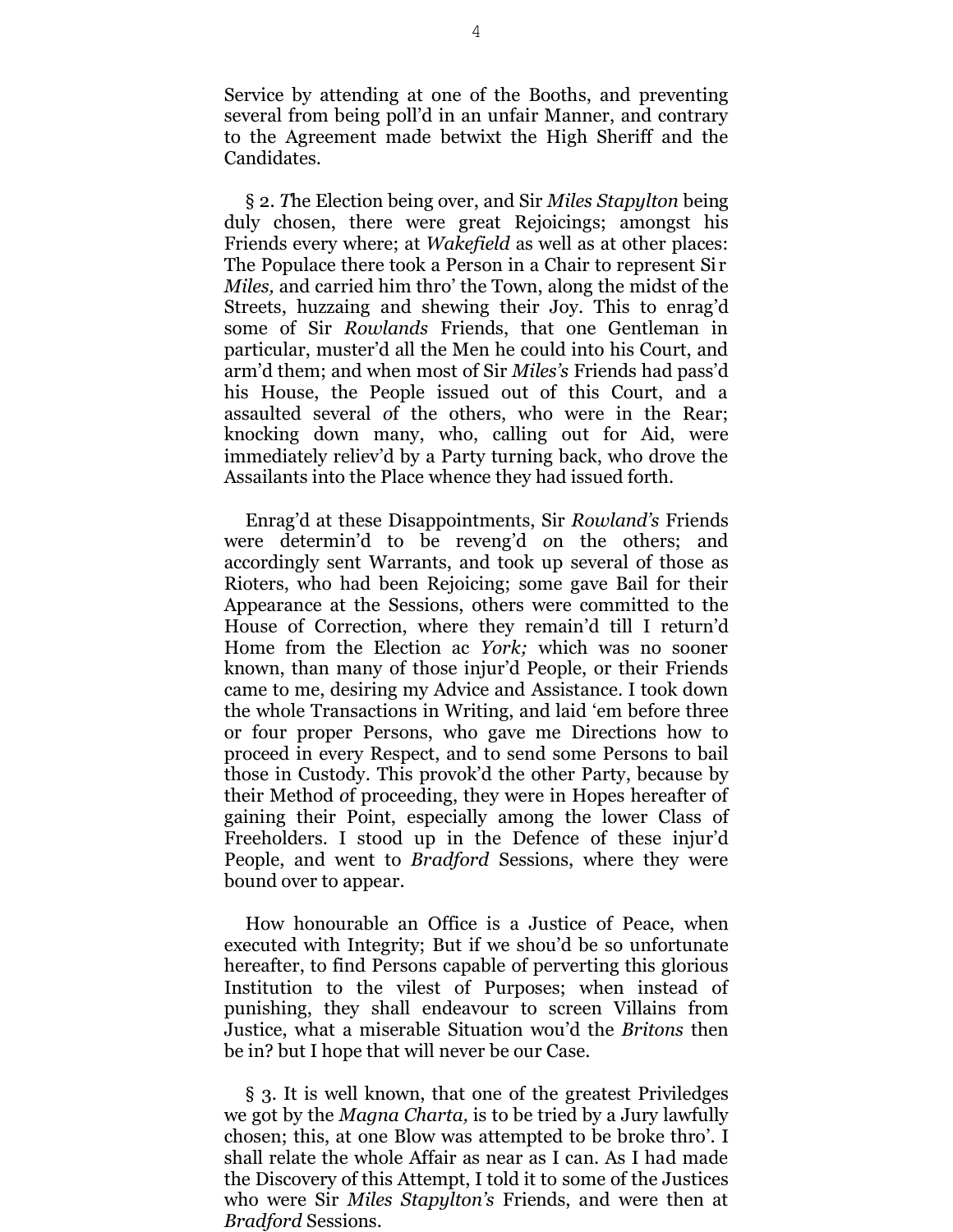They order'd the under Sheriff, or his Deputy into Court; he appear'd, and being sworn, was asked, if he had summon'd, the Jury legally? which he answered in the Affirmative, and gave in a List of the Names of those he had summoned, according to the legal and customary Manner. But this List differing from that, by which the Court called over the Jury: These Justices asked the same under Sheriff, or his Deputy, how he happen'd to alter that List, after he had summon'd the People before? He seemed very backward to declare it; but the Justices insisted upon his declaring the whole Truth, upon the Oath he had taken, and then he gave the following Account.

§ 4. About the proper Time of Summoning the juries to attend at the Sessions; Mr. *C—rr—r's* domestic Servant brought a Letter, directed to the under Sheriff or his Deputy, the Contents of which were to this Purport.

"Sir, By my Master's Orders, I herewith send you a List of those Persons you are to put upon the Pannel as Jurymen, at the ensuing *Bradford* Sessions." And then follow'd the List of the Names of the Persons, out of which, as I remember, there was but one Person of the Church of *England,* and I think he had some Place. The under Sheriff or his Deputy wrote back by the same Servant, That the Method of proceeding, mention'd in his Letter was illegal; and therefore he could not do as the Justice requir'd; and so dismiss'd the Justice's Servant with this Answer. The under Sheriff then thought to avoid any more Applications, it would be better to summon a Jury immediately according to Law; which he then did: Soon after which, a second Letter was brought to the under Sheriff or his Deputy, from the same Person, by Mr. *C—rr—r's* Servant, in which it was insisted, that the Persons mention'd in the former Letter should be summon'd. To this the under Sheriff answer'd, that he had already sent out the Summons, in the proper and legal Way, and that he neither could, nor durst then alter it. Both these Letters sign'd by Mr. *C—rr*—'s Clerk, with the List of the Names of the Persons, were read in the open Court by Mr. *Thomas Pulleyn*, Clerk of the Peace, in the Presence of the two accus'd Persons, and in their Hearing. Mr. *C—rr—r* said in his Defence or Answer, That he could not help his Clerk doing a wrong Thing: But was it probable his Clerk durst make use of his Master's Name without Orders? Or durst any of his Domestics have taken a Journey of above 20 Miles upon his Master's Horse, unknown to his Master; and repeat it a second Time? Mr. *C-rr-r* was then ask'd to produce his Clerk; but replied, that *he knew not where he was:* being ask'd a second Time, and in a stronger Manner, replied, *upon his Honour he knew not whither his Clerk was gone*. Upon which, I proved directly in Court, *that Mr.* C—rr—r sent *his Clerk about an Hour before, to Dr*. Richardson's *at* North Bierley, *about two Miles from* Bradford; *and order'd him to let no Person know whither he was going; and not to stir from thence 'till he*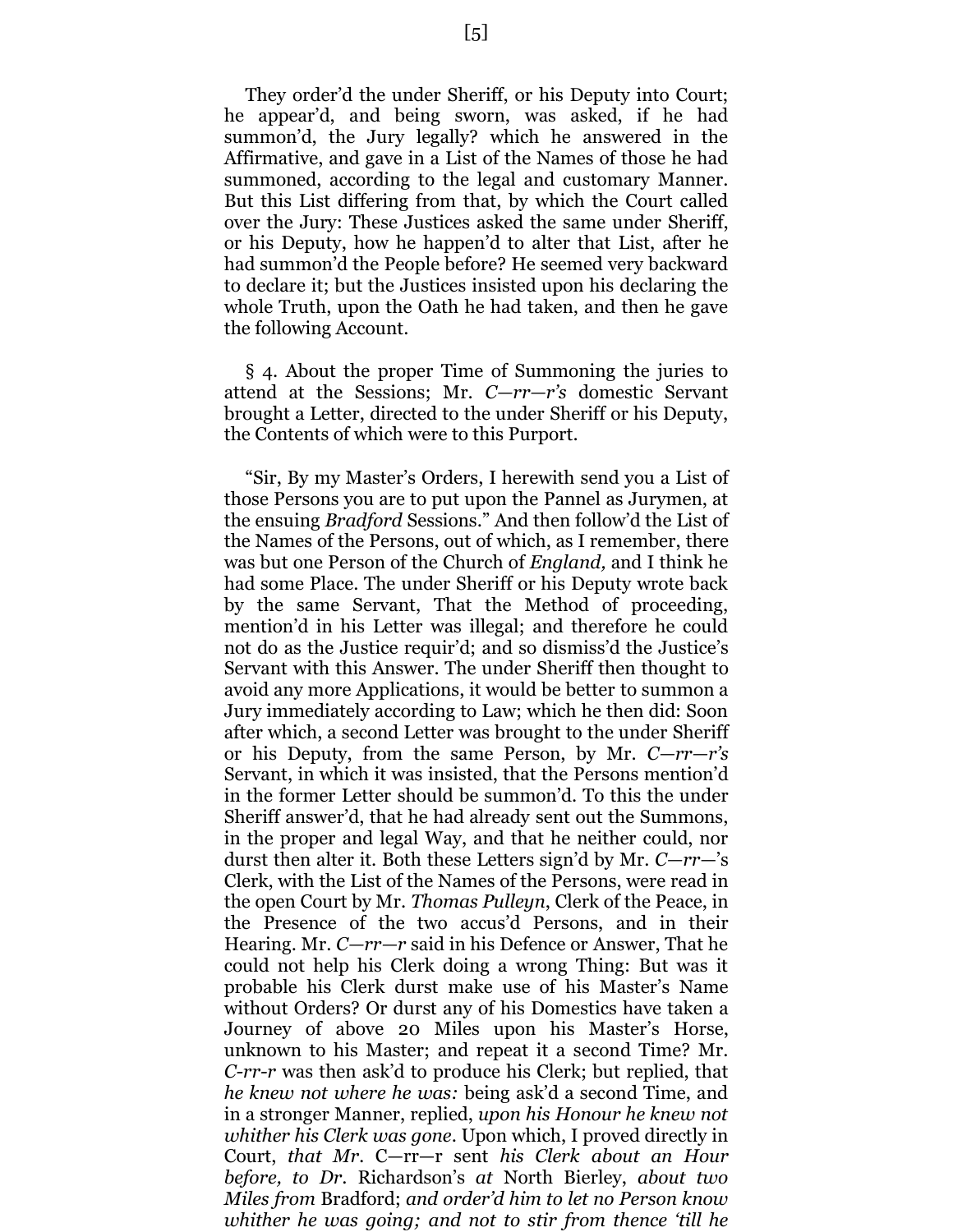*(Mr*. C-rr-r) *should send for him*. The Witness that I produc'd in Court, happen'd to overhear Mr *C—rr—r* give his Clerk these Orders; and it appear'd afterwards that the Clerk was then at *Bierley*, pursuant to his Master's Order.

Mr. *C-rr-r* being disappointed of his Design in both these Attempts, as abovemention'd, and the Time for opening the Sessions approaching, Mr. *C-rr-r*, and several other Justices, came to *Bradford* on the Evening before the Sessions began. Mr. *C-rr-r* and a Gentleman of his Neighbourhood, went that very Evening of their Arrival to the under Sheriff or his Deputy's Office and there *made the under Sheriff or his Deputy strike as many Names out of the List of those*, *who had been legally summon'd,* as they thought proper, and to *add as many out of* the List mentioned in the Letters as aforesaid, to make up the Number again.

Altho' the deceased Justice denied his having any Knowledge of the Letters sent by his Clerk; yet it is plain, he ordered his Clerk to write 'em and send that List; because *he in Person, together with his Neighbour, referred to that List, and made the under sheriff alter the Pannel according to it.*

These Things being made appear in Court, one of the Justices (I think it was Sir *John Lister Kaye,* Bart.) moved the Court, that an Information should, by Order of Sessions, be moved for in the *King's Bench* against the above two Persons; but was not carried into Execution, or at least I never heard what Punishment was inflicted upon them. I must also remark, that never were seen so many Justices at these common Sessions before; there being 22, out of which there were only four or five of Sir *Miles's* Friends, who used to attend in a general Way. But what made so many of the Justices of Sir *Rowland's* Party go so far out of their respective Districts, I must leave the Reader to judge. The Reason why Mr. *C-rr-r* sent his Clerk to Dr. *Richardson's*, was, because *William Horton*, Esq; had unguardedly mentioned something of what was to be done in Court the next Day, about this Attempt of Mr. *C-rr-r* and his Friend.

At the same Time the abovementioned illegal, Proceeding was proved in Court, there was a Discovery of some other of Mr. *C-rr-r's* male Practices which appeared from under Mr. *C-rr-r*'*s* own *H*and; for he wrote a Letter to another Justice's Clerk, and offered him (the Clerk) a Premium (as I remember) of two Guineas, if he the Clerk; would get a certain Paper out of his Master's Study, or Escrutoire. This Letter was produced by Sir *John Lister Kaye,* Bart, and read in the Court by the Clerk of the Peace.—Such a violation of the known Laws of the Land, must shock every thinking Person, insomuch that the utmost Expressions of Shame and Rage, are too Weak to say it in its proper Colours.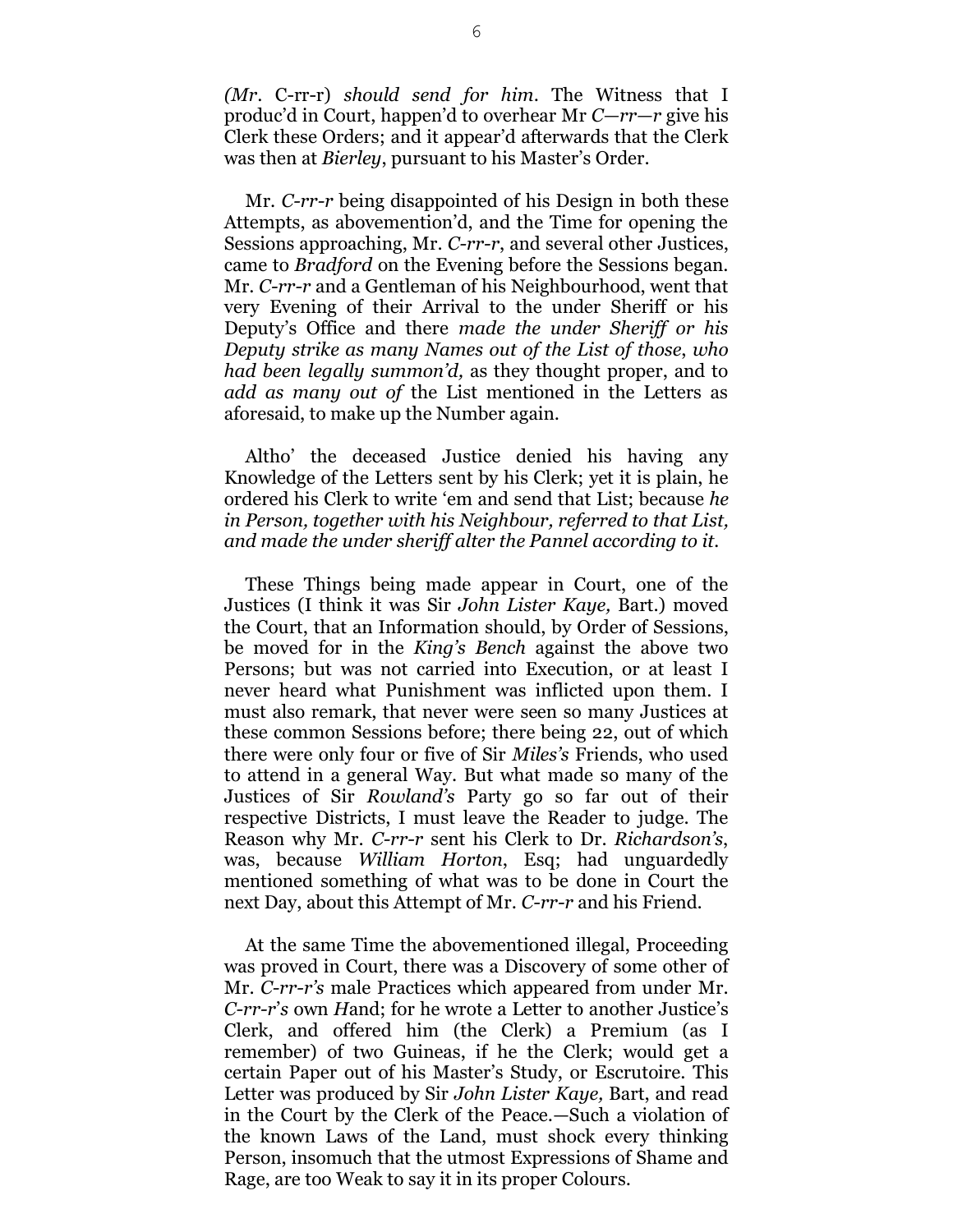§ 5. The Indictments were preferred against the Persons bound over to appear at the Sessions, and were not found by the Grand Jury, so the People were all discharged.

The Assizes at *York* being at hand, I was apprehensive, that the Malice and Revenge of Sir *Rowland Wynne's* Party would not let them rest, for—*Intus & in cute novi*, and therefore did not doubt, but they would put those Friends of Sir *Miles Stapyltons,* to as much Expence and Trouble as they could, by preferring Indictments again at *York* Assizes. I therefore *o*rdered all those, who were Witnesses against Sir *Rowland's* Friends, to be ready at an *H*our's Warning, to go to *York* al*so,* and had Horses ready for them: I at the same Time placed proper Spies, to watch the Motions of the Antagonists; and to bring Intelligence to me, whenever there might be Occasion.

During the Assize Week, 'till *Friday*, all was quiet; when about Four o'Clock in the Morning I was called out of Bed, and informed, that Sir *Rowland's* People were up, and preparing for a journey; I then immediately ordered the Summons to be sent to those, who were to go with me; and in about an Hour's Time, both Men and Horses were ready to set out for *York.* Sir *Rowland's* People finding Sir *Miles's* Friends were prepar'd for a Journey, and seemed as resolute as themselves, sent up to desire a Parley, which was immediately agreed to: they then proposed to refer all Differences to proper Referees, to be named by; each side. Lawyer *Witton,* a Neighbouring Justice of the Peace, was nominated by Sir *Rowland's* Friends, and I agreed to refer it solely to him; because Sir *Miles's* Friends were the Persons injured, and had nothing to fear, before whom it was tried. In short, some Money was paid towards defraying the Expences of Sir *Miles*'s Friends, and then all Actions ceased.

Thus ended that Persecution, which must inevitably have ruined these People, or however greatly distressed them, if I had not stood up in their Defence, and got them their Charges and Expences.

§ 6. Not long after this I married, and went to live at *York,* at which Time, and long before, there had been heavy Complaints from several Places, of the Hardships and Practices of some acting Persons in the C——.

As I was in the Commission, I was determined to qualify myself to act as some other Gentlemen did, on the same Account thinking it our Duties to serve our Country, and prevent the like for the future, as far as if lay in our Powers. I can name one Division, wherein, alone a Tax of 4*l*. 8*s*. Sterling *per annum* was raised by the —— without an Act of Parliament; when at the same Time there was Money allowed to pay, what that other Money was demanded for.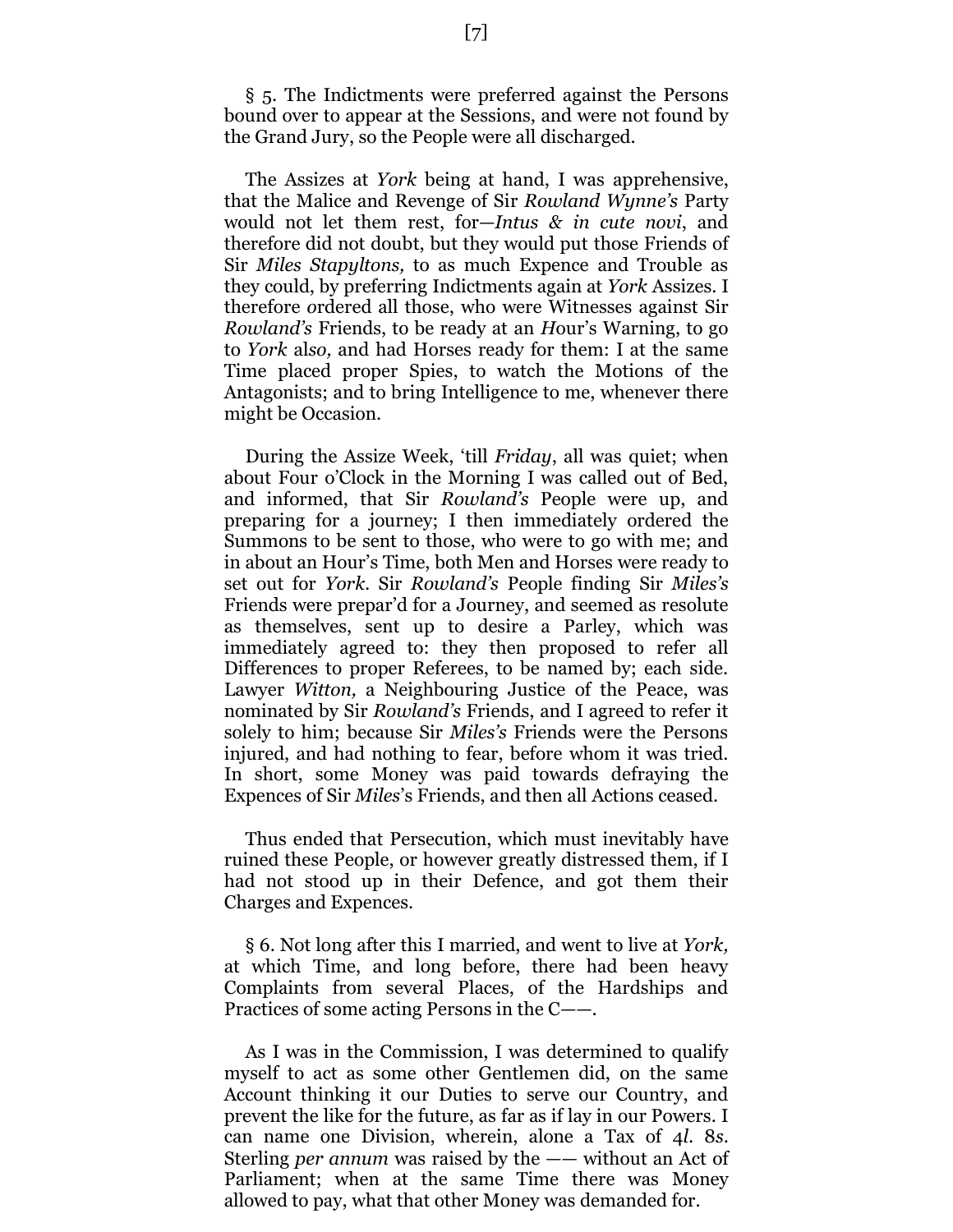When any of those People, who voted for Sir *Miles Stapylton,* or their Tenants appealed for relief, for being over-taxed; the common Answer was: *Oh! he or his Tenant voted for Sir* Miles*,* or he is such a Person's Tenant who voted against Sir *Rowland Wynne;—*so he must go *to Sir* Miles—*and see if he'll relieve him we'll let him know that it is his Interest to oblige us*, &c. &c. or Words to this Effect. Nay, to such a Degree of arbitrary Power were they come, that one of the Persons (who has been prosecuted and punished in the *Kings Bench* for other illegal Practices) even spoke Words to that Effect to a Tenant of *B-c-n M-rr-t's,* Esq; in the open Quarter Sessions. This was not all the Grievance, for two Persons even assumed a Power of acting to one Division, when not qualified by Law so to do; which made the Oppression still more grievous, and yet none durst prosecute them, for fear, of the Resentment of the ------- notwithstanding the Penalty is so great.

Is it not-evident from what I have already mentioned, that what, the Marquis of *Hallifax* says, in his Character of a Trimmer, is true here?

"Such Men, says he, if, they could, would prevail with the Sun to shine, only upon them and their Friends, and to leave all the rest of the World in the Dark. These *honest,* and *only* loyal Gentlemen, if they may be allowed to bear Witness for themselves, make a King their Engine, and degrade him into a Property at the very Time, that their Flattery would make him believe they paid Divine Worship to him."

There are some People in the W*o*rld always ready to promote *arbitrary Government,* provided the can enjoy a share of it; and *any Person of judgement may* easily, find them out, f*o*r as Sir *W*alter Raleigh says in his Preface to his History, that *as the Fruit tells the Name of the Tree, so do the outward Works of Men* (*so far as their Cogitations are acted) give us, whereof to guess at the Rest.*

§ 7. When I came to *York,* I daily saw the Misery, that the poorer Sort of People underwent, and that numbers frequently died; not only f*o*r want of Advice and Medicines, but also for want of c*o*mmon Necessaries; I therefore projected the building an Infirmary, for the City and C*o*unty of *York,* and published Proposals in order to raise a Subscription for that Purpose. Not much was done towards forwarding, this good Work, for a Year and a Half, and tho' most People wished for an Hospital for Sick and lame Poor, yet none would undertake to begin a Subscription, till *George Fox,* Esq; a worthy Representative in Parliament for the City of *York;* published also Proposals, and advertised a Meeting, to which all well disposed Persons were invited. Pursuant to this Advertisement some Gentlemen met and opened a Subscription, but none of Sir *Rowland Wynne's, or* the Ministerial Party appear'd at this Meeting: To be brief, all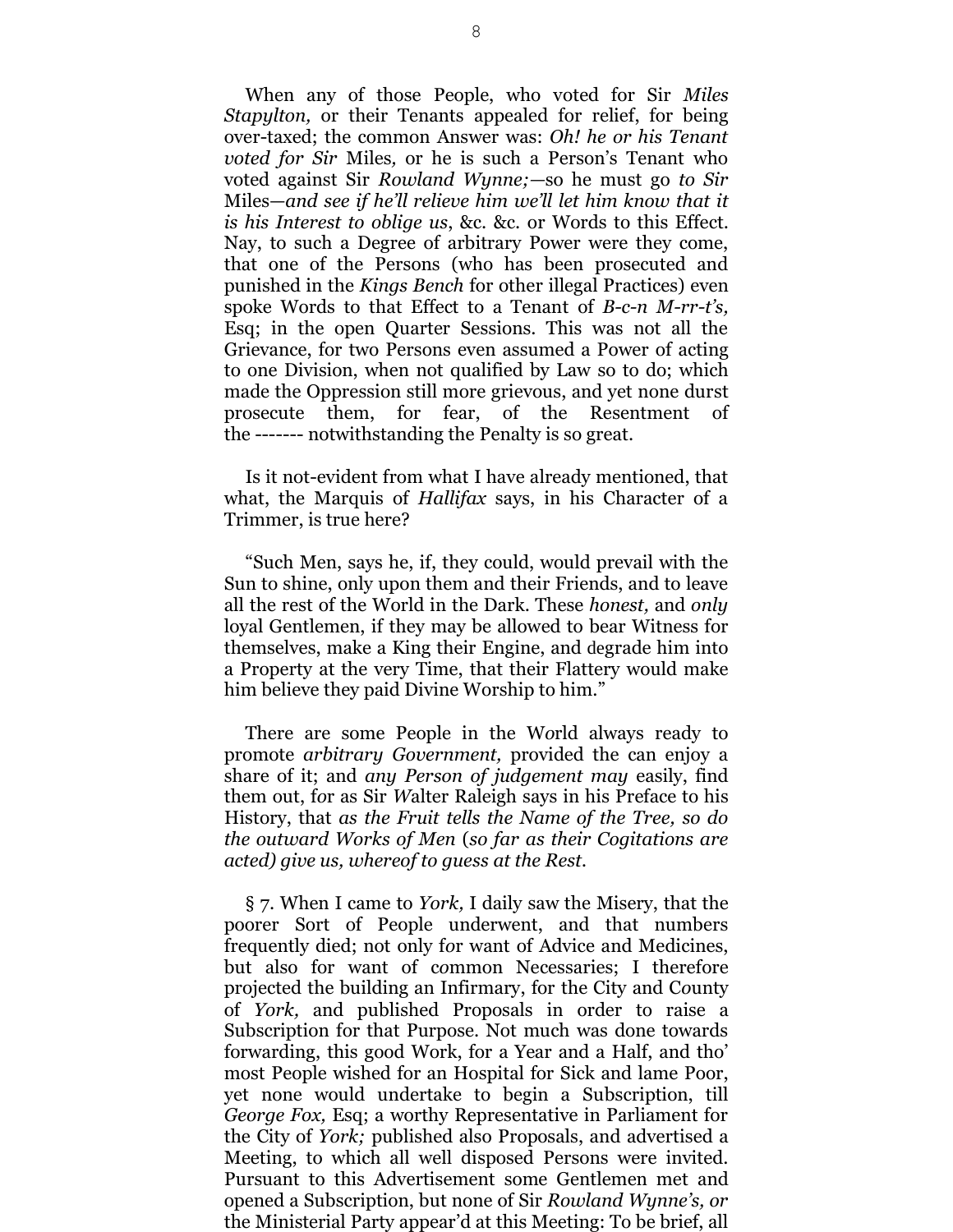Things succeeded, notwithstanding the frequent Opposition of several Persons to hinder it: particularly a Clergyman then in a high Station in the Cathedral of *York*, who hearing that Lady *Elizabeth Hastings* intended to give 500*l.* towards erecting the Infirmary, wrote to her to prevent it. This Letter, Lady *Hastings* shewed to the late Mr. *Lamplugh,* a worthy Prebendary of *York* Cathedral, from whose Mouth I have heard it in several Companies.

§ 8. Before the Infirmary was begun, I set apart a certain Time every Day, to give my Advice to all who came to ask it: But they who were so bad, that they could not with Safety venture out, I went to visit at their own Houses. This, together with some other Acts of Humanity, gained me some Esteem, and when an Election for Members of Parliament approach'd; Numbers of the Freemen of *York* came and offered their Votes and Interest, to be at my Disposal, in Gratitude for the Services I had done them, not being able, they said, to make me any other Requital. Two worthy Gentlemen, and Neighbours of mine in the Country, Sir *John Lister Kaye,* Bart, and *Godfrey Wentworth,* Esq; offering their Service for the City of *York*, I promised them all the Assistance I could give and faithfully performed it. This made Mr. *Thompson* (who was a placeman) and his Party, my inveterate Enemies. Thus for exerting that Right, which is inherent in every *British* Elector, I was abused by my Persecutors, who use all those ill, who dare oppose their Measures and would have condemned me, without hearing, and have actually wounded me *without any real Offence*.

§ 9. At the Time of choosing Church-Wardens in *Easter* Week, I found out a Plot (contrived by a certain D. D.) just as it was begun to be put in Execution; for a Design, was laid to get Persons chosen to be Church-Wardens, who were proper only for their Purpose, that they might have the Sacrament Money to distribute; and which really, where their Party had succeeded, was given to *Them* chiefly, when there were more real Objects of the other. This whole Transaction was published in the *London Evening Post* soon after, and none durst attempt to answer it: And after every Parish had received proper Intelligence, every honest Person was so shocked that so vile an Use was likely to be made of that sacred Money, that they almost unanimously agreed to vote against the Persons nominated by the other Party.

*§* 10. At the Time that the Candidates and their Friends were soliciting Votes against the Election, when Sir *John Lister Kaye* was chosen for *York.* There was a Committee of Mr *Thompson's* Friends, who sat at the *George* Inn, in *Coney Street,* at regular Times, whose chief Business it was to find, if any of the Electors were indebted to their Landlords for Rent; to their Wholesale Traders for Goods, or to any other Persons for Money lent and if:any Voters were found out to be under these unfortunate Circumstances, and would not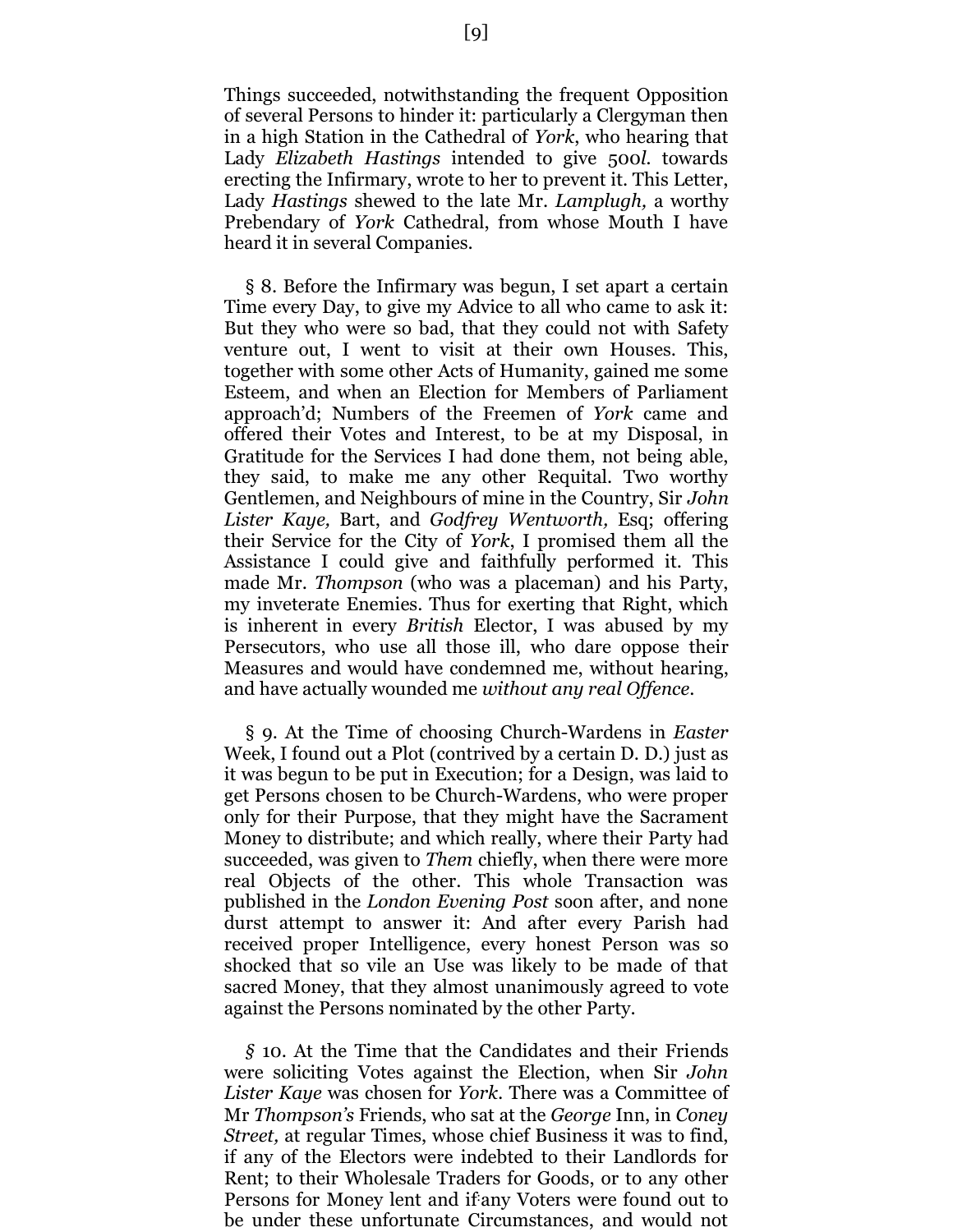vote for Mr. *Thompson* and Sir *William Milner*; then the Committee applied, either by themselves or their Friends, to the Creditors of those People, either to force them to vote against their *Conscien*ces, or to ruin them and their Families as far as those Debts and Charges would contribute towards it. The same Method was taken, if any of the Freemen were liable to any other Prosecution. Of this Committee a certain Dr. was mostly Chairman, an active and almost a constant Attendant of this *worthy* Committee, as indeed he generally was, wherever any Mischief was on Foot.

At the contested Election for this County, the Freeholders of *Wh-ld-ke,* were sollicited to vote for the Ministerial Candidate, but refused; being resolved to oblige their Landlord, who was then abroad. At this critical Season, a little Reverend Time-serving Pr—st threaten'd to demolish a great Part of their Church, which the Parishioners must rebuild, and would have cost six or 700 Pounds Sterling before it could be finished; at a certain Visitation soon after held, the Parishioners remonstrated very strongly against such a Proceeding, and asserted their Inability to raise the Money. Upon this, a certain Doctor of Laws (who is not a Priest) spoke to this Effect, viz. *That the Thing might be made Easy, in case the Freeholders would vote according to proper Di*r*ections*.

Many Instances of this Kind I can give; but the Facts are so well known, that I need not take up so much of the Reader's Time to mention them. Can any *Briton* read this, and not tremble at the Consequences of such Proceedings? Can these People call themselves Whigs, and Defenders of Liberty? Are such People proper to be trusted in any Shape, let their Pretence be what it will? View them thoroughly, and you'll always find that their own Interest is at the Bottom; and provided they get but their own Ends served, they don't care if all the Rest of their Neighbours were sent a begging. This they take to be the only Method for, obtaining their Ends, by keeping or making you poor, according to what Lord *Hastings* says, in the *T*ragedy of *Jane Shore*:

The *resty Knaves* arc overgrown with Ease,

As *Plenty* is ever the Nurse of Faction.

*§ 11.* Notwithstanding that these People so far succeeded, as to got Mr*. Thompson* to be chosen one of the Representatives for the City of *York,* Sir *William Milner* having declin'd; yet their Malice prompted them to print a List, called the BLACK LIST; consisting of the Names, Trades, and Places of Abode of *one Sort of Electors only,* which was industriously distributed about the Country, and elsewhere, to prevent any Person from laying out their Money at the Shops of those, whose Names were not in the List. This was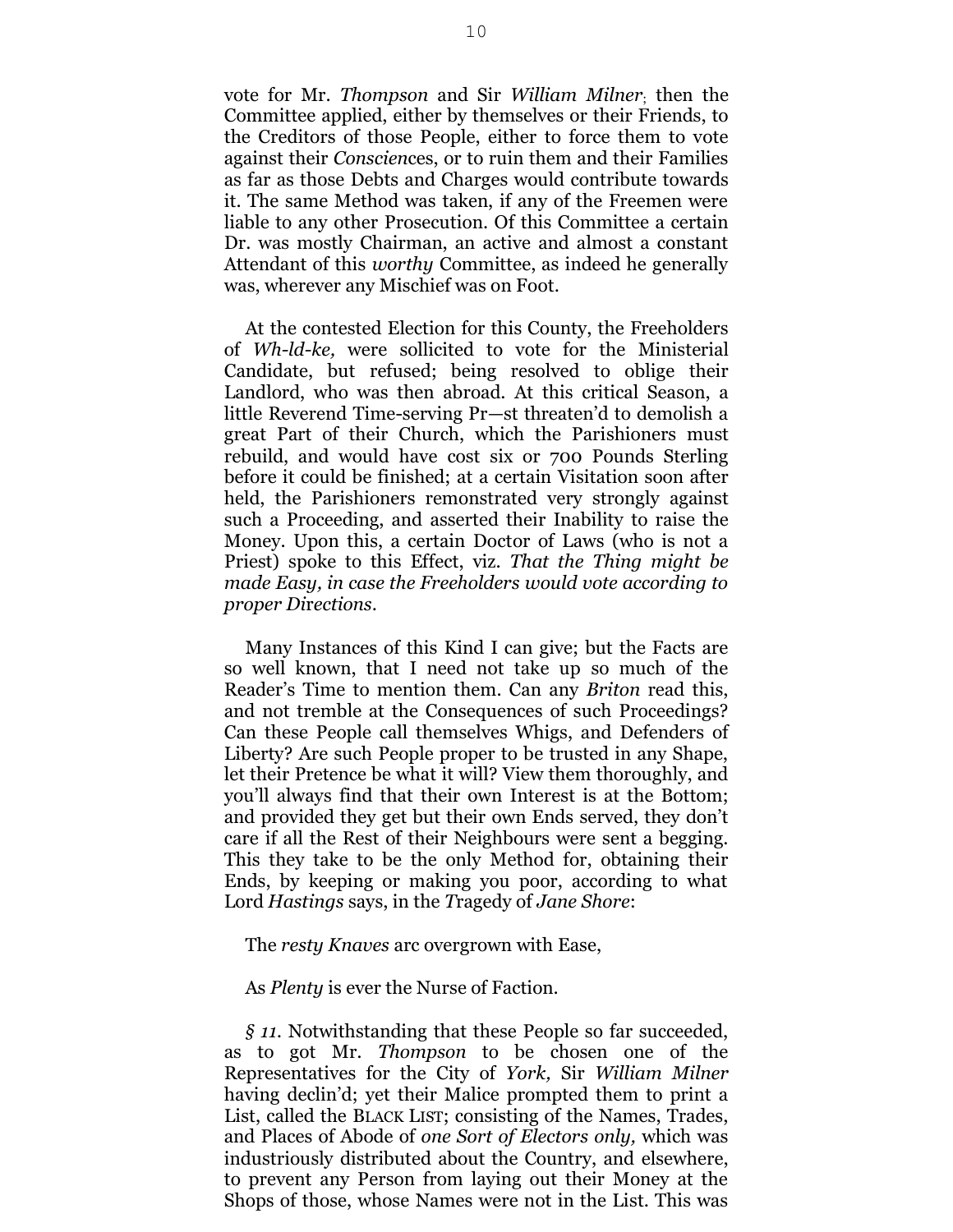done with a Design to starve one Set of Voters into Compliance against another Election.

If these Steps do not tend to introduce Slavery, I don't know what Slavery is. Can these People be said to be well affected to his present Majesty, who do all in their Power to alienate the Affections of his Subjects by such tyrannical Proceedings?

\$ 12. We see from what has been said, how these *Pretenders* to support *Liberty,* have endeavoured to starve the greatest Part of the Citizens already; but not content with *that,* they yet pursued their wicked Plan; for they not only endeavoured to prevent several Families in their own Interest from coming to *York;* but by insolent Behaviour, Persecution, and ill Usage of all Kinds, have done their utmost to drive or tire out, all those who either opposed them, or who, they thought did not wish them Success: By these Means several Families have left the Town, who used to spend many Thousand Pounds each Year in *York.* This is chiefly owing to a little Dr. and his Relation by Marriage.

In this Account I have referred my public Actions and *public Conduct*, to the Judgment *of the Public*; before which Tribunal my *Adversaries* will *never dare* to *trust* themselves. A wicked and corrupt Man will be *perpetually* uneasy and whincing upon the *slightest* Hint at his ill Deeds and Iniquities; while an honest Man, *conscious* of his own *Integrity,* knows the Event of a Scrutiny must be favourable to him. For Facts speak the plainest Truth, and it is the general Tenor of a Man's Life and Manners, his Conversion, and Actions *only,* that gain him the Character of a good or bad Man: Hence it is, that no one is credited, who speaks ill of *Probus,* or well of *Vafer*. But however as HORACE says:

*--Vitiis nemo sine nascitur, optimus ille*, *qui minimus urgetur*.—

Therefore from Facts, let us draw a short Summary, and see whether my Persecutors arc, or I am, the greatest Enemy to our Constitution, or who it is that best serves the Cause of Liberty; taken from the Things above-mentioned.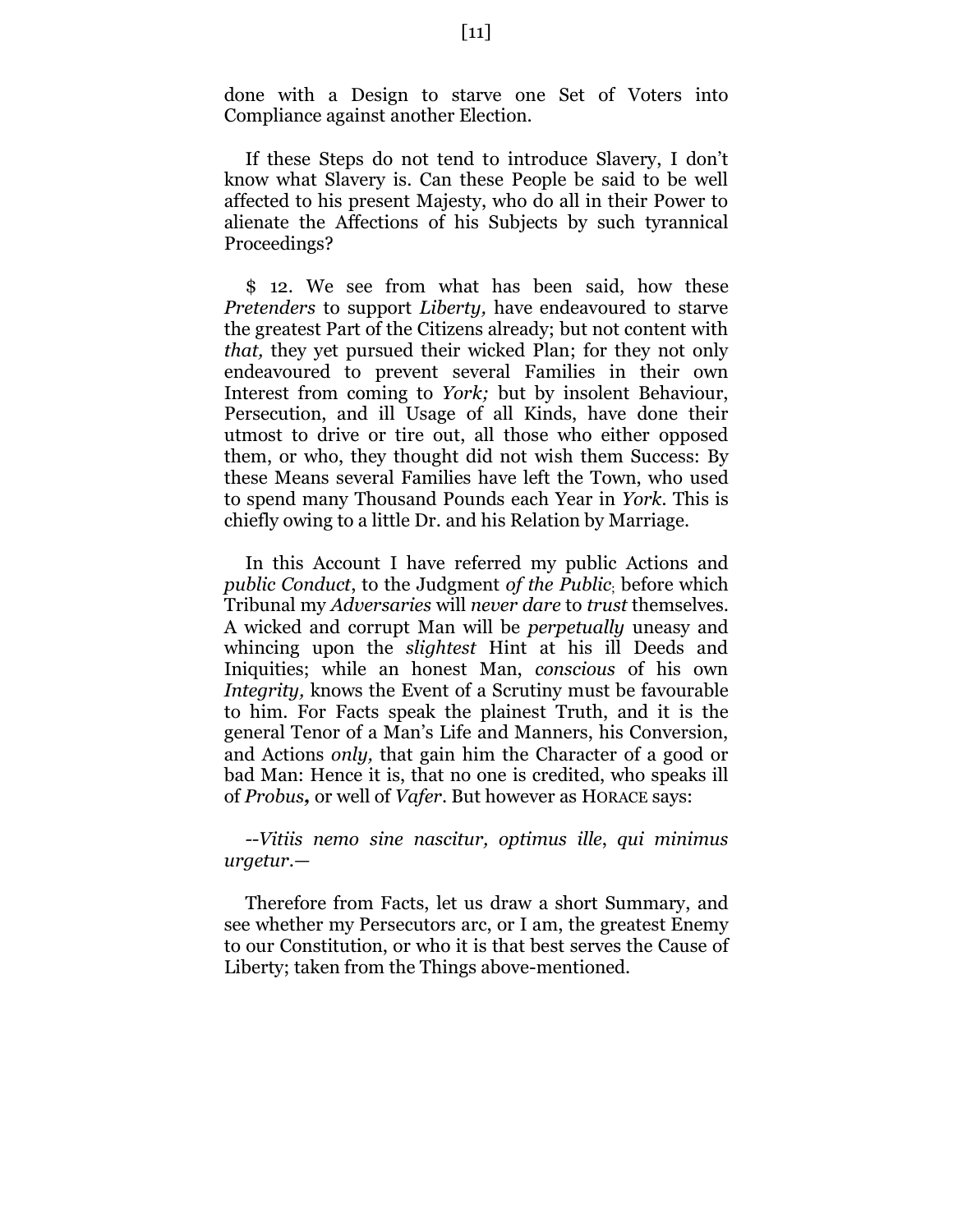| Is he an Enemy who<br>would promote every<br>Thing which tends to<br>the Happiness of his<br>fellow Creatures from<br>$§$ 2?                                                                                                                               | They, who oppose<br>publick Good, and only<br>consult their own pri-<br>vate Benefit; from §7.<br>and who study how to<br>ruin Those who dare to<br>vote against their Party;                                                                                                                   |
|------------------------------------------------------------------------------------------------------------------------------------------------------------------------------------------------------------------------------------------------------------|-------------------------------------------------------------------------------------------------------------------------------------------------------------------------------------------------------------------------------------------------------------------------------------------------|
| He, who is against<br>exalting the Prerogative<br>of the Crown; and for<br>Freedom of Elections,<br>and Independency of<br>Parliament; from § 2,<br>3, 4, 5, 6, 9, 10, 11?                                                                                 | from $\S$ 2, 3, 4, 5, 6, 11, 12?<br>They, who are<br>against the Freedom of<br>Elections, by promoting<br>all undue Influence<br>and Corruptions, both<br>at Elections and a-<br>mongst the elected; and                                                                                        |
| He, who stands up<br>for, and defends the<br>helpless and oppressed;<br>from $\S$ 2, 3, 4, 5?                                                                                                                                                              | for increasing the Pre-<br>rogative of the Crown;<br>from $\S$ 2, 3, 4, 5, 6, 9,<br>10,11?<br>They, who would<br>tyranically oppress the<br>or,<br>Innocent, for being of                                                                                                                       |
| He, who is for pre-<br>serving the Magna<br>Charta pure and intire;<br>from $\S$ 3, 4?<br>He, who opposes the<br>levying Money with-<br>out an Act of Parlia-<br>ment; from $\S$ 6?<br>He, who would re-<br>lieve diftress'd Appel-<br>lants; from $\S$ 6? | the opposite Party;<br>from $\S$ 2, 3, 4, 5?<br>They, who would<br>break the Magna Char-<br>ta, by packing of Ju-<br>ries; from $\S 3, 4$ ?<br>They, who levy Mo-<br>ney contrary to Law;<br>from $§$ 6?<br>They, who refuse to<br>relieve any, but those<br>of their own Party;<br>from $§$ 6? |
| He: who relieves the<br>Sick-Poor and needy;<br>from $\S$ 7, 8?<br>He, who prevents<br>the <i>Misapplication</i> of<br>the Sacrament Money,<br>from §9, 10?                                                                                                | They, who would<br>prevent such good<br>Works from §7?<br>They, who give it<br>only to those who will<br>oblige 'em with their<br>Votes; $§ 9?$                                                                                                                                                 |

Consider these Things attentively, and then see who takes the most *probable* Methods to introduce Novelties in our Government. Is *he the Man,* who declares against any Innovation? *He,* who eternally argues in Defence of the *ancient Constitution*, of which the Prerogative is a Part, and directs his Labours to no other End, than to preserve it in its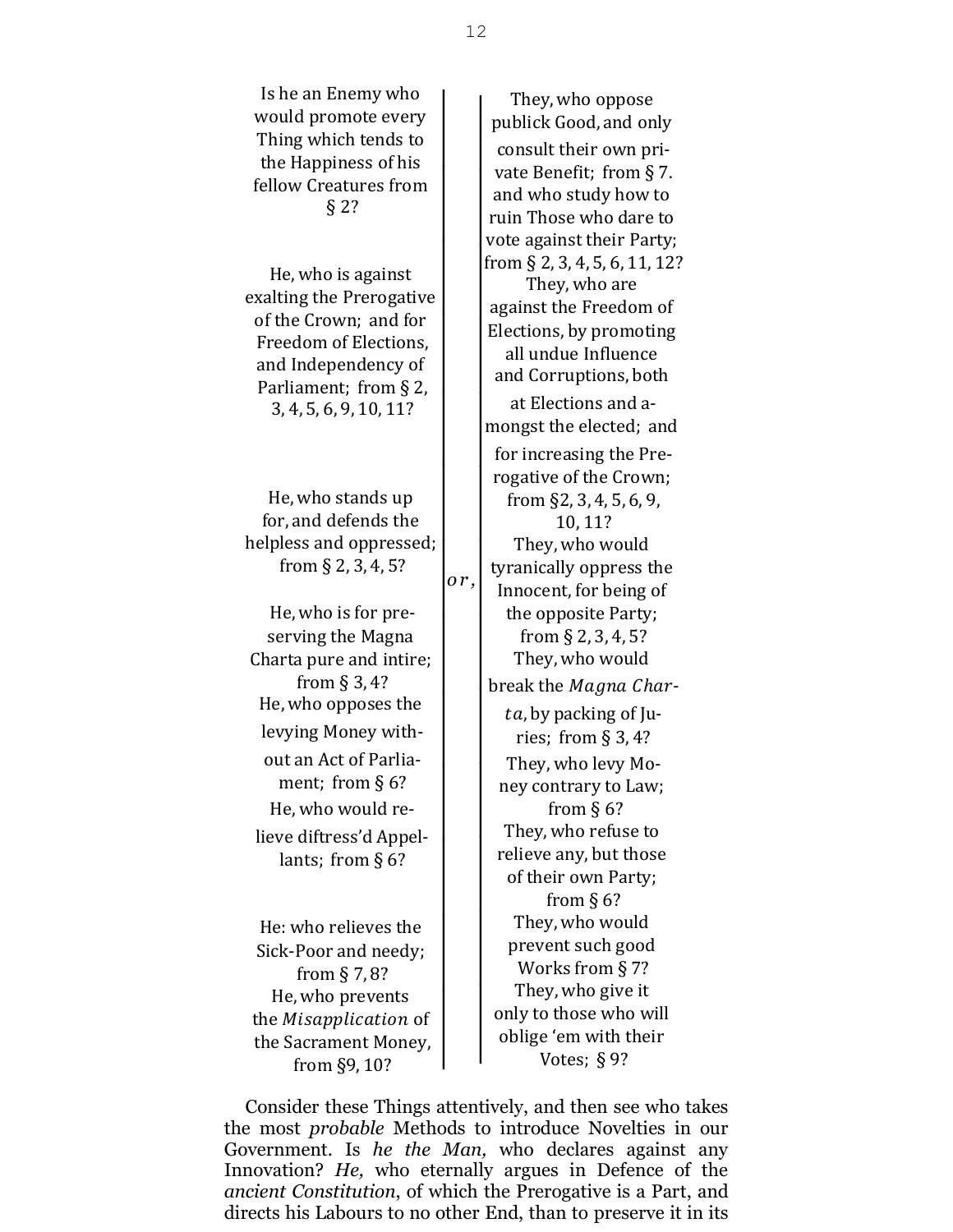Purity; or rather are not They the greater Enemies to our Country, who would seperate the Interest of King and People, and who break thro' the *Magna Charta,* and refuse to redress Grievances? from § 3, 4, 6.

From hence we see there are three Ways of promoting Jacobitism; the First, by open Argument and Perswasion. The Second, by male-treating their Neighbours, as beforementioned, which makes People (though otherways averse to-it) to join any Hand, rather than be under certain Slavery. The Third, by oppressing the People, with violent and partial Prosecutions and Persecutions; or by refusing to relieve 'em when aggriev'd. For Abuse will certainly *alienate* the Affections of weak Understandings, from the Persons to whom their Affections are most due, and where a Man in *Public Trust*, or in a *Public Affair,* injures his Fellow Creatures; the *Oppression* is greater, because it is acted under Colour of *Authority,* and *Oppression* is the heavier the more Hands it passes thro', and must certainly be the *more Heart-Burning,* when it comes from a *Fellow Subject* just lifted above 'em, than from one invested with Royal Power.

Hence also may be seen, that what neither Side would have believ'd, on the Faith of any Prediction, is come to pass,

#### *--quod Divûm promittere nemo Auderet*, *volvenda dies en! attulit ultro;*

For we find that They who call Themselves Whigs, *really* act upon enslaving Principles, as has herein been *fully shewn from Facts.*

Thus, Reader, I have set forth to you, the true Reasons of the Persecution I have undergone, and shall conclude this Introduction with two Passages taken out of *Cato's* Letters. "Lay Men can fight and *be Friends* again. The Officers of two opposite Armies, if they meet out of the *Way* of Battle, can be well bred and *humane* to each other, and well pleas'd together; tho' they are to destroy each other the next Day; But I know not how it happens, *Clerical Heat* does not easily cool; it *rarely* knows Moderation, *or any Bounds*; but pursues Men to their *Deaths*, and even *after* Death, it pursues when they are no longer subject to the Laws or Cognizance of Men."

The other Passage is, *"*That there *is* no Evil under the Sun, but what is to be *dreaded from Men* who may do what they *please* with *Impunity:* They seldom or *never* stop at certain Degrees of *Mischief* when they have Power to go farther; but hurry on from *Wickedness* to *Wickedness*, *as far*, and *as fast* as human Malice *can prompt* human Power."

To these I may add, that *Ubi semel recto de erratum est,*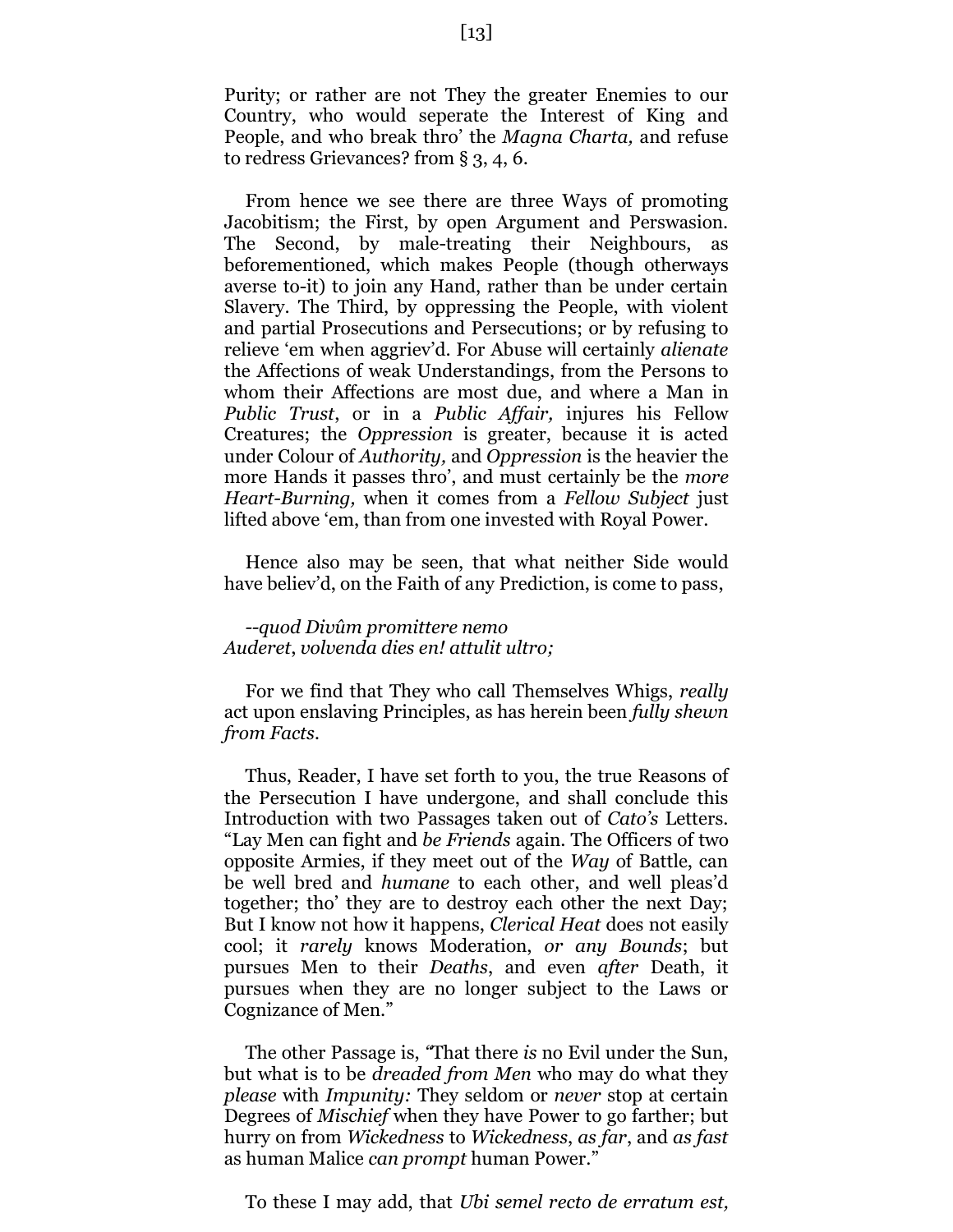*in præceps pervenitur--a rectis in vitia, a vitiis in prava, a pravis in præcipitia.* Vell. Paterculus.

I shall now proceed to relate the Manner of the Persecution.

*--Longa est Injuria, longæ*

*Ambages----*

Virg.

Great is the Injury and long the Tale.

On *Friday, November 22,* 1745, about Noon, an Express arriv'd at the *Guild-Hall* in the City of *York,* to acquaint the Lord Mayor, that the Van Guard of the *Highland* Army was arriv'd at *Kendal*; but that it was uncertain, whether they would take the *Yorkshire* or the *Lancashire* Rout: If the first, then they must have march'd thro' the Lordship of *Nuby,* in which Manor, my two Estates of *Birkwith* and *South-House* lie, where I had Rent to the amount of 120*l*. *Sterling,* due to me from the *Michaelmass-Day* preceding.

As I went to the *Guild-Hall* frequently, with most of the Gentlemen in Town, to hear what Accounts were brought by the Expresses, which from Time to Time arriv'd, a Person being detach'd at the public Expence for that Purpose; I could not be very well pleas'd at the Danger of loosing all, or any Part of this Money, and Therefore I stated the Case, before the Gentlemen then present, and to the Recorder of *York* also, and desir'd their Advice, what should be done in such a Dilemma: The Recorder, replied, That it was so nice a Case, he could scarce tell how to direct me; for says he, *If you are perswaded to go, and should be taken Prisoner by any of the Highlanders*, *and suffer by it, you perhaps might throw the blame upon those who advis'd you to go.* To this I answer'd, That I should never in any Case, find *Fault with a Person for his Advice when given with a good Intent*; *but to avoid any Cavil on that Score, I would only ask him, what he would do, was he in my Situation?* He replied, *he would post away*, *and be there before 'em. Well then,* said I, *I'll start to Morrow Morning for that Purpose;*  and so we parted.

As at this Time the City Gates were lock'd up at Ten o'CIock at Night, and not open'd again 'till a little before Sun-rise in the Morning; and as the Place I was to go to, was distant 48 computed Miles from York; the Roads bad, and Days short; I could not pretend to go it in one Day, unless I set out before the usual Time of opening the City Gates, and as that could not be done without an Order from the Lord Mayor, I publickly desir'd that Favour of him (who as well as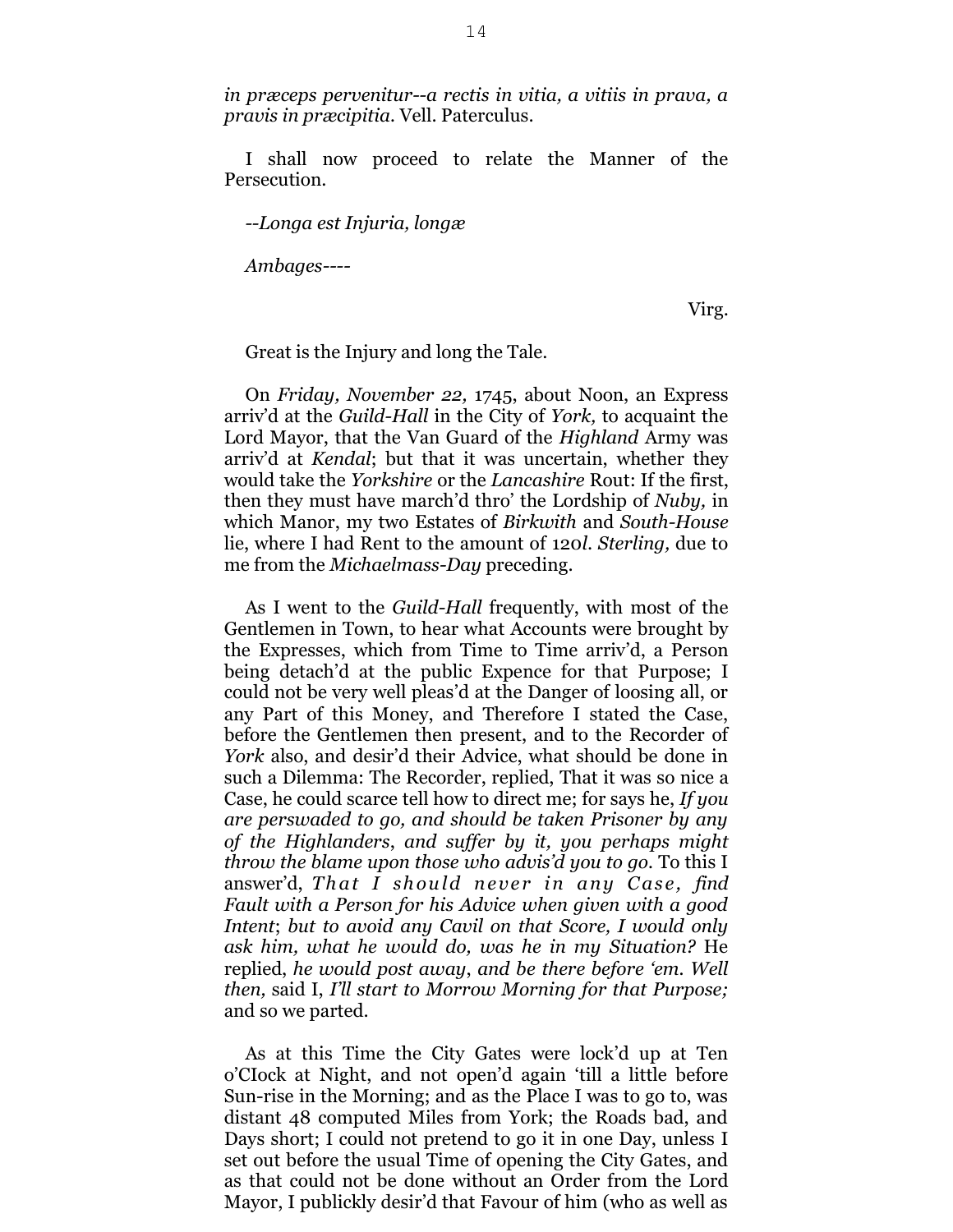others, had heard the Reasons of my going) and my Request was granted; and the Lord Mayor then sent one of his domestic Officers, to the Officer who was to be upon Guard that Night, with Orders to permit me to go out of the Gates, at what Hour I pleas'd next Morning.

As I knew several Persons in *York* had Dealings in *Settle* and *Skipton,* I offer'd, if they had any Letters, or small Parcels, that my Man should carry 'em; but, by good Luck (as Things turn'd out afterwards) they had none to send.

Now let me appeal to the impartial Part of Mankind, Whether I had not a sufficient Reason for going? and, Whether any Person could have taken more prudent or cautious Steps than I did? Was I then about to carry either Bills, Money or Letters, to any in the Highland Army, as D. *S—n*, *P-Il-n* and some others gave out; can any Man suppose me to be so great an Ideot, and so void of common Sense, as to tell it openly to the whole Town? If *my Party Enemies* had, in the least suspected me, why did they not stop me at the City Gates? The Improbability of my carrying any of these, was acknowledg'd, when I was examin'd at the Cock-Pit, *o*n the 7th of *May* following.

I accordingly set out next Morning, being *Saturday* the 23d; but not so soon as I propos'd, on Account of the heavy Rain, which continu'd 'till near Seven o'Clock, and did not quite cease 'till after Sun-rise.

It would be needless to relate all the Particulars of my J*o*urney, 'till I got to *Settle*, which was between nine and ten o'Clock in the same Evening, when and where an Express just went thro' the Town, for the West of *Yorkshire,* and brought the Account of the *Highlanders* having taken the R*o*ut towards *Lancaster.* Upon this. I wrote to the Recorder and my Wife, by next Mornings Post, to acquaint 'em therewith; and that I prop*o*s'd to be at Home on *Tuesday* or *Wednesday* following, if I could get my Tenants and Workmen together.

This very Day, I went to *Hornby*, which is the nearest Market Town to my Estate, where I could have any tollerable Accommodation. But as ill Luck w*o*u'd have it, here was I taken Prisoner as my Barber was shaving me at my Inn, by a Party of the *Highland* Army, who had conduced Lord *Elcho* and other Gentlemen, to *Hornby* Castle, to dine and see the Place. It cou'd not be Curiosity that led me hither, because the Express of the Night before, did assure me, that the *Highlander's* Rout was at least 12 Miles from that Place— And I cou'd prove, if requir'd, by the Oaths of Several honest Men, that I had not the least Intelligence of this Party.

I then return'd to *Settle* that Night, where my Tenants and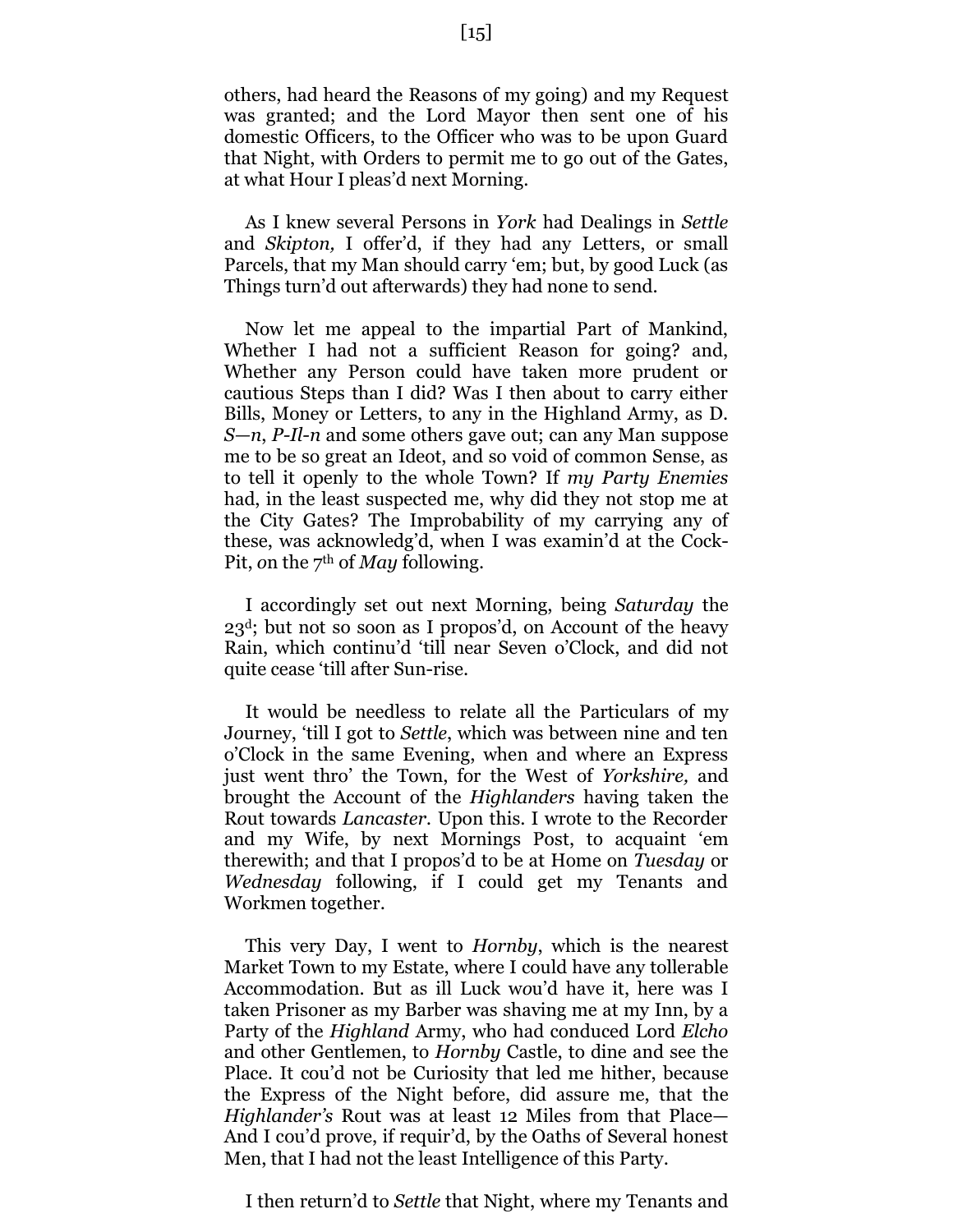Workmen were waiting for me according to Order, at my Inn. The Workmen, who had been building and repairing the H*o*uses and Out-Houses, were all paid; and Mr. *William Hall,* my Tenants, and I then settled Accounts, and I had the whole of the Ballance, to the Amount *o*f about 60 Pounds, in either Bills or M*o*ney from Mr. *Hall.* These Bills I had Money for, from several Inhabitants of *York*, after my Return from *Settle,* which I left next Morning, and got to *York* that Night, about nine o'clock.

I have been a little more particular about my Tenants and Workmen; because some here, according to their usual Candour, gave it out, that I had no legal Business in that Country, But if this had been the Case, or my Enemies had suspected any ill Design; as my Return was publickly known, Why was I not seiz'd on the Road, or as soon as I arriv'd?

Upon my being seen (altho' a Prisoner) with the *Highlanders*, a Quaker, one *B-rb-k of Settle* (who abounded more with the evil Spirit and Malice, than Meekness and Truth) sent the News Express to *York*, which not a little surpriz'd every one; my Friends with Concern lest the *Highlanders* should hurt me; and my Enemies with Joy, in Hopes that now they should have a Pretence of doing me an Injury with Impunity.

This Piece of News made my Wife apprehensive, that an Order might be given to the Guards at *Micklegate Bar* to seize me as I should enter *the City; and as she had often heard me declare that, were these People to use me in the some illegal Manner they had used other People*, *that I would shoot the first Man who should attack me*; and as she also saw me charge my Pistols, before I went (according to my Custom when I go a Journey and knew my resolute Disposition; she was afraid, if these Men should attempt to stop and seize me, that I should be as good as my Word; and therefore, sent a Pers*o*n. out *o*f the Bar to desire, in Case of such an Attempt, that I would not offer to make any Resistance.

My Wife, before she sent this Person to meet me, was resolv'd to ask some Person's Advice, (whose Integrity and Judgment she could depend upon in such a Case) whether she should send or not; which was soon agreed to. This I prov'd upon Oath before the Lord Mayor of *York,* and some other Justices.

As I had one of my Men Servants with me, and the other was one upon Business, my Wife did not know who to employ; she at length thought to send one *Petty,* but he was not then to be found; therefore she sent one *Robinson,* who met me at the South End or *Dring-houses,* and told me what my Wife requested of me*;* I made him no other Return, than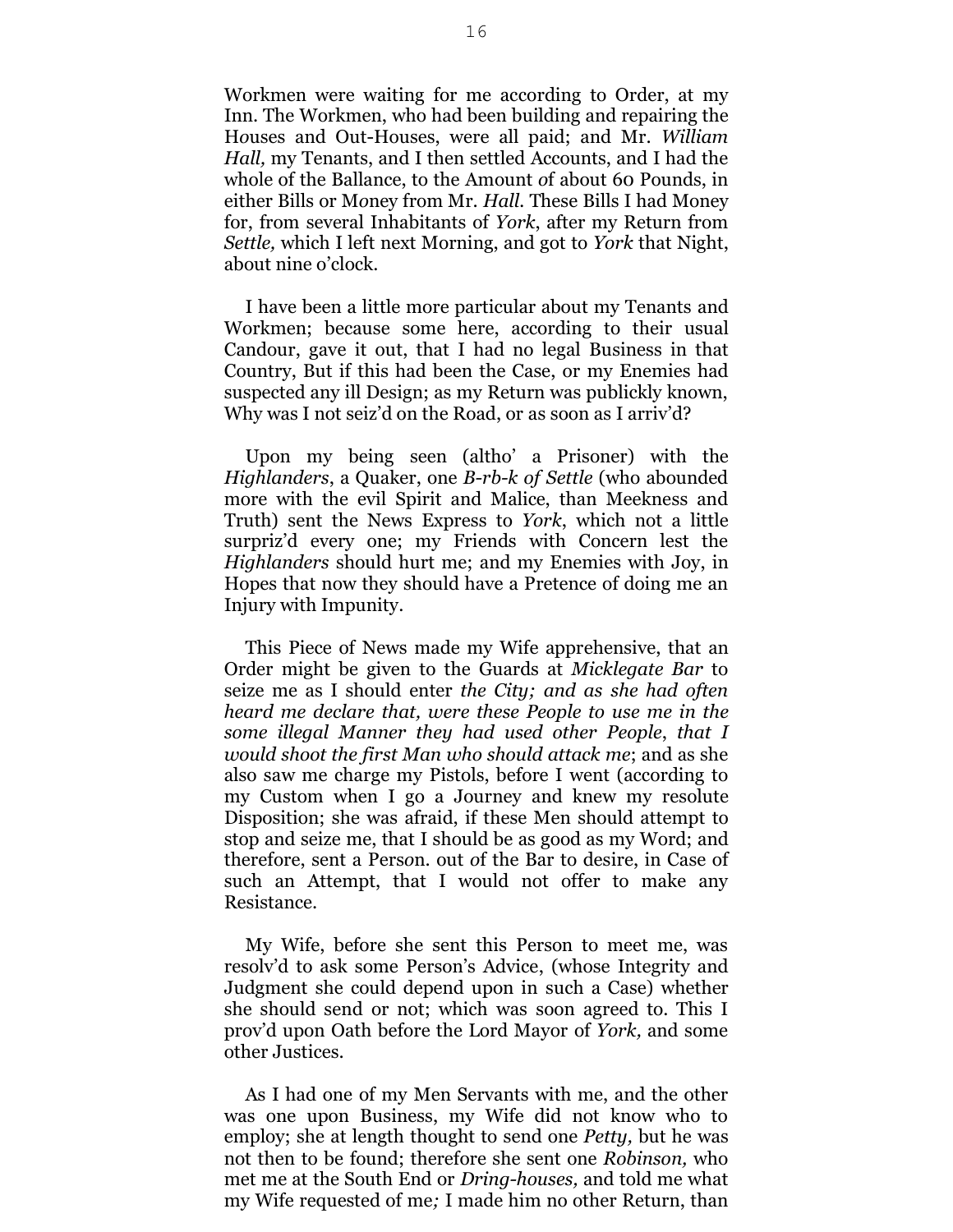to enquire how his Wife did, who (at the same Time was my Patient) he told me, that he should be glad if I would go that Night to see her. I begg'd to be excus'd as it was so late, and as I was so tir'd unless her Situation requir'd it, and that I desir'd he would come or send to my House, and I would prescribe for her, since he had told me, how her Disorder had alter'd after I had seen her; he then reply'd, that as it would be so much out of his way, he would be oblig'd to me, to call at any public House and give him Directions; I call'd, prescrib'd, and then went on to my own House. The Prescription, he that Night gave to his Servant to carry to the Apothecary, who kept it upon the Files as usual. The Patient after this Prescription recover'd—This was afterwards mention'd as an aggravating Circumstance, or rather as they would have it, a Proof that I must have been upon treasonable Business, for right or wrong, it must be a Plot, because there was a Papist concern'd, or because they knew not what to make of it.

At my return Home, my Wife and some Company she had with her, told me the Report and Hurry that was occasion'd by this Quaker: upon which, I sent immediately to acquaint the Recorder with my Arrival; who said he desir'd to see me that Night, if convenient; and notwithstanding I was so wearied, I went and over a Bottle of Wine, told him every Thing that had befell me, and farther, agreed to go with him the next Morning, to our then Archbishop, Dr. *Thomas Her ting:* the Hour was appointed for that Purpose, but before that Time came as one of the Archbishop's Servants rode by the Recorder's House; the Recorder call'd to him, and ask'd if his Grace was at Home, but the Servant said that his Master was coming to dine in Town. Upon which the Recorder sent his Clerk to acquaint me with it; who told me the Archbishop would be at his Master's about Eleven o'Clock; at which Time I went thither, and there met with the Archbishop, the present Bishop of *Carlisle* (then Dean of *York.)* before whom I related what I had said to the Recorder the Evening before.

Whilst I was here Lord *Irwin* came in, call'd the Archbishop aside, talk'd a little while, and then retir'd, soon after which we all parted. This was on *Thursday* Forenoon, *November* 28.

As the Habeas Corpus Act was suspended, and as I had long been acquainted with the restless Malice of my Enemies; I therefore drew up a Set of Questions to ask each particular Person at each Inn in the respective Places where I had been, particularly at *Hornby* and *Lancaster.*

These Questions were all to be answered upon Oath bef*o*re a Magistrate, and least I should have either omitted, or not asked the Question full enough, so as to satisfy any Pers*o*n; I desired our Recorder to alter or add to them what he thought proper, the easier to come at the Truth; which being done,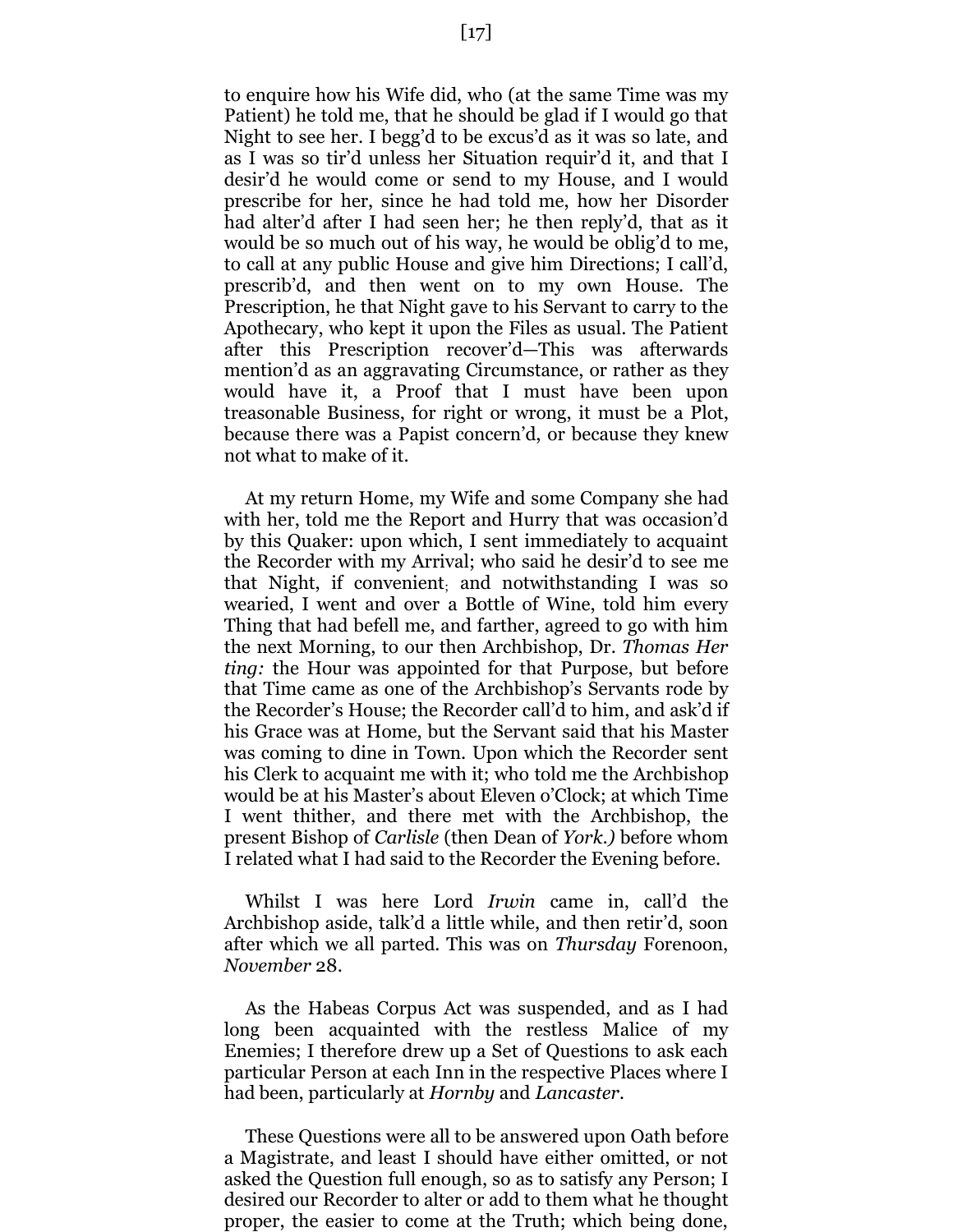the Letter was sealed up and sent away by the Post immediately.

This Method I thought the fairest and the least liable to Suspicion; a Method which they durst n*o*t take towards lying open their own Actions. For what but Truth and Innocence could have suggested this Scrutiny? But yet this would not satisfy a certain Priest, for he and others of the same Leaven, finding that they could not easily get me confined, left no Stone unturned to obtain their Wishes; and accordingly a Relation of the Priest wrote a Letter to his Friend, which arrived about Eleven o'Clock on *November* 30. The Purport of this Letter, was to tell him, that "the Rebels were got to *Rochdale* in *Lancashire,* and were c*o*ming to *York,*" and put a Query thus, as a Postscrip, *viz.* Q*. If this is not owing to your beloved or popular* (which of these two Epithets he used I am not certain) *Dr.* B—ns *Invitationb?* This Letter one P—st gave to another to run about with, and exclaim against me, whilst he whispered others, giving it out, wherever they went, that "the Rebels were coming to *York* upon Dr. *Burton's* Invitation, and that therefore I ought to be taken into Custodyc".

These Men of Suspicion who were in the Secret, came to the *Guild-Hall,* where I was then walking with several Magistrates, *&c.* and then, and there, insisted upon my Commitment, altho' no Information or other Evidence was produced against me, for any one illegal Act whatever: But before they durst commit me, the R-c-rd-r sent for all the Party that could be met with in the Streets, Coffee-Houses, *&c.* to attend at the Hall, though 'tis very well known, they had no Business there, either as Evidences or Magistrates. One of the Priests made a great Blustering, and talked much, but it was *vox & praeterea nihil*; he was often in such a Hurry with Party Fury, that he c*o*uld not utter his Words for *vox Faucibus haesit*, and he perfectly foamed at the Mouth, especially when I laughed at him, and told him, that I set him and all his Party at Defiance, unless false Witness were to appear, which I own, I was not altogether without Apprehension about.

About two o'Clock that Afternoon, I was committed to *York* Castle, and a Copy of the Commitment is as follows:

<sup>b</sup> These *Highlander's* were about 20 Persons who went to *Rochdale* in *Lancashire,* to pick up the Money due to the Government, and then join'd their respective Corps again.

<sup>c</sup> I must observe, that had they really thought the *Scotch* Army was coming to *York*, they would have been a little more cautious of taking me up, least the Persons who were the Occasion of it, if not also others, should suffer for it.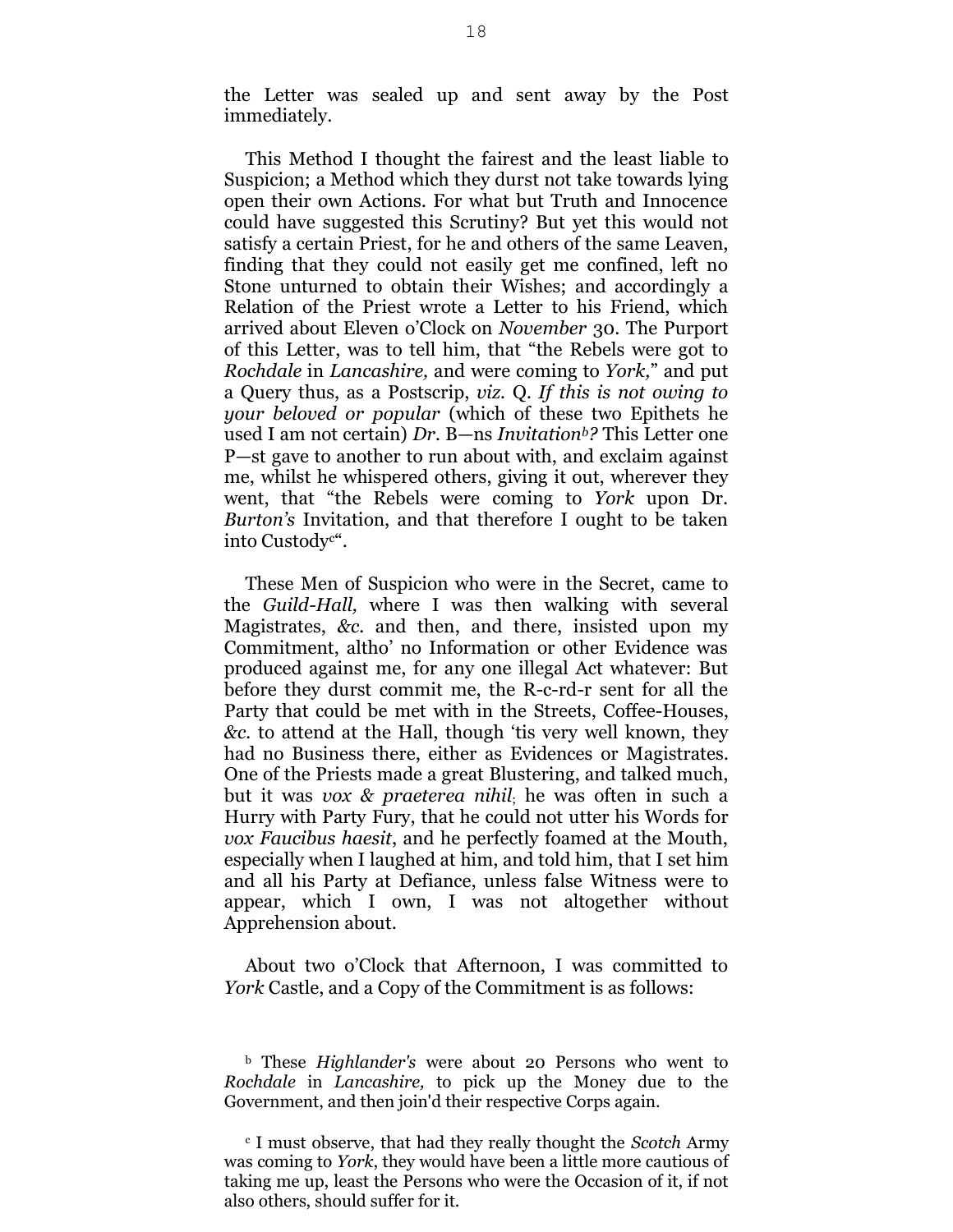West Riding of the County of York. }To the Keeper of his Majesty's Goal, the Castle of *York.*

*Whereas by the Examination of* John Burton, *of the City of* York, *Physician*, *taken before us*, *Two of his Majesty's Justices of the Peace for the said County and Riding, the* 30*th Day of* November, 1745. *It appears, that on* Sunday *last, he was at* Hornby *Castle in Company with some of the Rebels*, *and from thence was carry'd, as the said Examinant confesses by them*, Prisoner *to* Lancaster, *where he was permitted to go at large* as such, *upon his Parole of Honour, and continued there* as such, '*till* Tuesday *Morning, at which Time he was dismiss'd*, *with a Pass for his Safety, sign'd,* J. Murray. *From all which above Premises*, *and other Circumstances*, *it appears to us, that the said* John Burton *is a suspicious Person to his Majesty's Government.*

*These are therefore to require and command you, that you receive and safely detain the said* John Burton *in yuor Custody upon the Premises abovesaid, untill he shall be duly discharg'd by Law. Given under our Hands and Seals this* 30*th of* November*, 1745.*

> T. Place. J. Sterne.

If I had gone over on Purpose to see the *Highlanders*, and had no other Business, in that Country, it would not have been a Reason to confine me without Proof of some illegal Over-Act. For if going over on Purpose had been a Crime, why were not Thousands taken into Custody as well me, many of whom went 20 or 30 Miles farther than I did? The true Reason is, that they were so fortunate as not to have a *St-n* or a *P-ll-yn* to live near 'em; who stuck at nothing to tyrannize with the blackest Rancour, over those, whom they have not Sense or Argument to perswade, to be of their Party. This I shall make appear in the Sequel.

On *December* the 3d. D. *S—n* publish'd a Paragraph in one of the News Papers, which was re-printed in the *London Evening Post,* and as follows, *viz.* "On *Saturday* last Dr. *Burton* was committed to *York* Castle, by the Recorder and Dr. *Sterne,* as Justices for the West Riding of this County. It appearing from his own Confession, that he went to *Hornby, knowing the Rebels were there*, and upon a Supposition, that the Duke of *Perth* was there, wrote a Letter to him, which being open'd by Lord *Elcho*, he was sent for up by two *Highlanders* to the Castle, and, as he says, carry'd along with them as a *Prisoner* to *Lancaster* where he convers'd with Lord *George Murray,* and a Person call'd his *Royal Highness Prince Charles*. There was the greatest Satisfaction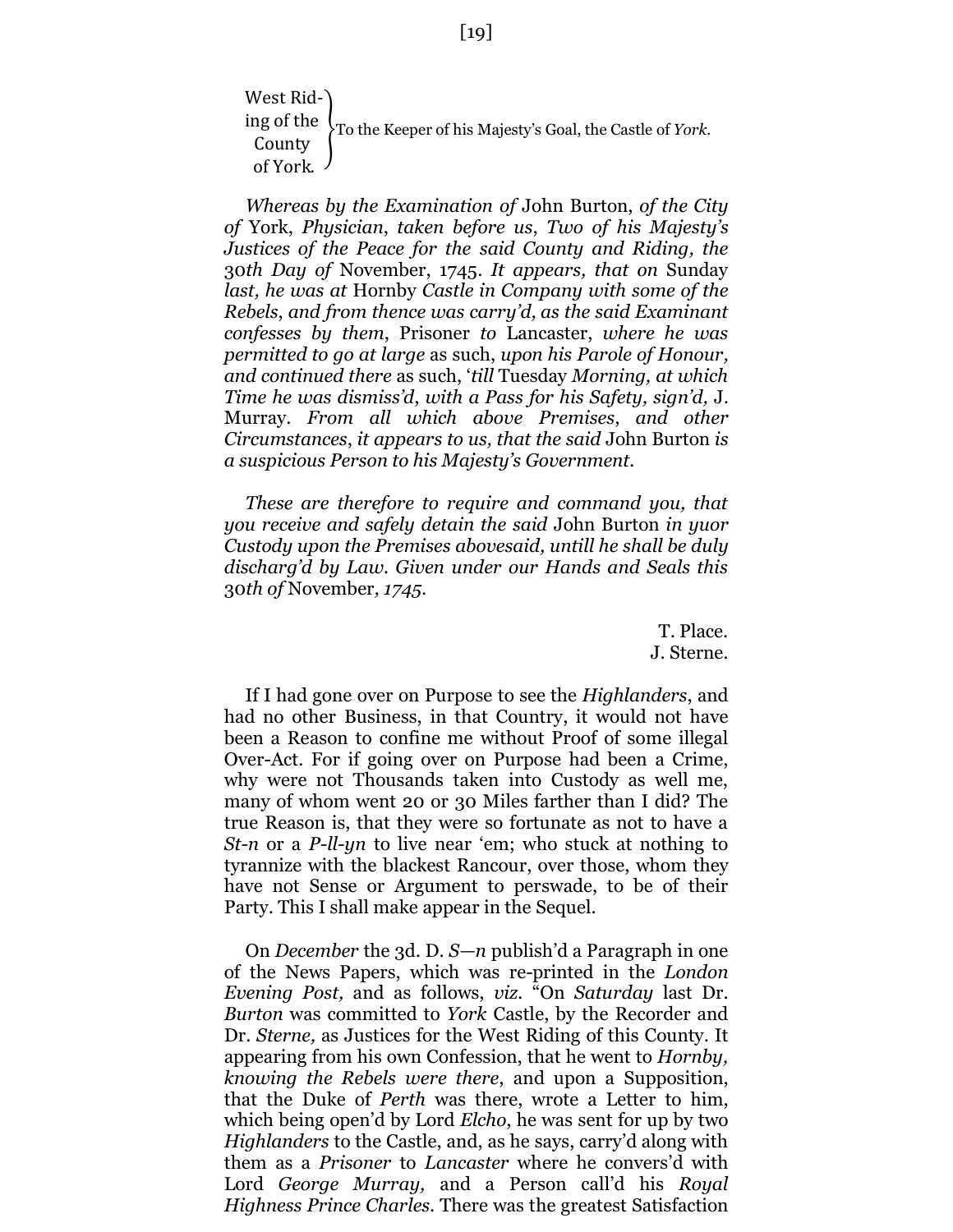express'd at his Commitment from the highest to the lowest Person in the City, that has been known here upon any Occasion.

In my Remarks upon this Paragraph, I shall consider it under three Articles.

First, to my being committed for Matters of High Treason, as mention'd on the Back of the Warrant of Detainer.

Secondly, As to confessing I had been with the Rebels. And

Thirdly, As to the great Rejoicings among all Degrees of People of all Parties.

First, That I was not committed for High Treason, I need bring no other Proof than the Commitment itself; wherein it is only said, "I was a suspicious Person to his Majesty's Government." D. *S—n* also wrote several Letters to his Acquaintance, wherein he said, I was committed for High Treason; I can mention some to whom they were wrote, and others to whom they were shewn. D. *S—n* also told a Gentleman who was at his House, *that had I a thousand Lives, he* (S—n) *had as much Treason there* (pointing to the Table, whereon lay a Heap of Papers) *as would take 'em all*.

There are two Ways to come at the Truth in Treasonable Practices; the one, is by *positive Proof* (which in Case of High Treason, is obsolutely required) or by the Party accus'd own Confession. Now it is evident neither of these appeared against me, notwithstanding one of the most malicious and strict Scrutinies that *Party-Rage* could suggest.

*S-n* here brings a heavy Charge upon himself; for had he such Proofs of my being Guilty of High Treason (as he declared to Mr. *B*—*d)* why did he not produce them? and any one, who has Proof of another's being guilty of High Treason and conceals it, falls under the heavy Penalty of Mis-prision of Treason, so that he is under that Dilemma of being Guilty of spreading the greatest Falshood, or *o*f Mis-prision of Treason.

I shall now proceed to the second Article, and shew h*o*w he has misrepresented Things, by asserting that *I confessed I had been with the Rebels.*

*S—n* would intimate to the World, that I had confessed I had been with the Rebels to join, aid, and assist them: I'll appeal to every Man's own Breast, whether he would not absolutely take it in that Light from *S—n's* manner of expressing himself.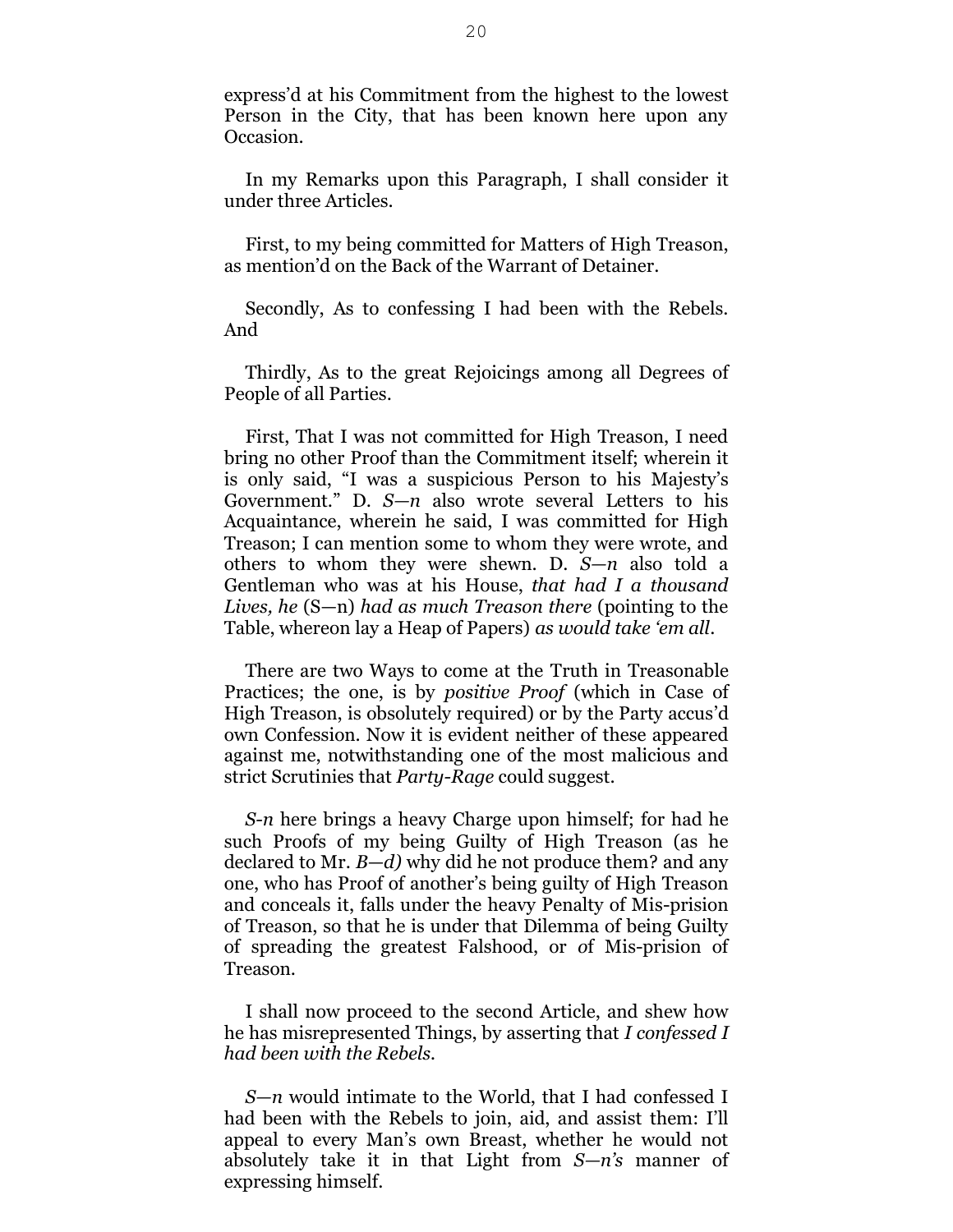I must observe to this upright Man, that in *every* Confession (for so he was pleased to call the Acc*o*unt I had given of what befel me as above) the Sense and Meaning of the Whole must be taken together. It is not our Business to pick out a Part or a Sentence, or a few Words, and apply them to what Purpose we please; for by that Method I could bring Words to prove, from the New Testament, that D. *S—n* ought to be hang'd here, and damn'd hereafter.

As D. *S—n* had undertook to tell a Part, as Truth, he should have told the *whole Truth, and nothing but the Truth,* He should have told the Legality of my *Call* into that Neighbourhood where I was taken Prisoner, *and* the Necessity of my going there. *&c*. *&c.* and then he would not have been to blame.

I come now to the Conclusion of this ever memorable Paragraph, where *S—n* says, That on the Occasion (meaning at my Commitment) *there was the greatest Rejoicings by all Degrees of People of all Parties ever known upon any Occasion.*

Here again *S—n* has misrepresented the Truth, as was evident to all the Inhabitants of the City of *York,* and Neighbourhood; nay, his own Printer, J*o*urneyman, or Servant, whose Bread *depended* upon *S—n,* was so conscious to himself, that every Person, who were then acquainted with me, must know that Part of the Paragraph to be false; and therefore beg'd Leave to omit it but *S-n* order'd him to print it as *he had wrote it.*

How I became then so popular is properer for another Pen to shew, than mine; but that these Persecutors knew it, is evident; for when it would serve their Turn to distress me in any Shape, then my *Popularity* was always urged as an Argument against me; and as such, was made use of in the very last Opportunity they had of shewing their *tender* Regard for me; I mean when I went to *London.* This Argument was then push'd as a Reason for the *Necessity of having a Guard of Soldiers along with me to* London, and f*o*r putting me into *Irons*; tho' at *that very Time,* I had the Gout in *both Feet, both Knees, and in my right Hand,* unable to move without the Assistance of two Persons: But of this, more in its proper Place.

Had D. *S—n* said, that he and his Partizans were exceedingly rejoiced, I dare say, he would have been credited *once in his Life,* without bringing Vouchers to prove it.

His being Author of this Paragraph, as well as of that of the 17th of the same Month, that on the 7th of *January* following, ill became him, considering him in any Light or Capacity, and even in Point of Prudence and Policy too.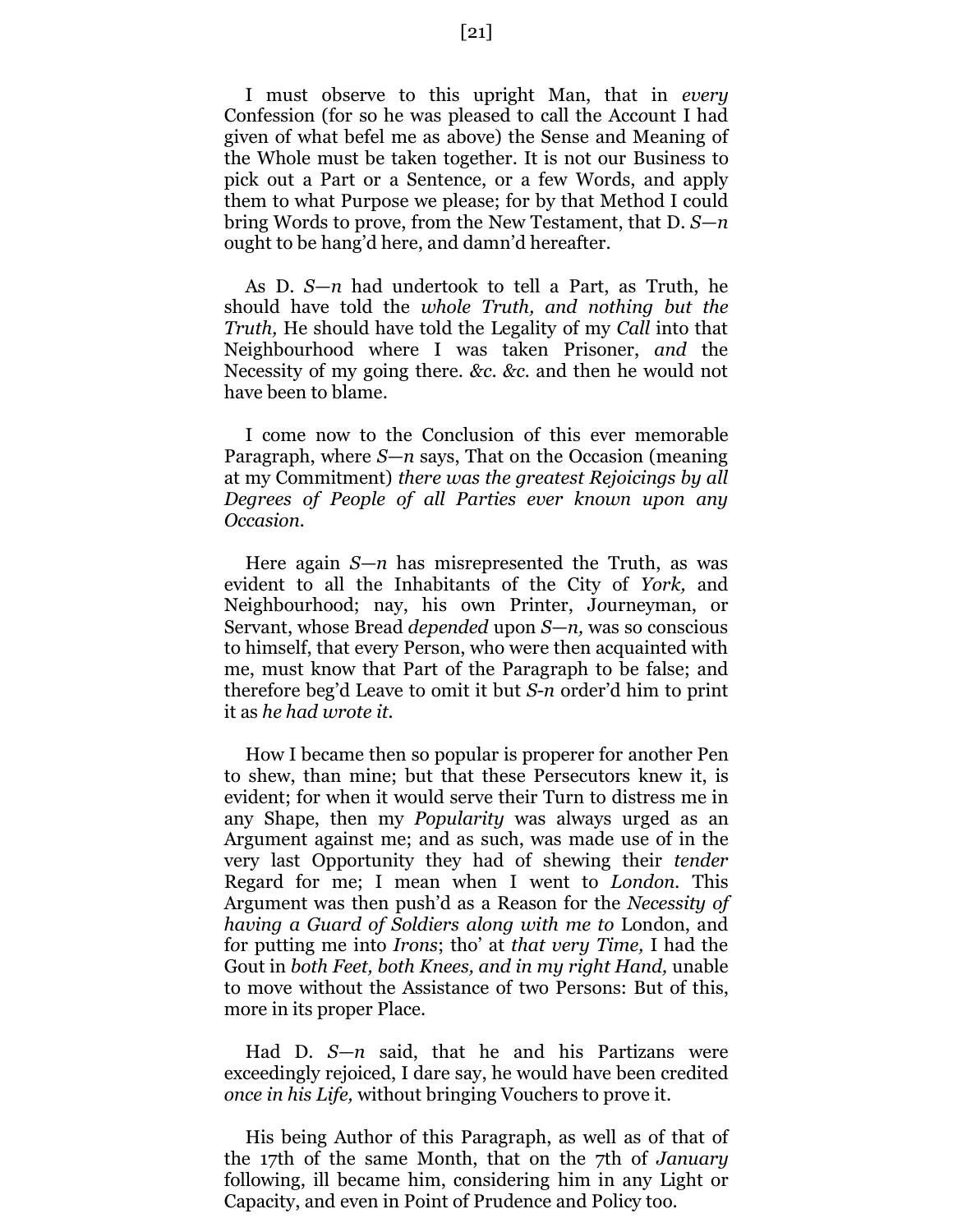Here may be seen bow artful he has been in mixing Falshood with Truth, thereby the more probably to deceive and mislead the People, which was the *very End* and Design of his Writing.

That I was committed into Custody was *fact,* but not for *High Treason—*That I was *with the Highlanders is Truth*; but he did not tell the World, that I was taken and detained a Prisoner, as I had related.— He said, there were great *Rejoicings* at my being committed; so there were, but only by *him* and *such like,* whose dangerous Schemes I always justly opposed, and who grudge that any Person should have leave to breathe the same Air, unless he first stoops his Neck to their Yoke, and blindly obeys their Commands.

But here it may be too Dangerous to be too particular (if he could) let us therefore sacrifice our private to the public Good, for let our Case be ever so hard, ever so oppressive, and tho' Truth dictate every Word, I allow we ought not to publish it; and let our Adversaries be notorious, even upon *Record,*—Let them be publickly *indicted, prosecuted,* and *found Guilty;* yet we ought not to exhibit such Monsters to Mankind, in their proper Colours: 'Tis but very right and fit, that every private Injury should give Place to public Utility. The Gospel breaths nothing but Peace and universal Benevolence: Let us therefore follow *truly pious Minister of the Gospel:* Let us *like him*, *study to be quiet and do our own Business.* Let us *put on Bowels of Mercy, Kindness, and Meekness, &c.* Let us not avenge ourselves, but *rather give Place unto Wrath*; or rather follow the Advice of our Saviour upon the Mount, that *whatsoever ye would, that Men should do unto you, do ye even unto them.* For the Sake of Virtue indeed, it may not be improper to make those *Smart* who *cannot Blush*, and it is not impossible, but some of his Acquaintance may be soon touch'd in the most *tender* Part; and such a Part every Man has, who has any Passions at all. *Achilles* was vulnerable tho' it was only in his Heel. But to return to the Narrative.

While a Priest was employing himself at *York,* a certain B-r—t sent a Person into *Craven* and *Lancashire*, to go to the respective Places where I had been, to take such Persons before a Magistrate to be examined upon Oath as they thought proper; some were carried before Major *D-w-s-n* near *Settle*; others before Mr *F-nw-ck,* the Lawyer, and Member of Parliament; and others before the Mayor of *Lancaster,* &c. all which Examinations were taken and carried to the B-t and others. But all these being in my Favour, some certain Persons sent again into that Country to a Magistrate, to desire he would do as they required in the Letter; but he replied, that he had *done all that was lawfull before*, and that *if they had any Thing farther to do, they might do it themselves, for he would not be concerned*.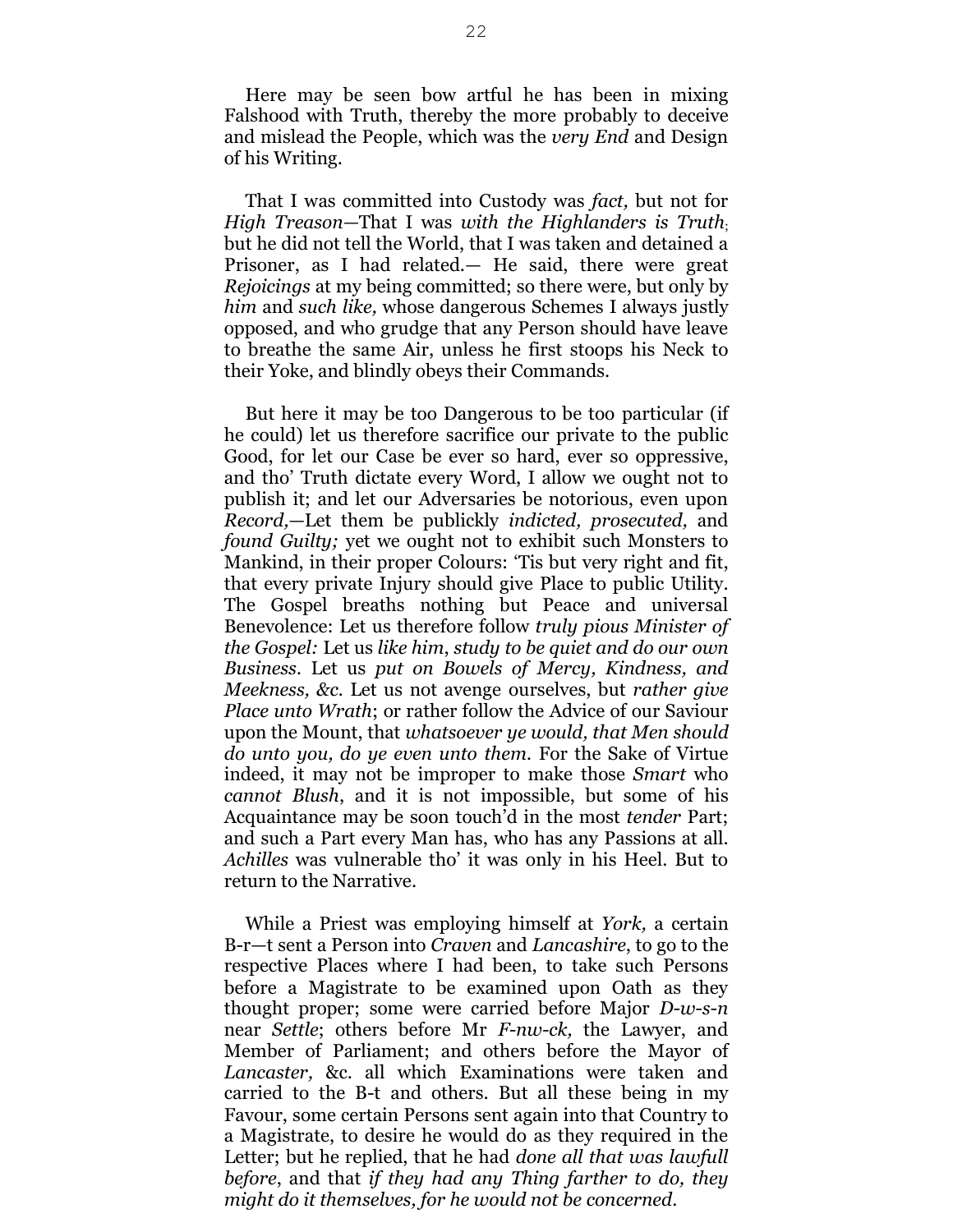This however did not discourage them, for such was the B-r-t's Thirst of Revenge, that in *February* following, he wrote again to M. *D-ws-n* to desire he would once more try to find Evidence against me; and ab*o*ut the same Time, one *S-w-y* went to *Lancaster* upon the sane Errand, to oblige the B—t. but returned *Re infecta.* I must also tell the Reader, that this Bart, had two Persons employed for some Time after my Return to *York* from *Lancaster*, to try to find Evidence against me, but all their Attempts were in vain.

Having now shewn what was done in the C*o*untry, I must return and shew the Attempts made at *York.* But first I must acquaint the Reader, I soon had an Answer upon Oath, sent to the Questions before mentioned, to have been shewn to the Recorder; which were so much in my Favour, as to make my Innocence sufficiently appear.

A few Days after my Confinement, I sent to give Notice, that I should be prepared with sufficient Bail, as no Fact was alledged against me, and that I desired a Time might be fixed on f*o*r my Bail to attend, but trifling Excuses were made to delay it a little longer; during which, a false Witness appeared, and accordingly on the 14th of *December,* Dr. *Sterne*, Dr. *Braithwaite*, Mr. *Stillington,* and Mr. *Oates,* came to the Castle, and were a considerable Time with one *James Nesbit,* then a Prisoner there; during which Time, an Informati*o*n was lodged against me, for drinking *Success to* Charles, *and his Forces*, *and that I hoped to be his Physician; and for casting Reflections upon his present Majesty, and the rest of his Family***;** and this *Nesbit* said, was done two Days before.

This is the Substance of what *Nesbit* declared before my Lord Chief Justice; when, and where he made a voluntary Confession *o*f the whole villany upon Oath. But a certain Pers*o*n to*o*k care to prevent me from knowing the Contents of this Information for Reasons, which will probably appear below.

Upon this Information's being taken the following Warrant *o*f Detainer was signed, *viz*.

Castle of York.)  $\frac{3}{2}$ . 14, 1745.  $\frac{1}{2}$ To the Keeper of his Majesty's Gaol, or Castle of York, or his Deputy.

*You are hereby required and commanded to keep the Body of* John Burton, *Physician. already in your Custody; in safe Custody, and not suffer him to be discharged; in order to answer a farther Charge made against him, upon the Oath of* James Nesbit *taken before us, this* 14*th Day of* December, *and this shall be your Authority for so doing. Given under our Hands and Seals, this* 14*th Day of* December, 1745.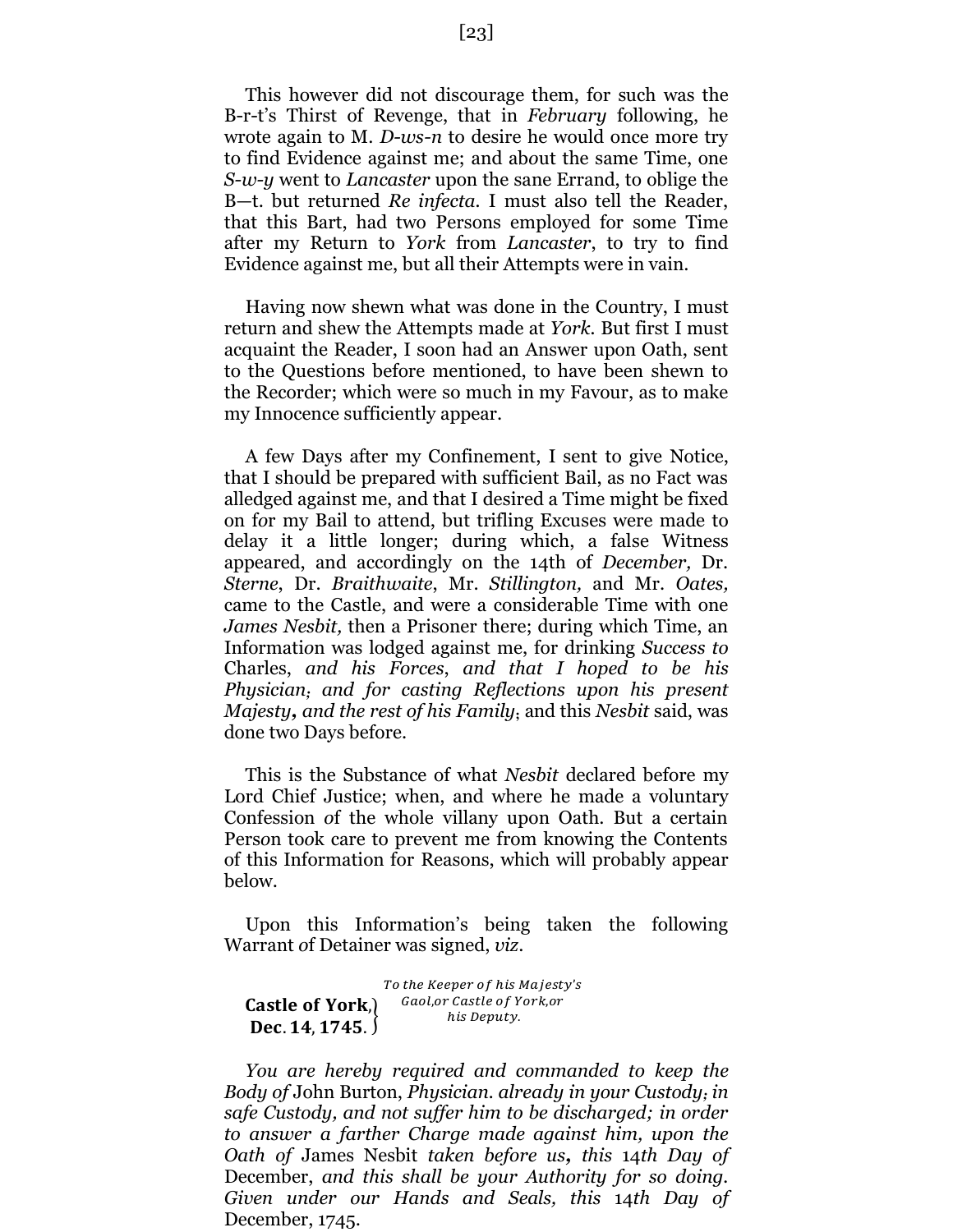Jaques Sterne. Mar. Braithwaite Rt. Oates. Jos. Stillington.

I must not omit to acquaint the Reader, that there was some Difficulty to get Justices to go to the castle, to take this Information against me, as I am credibly informed, for Mr. *N-th-pe* and Mr. *N-rcl-ff* were applied to, but refused, doubting the Truth of Facts.

I must also remark, that in all Commitments or Warrants of Detainer, it is the common Practice, with every honest Magistrate, to specify the Accusation, so that the Pris*o*ner, might, if bailable, be discharged, upon giving sufficient Security for his Appearance at a proper Time and Place; but here, there is no Accusation specify'd, on which, a Pers*o*n could form any Judgement; and I must *o*bserve farther, that these Gentlemen can't plead Ignorance, because two of them were Doctors of Law, and had been sometime acting Justices of the Peace; the other two indeed were only common Justices of less Experience; I must also Remark, that, contrary to common Practice, they did not bind *Nesbit* over to prosecute me. The true Reason of which, I leave for others to guess.

This Information was no sooner lodged against me, than a certain Priest went to the Coffee-Houses and other public Places, to tell the World what a Piece of Work had been done.

These four Justices staid till between seven and eight o'Clock at Night, at which Time I had Company with me, and we had near finished our Supper, before the Justices went; and as soon as they were gone, *Nesbit* desired one of the Gentlemen in the Castle, to shew him to my Room, which he did; *Nesbit* came, knocked at the Door, and desired Admittance; which being granted, Nesbit told us, that the J-st-c-s *were leveling at my Life, for they had been to get him to turn an Informer against me*, and mention'd several Things which they had offer'd, and he had refus'd to swear to, which provok'd me, till; I in a great Passion bid him begone out of the Room he being a Person I had no manner of Acquaintance with. I then .immediately sent to the Keeper of the Castle for a Copy of the Warrant of Detainer, as above.

The next Day, being *December* 15th, I told the Gentlemen there confin'd with me, what had been done, and it was unanimously agreed, that a Petition should be sent to desire the Justices to meet at the Castle the next Day, being the 16th, when the following Justices attended accordingly, *viz.* The Dean, the Recorder of *York,* Mr. *Nelthorpe*, Mr. *Tancred,* Mr *Stillington*, Mr. *Oates*, Dr. *Braithwait,* Mr. *Dawson,* Dr. *Sterne,* and two others.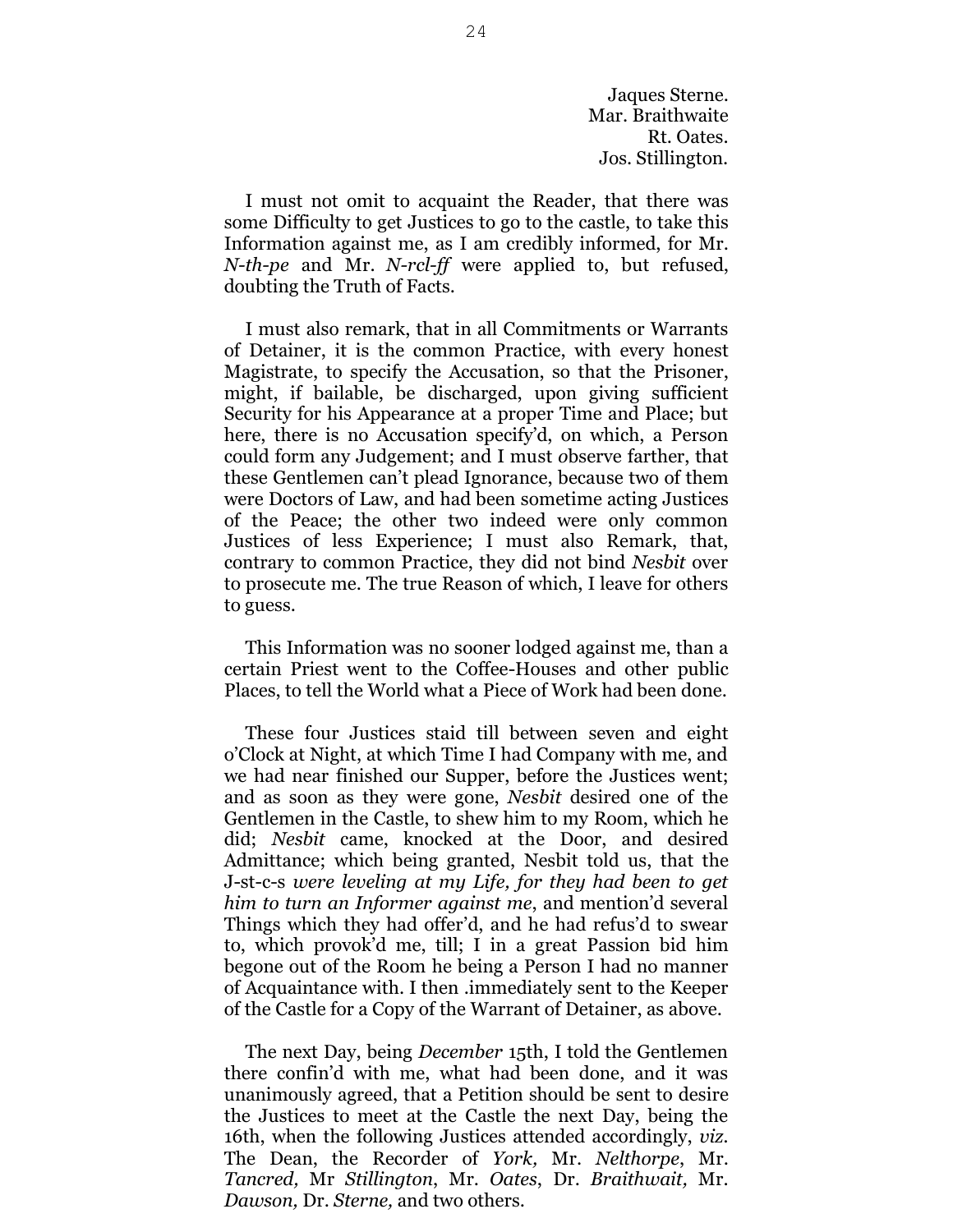I then went into the Room, and desir'd, that those Persons might be examin'd who were by at the Time when *Nesbit* in his Information said, I spoke the foregoing Words, that I might clear myself of the Accusation by their Examinations or Informations, of the whole Affair; for that I had never seen Dr. *Sterne's* old Friend, *Nesbit,* in my Life, before the Time mention'd, and was not then in the Room 20 Minutes of an Hour, and *Nesbit* was on one Side of the Room, and I on the other, and all the Company, whom I preferr'd to be examin'd were by, and as there was a Table betwixt us, nothing could be said between *Nesbit* and me, that must have been heard by all or some of the C*o*mpany; who unanimously declar'd, I never sp*o*ke any Thing, as mention'd in *Nesbit's* Information, as far as we could come at the Knowledge *o*f what he had said. H*o*wever, I desir'd that their (my Evidences) Depositions might be taken, least I should loose the Benefit of their Evidences at my Trial at the ensuing Assizes (which I was determin'd to push for) because two of the five of my Witnesses were going Abroad as soon as they could after their Discharge, and another was in a bad State of Health.

Dr. *Sterne* no sooner heard what I desir'd, but immediately said, "That I was very unreasonable in desiring any such Thing;" upon which I replied, that "I did not doubt but he would think it unreasonable, that any Man should be allow'd to defend himself if he *(Sterne)* did not like his Complexion, especially as his Friend and old Acquaintance, *Nesbit,* might be in some Danger from it*."*

The D—n was Chairman, and not being so good a Lawyer as the Recorder, ask'd Mr. *Place,* what, in that Case was to be done. The Recorder replied, "That it was no uncommon Thing, more especially for the Crown?" *Ay, ay,* says the Dean (in a great Hurry) *for the Crown,* and seem'd well pleas'd that the Recorder had made that answer.

I must remark, that it is a known Maxim, that every Man, as well as the Crown, ought to have the Benefit of his Evidence, and all lawful Means are justifyable to prevent the Loss of 'em, as well for the Subject, as the Crown; but yet this was then not to be granted to me, neither was *Nesbit* bound over at this Meeting to prosecute me.

I was not well assured whether I had a Right to demand these People's Depositions to be taken or not, yet I thought it reasonable; and therefore I made a formal Demand, and spoke to People who were in the Room, to bear Witness thereof. The Recorder finding a Warmth to encrease on both Sides, ask'd me, whether I thought any one of my Witnesses were in immediate Danger of Death or no? I answered, that *I hop'd not;* then, replied the Recorder, "If any of them be either very Sick now, or hereafter become so; let me know, and I'll come at any Hour to take their Examinations, or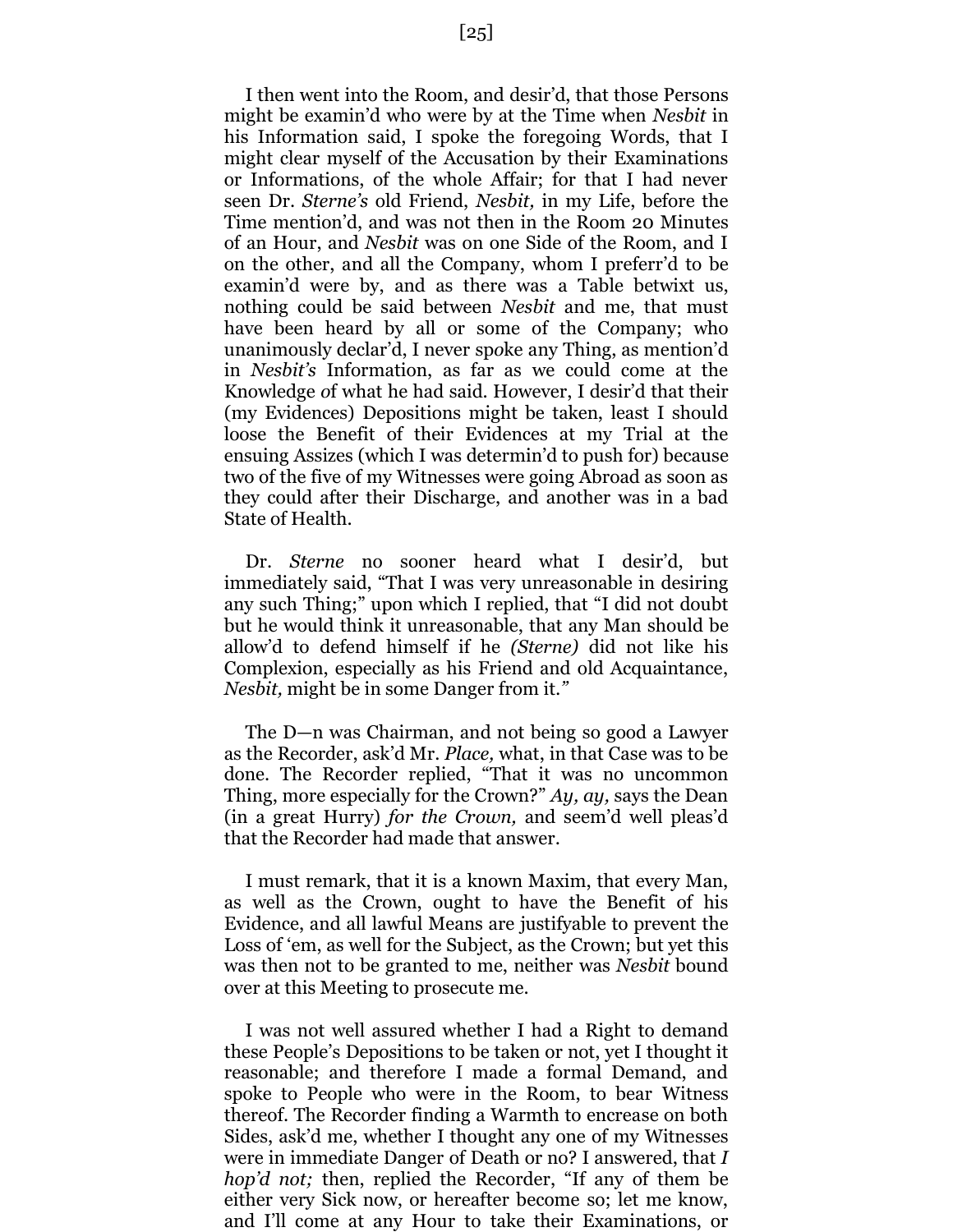Depositions, for it is but reasonable that you (meaning me) should have the Benefit of their Evidences." Upon this Promise, I dropt that Proposal: Saying, "that I was glad however, that my Enemies would be balk'd of their Design, because that what was alledged, was only a Misdemeanor, if true; and consequently, I might be admitted to Bail, and be at Liberty to follow my Profession." Upon which I observed Dr. *Sterne*, scratched his Head, and became very thoughtful.

*Nesbit* being afterwards in the Room, it was demanded that he should be bound over to prosecute me; upon which, *Nesbit* turned to Dr. *Sterne* and said, *I hope Sir, you'll do that for me*. This not only made me smile, but diverted also some others of the Hearers, who told it to several of their Acquaintance.

The Business being here finished, the Justices went into the Castle-Yard, some to their Coaches, and others walk'd homewards; while Dr. *Sterne* call'd Mr. *Stillington*, Mr. *Oates,* and Dr. *Braithwaite* aside in the Castle-Yard, and then they all seemed to be Whispering for a little Time; all the *o*ther Justices were gone out of the Castle-Yard, when these four last mentioned, returned into the Castle again, and called for the Keeper, asked for that Warrant of Detainer, which they had signed against me, which he soon produced; and then Dr. *Sterne*, wrote the foll*o*wing Endorsement, which they all of them signed.

#### To the Keeper of his Majesty's Goal, or Castle of *York*, or his lawful Deputy

*Let the Justices of the Peace for the County of* York *take Care, that Dr.* Burton *be not admitted to Bail: The Information of* James Nesbit *taken upon Oath before us, amounting (as we think) to High Treason.*

> Jaques Sterne. Mar. Braithwaite. Jos. Stillington. Robt. Oates.

I must observe, that the manner of Dr. *Sterne's* doing of this was something very remarkable. For if he thought it right to have made this Endorsement, why did not he do it before the rest of the Justices, for these four immediately return'd as soon as the other went out of the Gates: If Dr. *Sterne* and the others, thro' their great Wisd*o*m and Penetrati*o*n, had known the Accusation was High Treason, as here intimated, why did they not specify in what Respect it was High Treason? Would this Endorsement have been made, had I not said that the Crime alledg'd, was only a Misdemeanor, and of Course bailable?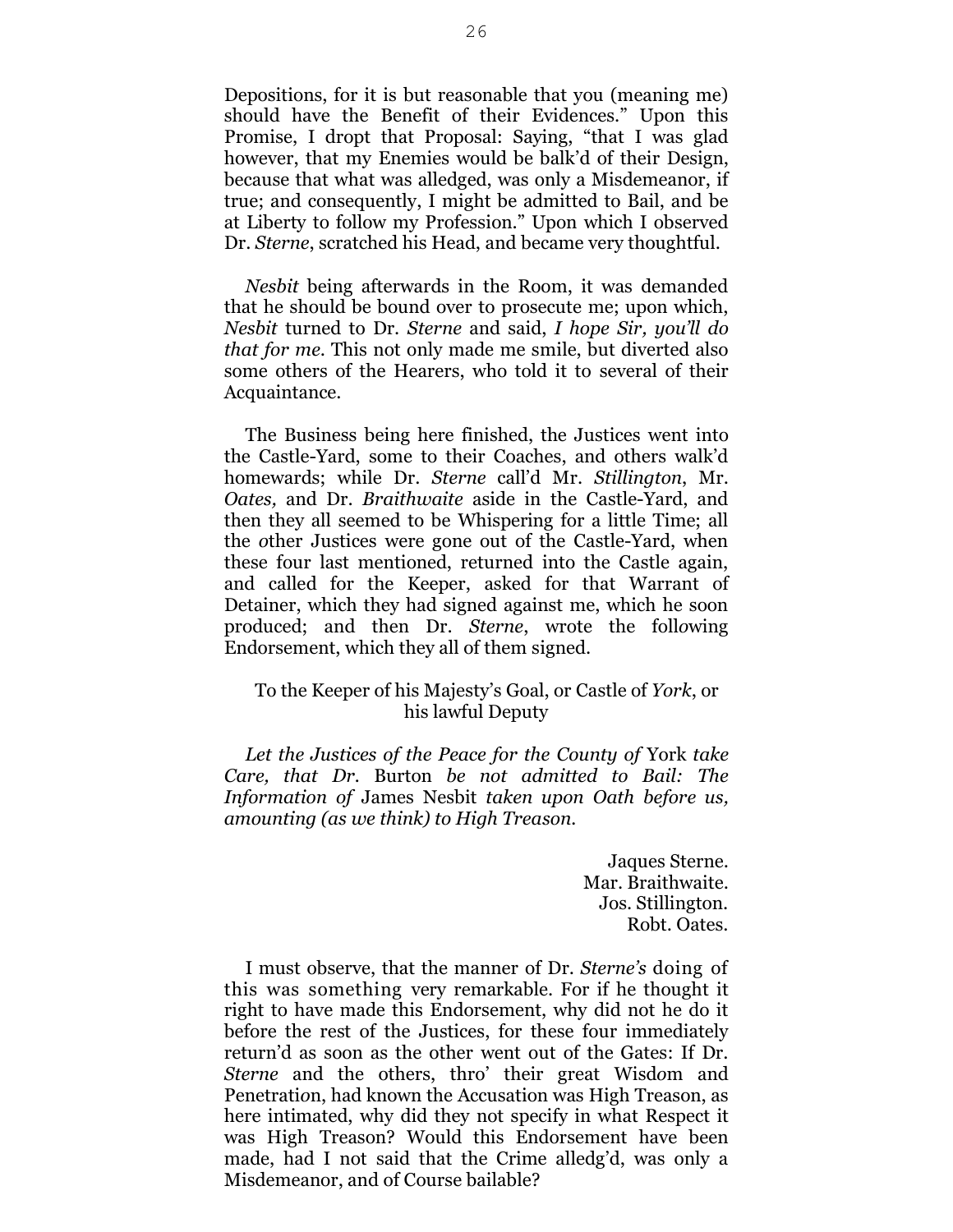D, *S—n* went to L—d *Ir—n* and others at the *George* Inn in *Coney-street*, *York,* and then sent for Mr *Griffith* the Keeper of *York* Castle, and endeavour'd to prevail upon him to lay me in Irons, which he absolutely refus'd. D. *S—n* then discharg'd Mr. *Griffith* not to suffer his Wife to see me upon any Account.<sup>d</sup> At the same Time also, another of my Witnesses, was order'd to be close confin'd in his Room, and to have a Centry set upon his Door, to prevent any Body from speaking to him, or from having any Communication with other Persons.<sup>e</sup>

On the *Tuesday* following the 17th of *December,* D *S—n* publish'd a Paragraph in the following Words, *viz.* "A Warrant of Detainer of Dr. *Burton*, sign'd by four Justices, was last *Saturday* lodg'd with the Keeper of *York* Castle; Matters of High Treason, as the Justices conceive, who committed him, having been sworn against him."

Before I go any further, I must observe, that this Endorsement is without Date, and it ought rather to have been directed to the Justices than to the Goaler, and that both the Warrant of Detainer and Endorsement are in Dr. *Sterne s* own Hand Writing. I must also observe, that in the Warrant of Detainer, the Doctor should rather have given the Justices the Caution not to admit me to *bail,* than to have order'd the Goaler *not to suffer me to be discharg'd*, because had I been legally admitted to Bail, the Goaler durst not have detain'd me; notwithstanding this insulting Priest's Order.

The same Evening Capt. *Cadogan* of *Oglethorp's*  Regiment came to my Room, and plac'd a Centry upon my Door, forbiding me the Use of Pen, Ink, and Paper, or of having any Communication with any Person, unless that he, or one of his Officers was with him or her: They at allow'd me to have one of my Men Servants with me, provided he would submit to the same -Restrictions with myself. Thus I remain'd till I was remov'd to *London*, in Custody of a Messenger in *March* following; during the Assizes, then held at York, a little before which, a Warrant of Detainer from the

<sup>d</sup> Whether was that Order, because she was one of my Evidences agaist *Nesbit's* Accusation, I having produc'd her for that Purpose to the Justices.

<sup>e</sup> Can any one suppose this was not for the same Reason; since he had been at full Liberty in the Castle Yard for several Months, and no one Witness whatever cou'd be procured against him, although several Advertisements were publish'd for thatPurpose? nor was he so much as accus'd of any treasonable Practices. This Guard was kept over him 'till the Week before the Assizes, when it was taken off, to prevent his complaining to the Judge, of the ill Usage he had met with This Person was discharg'd at thosc assizes, nothing appearing against him.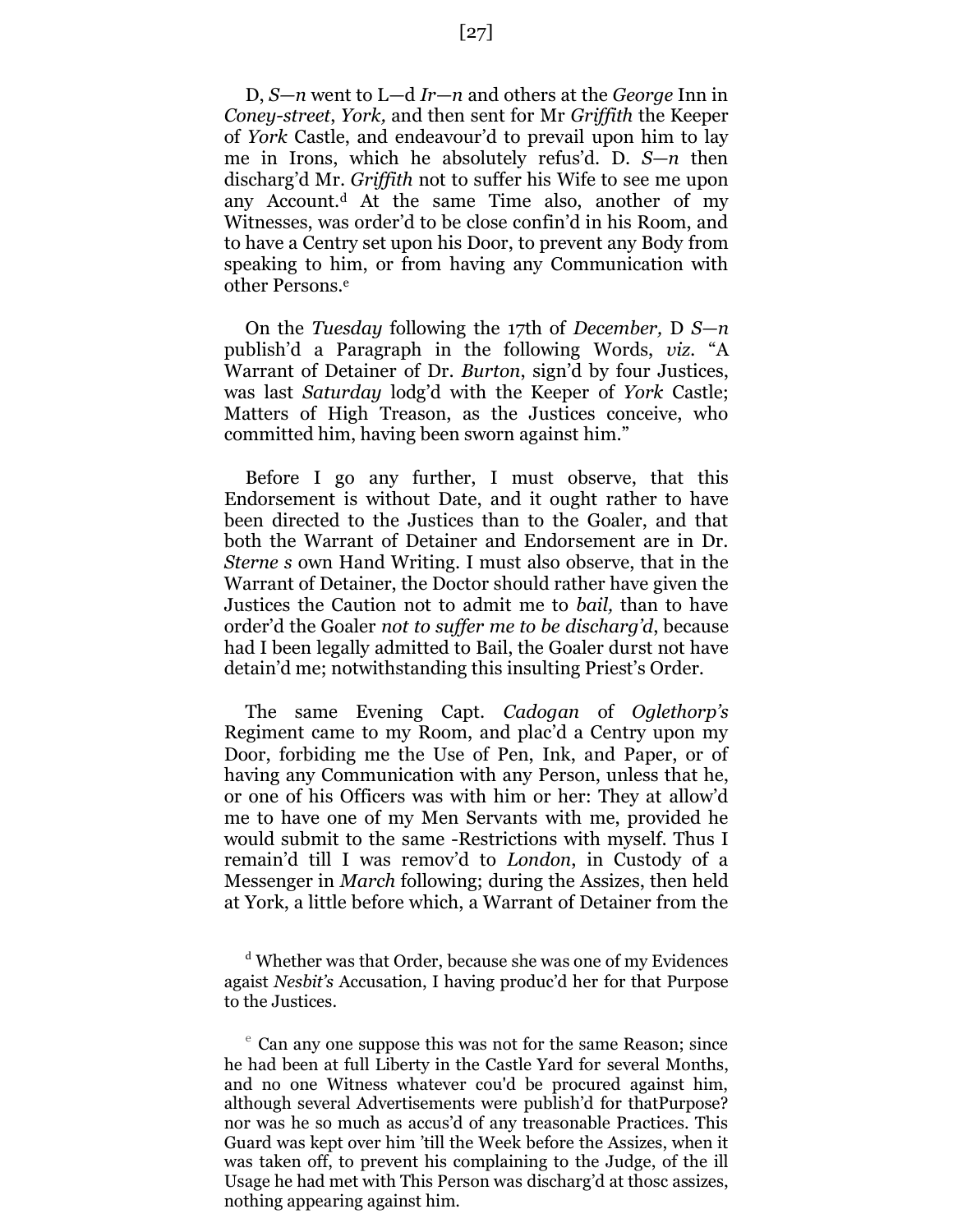Duke of *Newcastle* came down to prevent any Person, therein mention'd at that Time in York Castle, from being either tried or admitted to Bail, pursuant to the Power granted by the Act for suspending the *Habeas Corpus* Act.

During *Christmas* Hollydays, a Clergyman, who lives not far from a certain Baronets, came and proposed that I should apply to his Neighbour to obtain my Liberty; assuring me it would be granted, but I told him, "I scorned to submit to any Man for a Plaister, when he had broke my Head." I farther added, "that I would not accept of any Favour or Mercy at his Hands; for I had no Occasion for either, and was resolved to stand it out to the last, cost what it would: For I was a *Briton*, and as a *Briton* would behave, which I would convince them of; whenever put to the Test."

During my stay at *York* Castle, Captain *Cadogan* made various Attempts upon me, sometimes by trying to frighten me with Threats, and at others, by wheedling me into, what he called, a fair Confession and Discovery of every Person they would have me to speak about. I often told him of the Folly and Vanity of his making such Overtures to me, and assured him he was mistaken in his Man; and at the last I put him in mind of that Scene in HAMLET, where *Posencross* and *Guildersterne* were sent by the Queen to pump her Son; upon which he thought proper to desist from any farther Attacks on that Score. Soon after this Time I was removed to *London.*

Amongst other Things, Capt. *Cadogan* used to talk about *Nesbit,* and I always declared, that though our Justices had refused to bind over *Nesbit* to prosecute me, yet I would move the Judge on the first Day he should sit to do Business, to oblige *Nesbit* to do it, and then I should not doubt of being acquitted, and of having a Copy of the Indictment given to me, and then I would Prosecute him for Perjury, and did not doubt but *Nesbit* would discover the Pl*o*t, rather than undergo such a Penalty, as would upon Conviction, be inflicted upon him. This the Captain told to others, and on the *Saturday* before the Judge came to *York,* he came again to ask me seriously, whether I persisted in my Resolution? which I answered in the Affirmative; the Captain then went to two of those who were present, when I was in the Room with *Nesbit,* and told them, he was sent to ask them a Question in the most solemn Manner, and desired their Answer; the Question was, whether I had said what *Nesbit*  had charged me with, and they declared in the Negative. Lieutenant *Wansel* also came to the Castle upon the same Errand.

The Officer then went to the *George* Inn in *Coneystreet*, whither a certain B—t was just arrived out of the Country, where he was met by a little Busy B*o*dy, to whom the Officer made his Report; after which a Consultation was held, how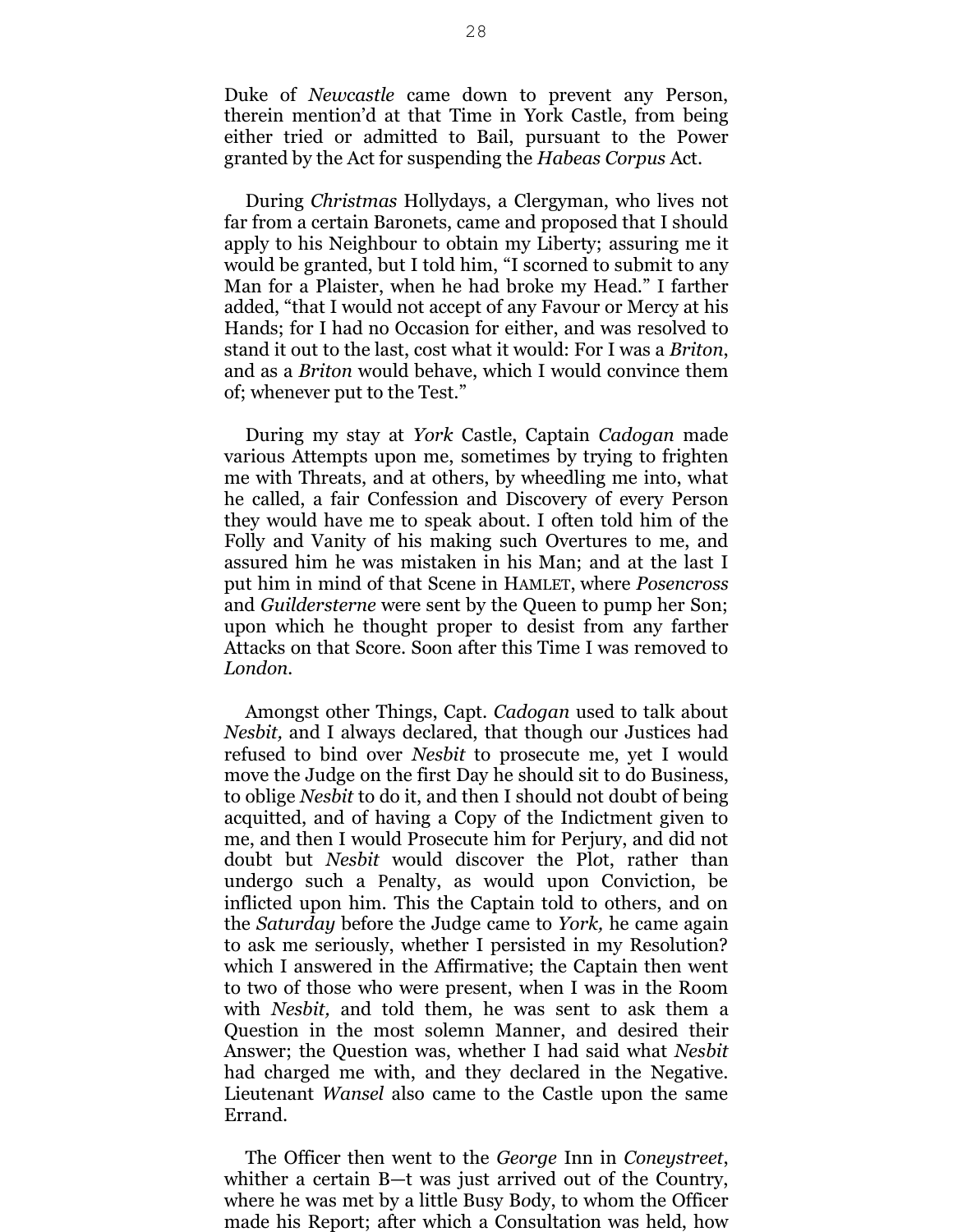to prevent *Nesbit* from being punished, and no Method could be found out so certain as to write to *London,* to desire I might be removed thither, in Custody of a Messenger before the Assizes should begin; accordingly on the *Sunday* Evening following, Mr. *William Dick* left *London* about seven o'Clock having express Orders t*o* make haste from Mr. *Ramsden,* Brother to Sir *John*, and under Secretary to the Duke of *Newcastle,* whose Orders were faithfully obey'd.

I can't help remarking, that they were convinced of my Innocence, or why need they be so afraid of my having a Trial, which I always apply'd for? I must also observe, that where positive Proof can't be had (which is the Case with regard to our Intentions) circumstantial Proof must be allowed. Let the Reader therefore duly consider what I have said in this Narrative, which I solemnly declare to be Truth, and then let him form his own Opinion, as to the Usage I have met with. I must farther acquaint the Reader, that where any of the Person's Examinations could be turned to any seeming Disadvantage of mine, they were sent to the Duke of *Newcastle's* Office; but such as tended to clear up, what seemed to be against me, were not sent up. This I made appear when I was examin'd at the Cock-Pit, *Whitehall*; when and where I told Mr *Stone,* where the Examinations were taken, before, and by whom, and in whose Custody they remained. This I did to let those above see, how very partial my Persecutors were.

The Messenger made haste, and got *York* on *Tuesday* Morning about nine o'Clock, came directly to the Castle, and acquainted me with his Errand; to which I reply'd, *That he was the welcomest Guest I had seen a long Time, for now I hoped to have some Justice done me soon.*

Altho' by this Messenger's Arrival so soon, I lost all Opportunity of gaining Satisfaction of *Nesbit.* I had my *Subpænas* and every Thing else ready for a Trial, and had also order'd, that the Judge should be moved as soon as ever he went to Court to do Business.

As I was so ill in the Gout, I could not travel any other Way than in a Coach, on account of my Feet, which I could bear in no other Posture, but extended horizontally. The Messenger proposed that I should set forwards next Day, which I very readily agreed to attempt.

One would have thought, that as I was going to *London*, these People would be satisfied; and that my Persecutors would have been quiet, especially, as thereby, the Danger of *Nesbit's* discovering the Plot, by being prosecuted at that Time, was over; which however, he has fully declared upon Oath before my Lord Chief Justice, as I have observed already. But such is the restless Spirit of the little Fellow, that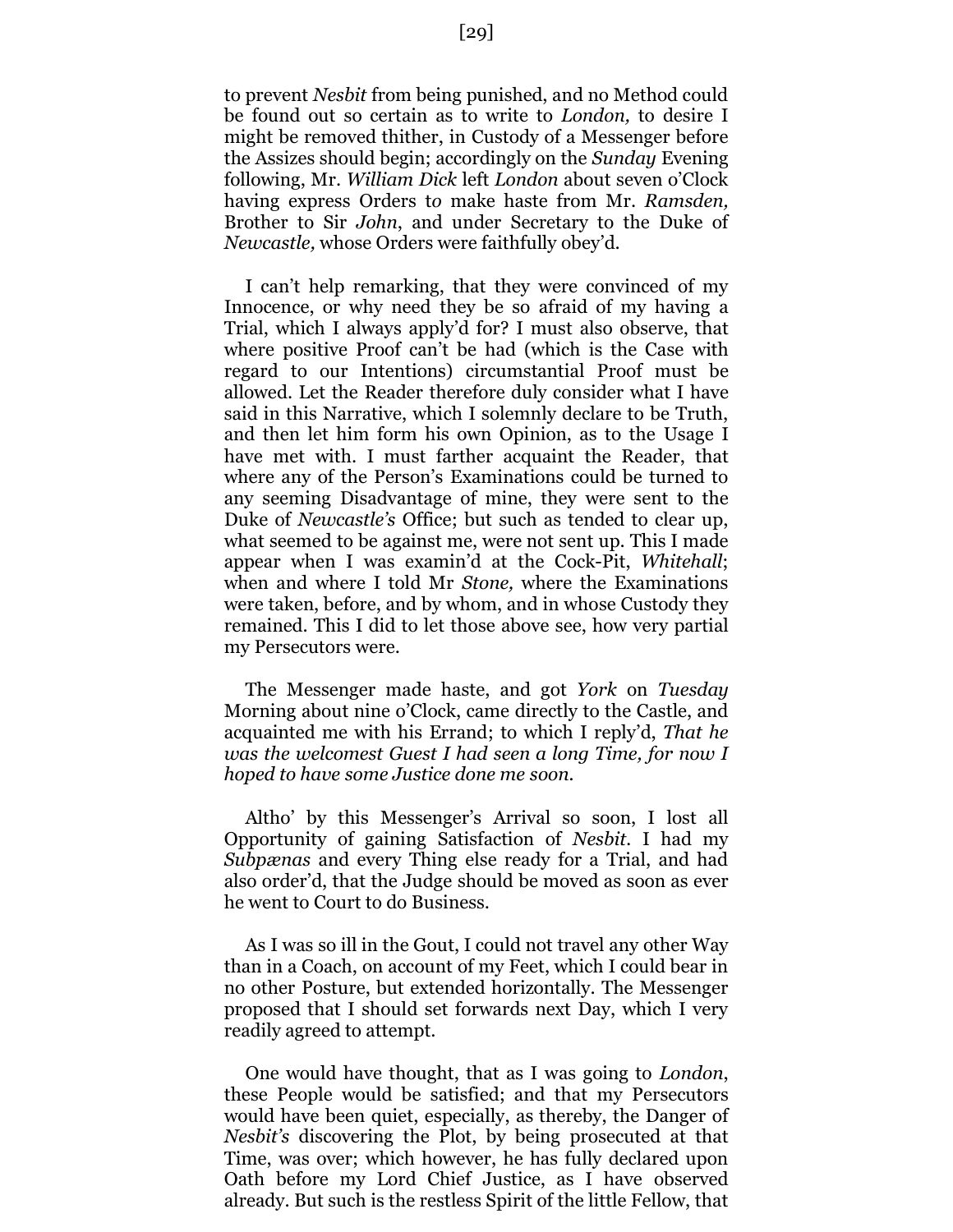he went to *Bishopthorpe,* where *Cadogan* met him, as I suppose others did. Here Orders were given to the Captain (as he told me) to send a File of Musqueteers, consisting of 20 Men, to guard me up. The Captain came to my Room at the Castle, immediately from *Bishopthorpe*, told me his Errand, and wanted to speak with Mr. *Dick*, the Messenger, who was gone to his Inn.

Captain *Cadogan* then went to the *George* Inn in *Conestreet,* found Mr. *Dick* there, and told him, that he (*Cadogan*) was come to acquaint him *(Dick)* that he had ordered a File of Musqueteers to be ready to attend me up *to London*, and desired to know when he *(Dick)* intended to set forwards.

Mr. *Dick* instead of answering *Cadogan's* Question, asked him who he was? "the commanding Officer here," reply'd the Captain: *Very well,* says Mr. *Dick,* and *what have you to do with m*y *Prisoner*? *when I want your Assistance I shall command it, but at present I will not have it.* —"You don't know, reply'd *Cadogan,* what a dangerous Man Dr. *Burton* is*f* , for if he do but hold up his Thumb, he'll have a thousand Men to rise to rescue him."— *I'm glad to hear, says Mr. Dick, that the Doctor is so well esteemed in his Neighbourhood, but if such a Number of Men were to rise, your 20 Men would be of very little Use, and therefore I'll not take them to distress any Gentleman without sufficient Cause.*

"Well, says *Cadogan,* since you are so obstinate as to refuse them, I have bought two Horses, and am going to send two Soldiers up with 'em to *Londong*, and I'll order 'em to take their Arms and Accoutrements, and to take their Quarters at the same H*o*use you go to, and then they'll be ready to assist you." This Mr*.* Dick refused*;* upon which the Captain said, "Then you must lay Dr. *Burton* in Irons." This Proposal greatly provoked Mr. Dick, who replied, *Go Sir, and mind your own Business, I know mine. I now plainly see thro' your Design, and must tell you, it is barbarous and inhuman to offer to lay the Doctor in Irons, when you see he now has the Gout in both Knees,* both *Feet, and* one *Hand, and can't stir without two People to lift him. But I must tell you,* continued Mr. *Dick, that I fancy every Thing has been told the Duke of Newcastle, that could be produced against the Doctor, and he (the Duke) has not given any particular Charge, which in dangerous Cases is usual. My business only is to carry Dr.* Burton *up to be examined.* Upon this

<sup>f</sup> Here now, my Popularity was made use of, as an Argument to distress me.

<sup>&</sup>lt;sup>g</sup> I think a properer Use might be made of our Soldiers than this.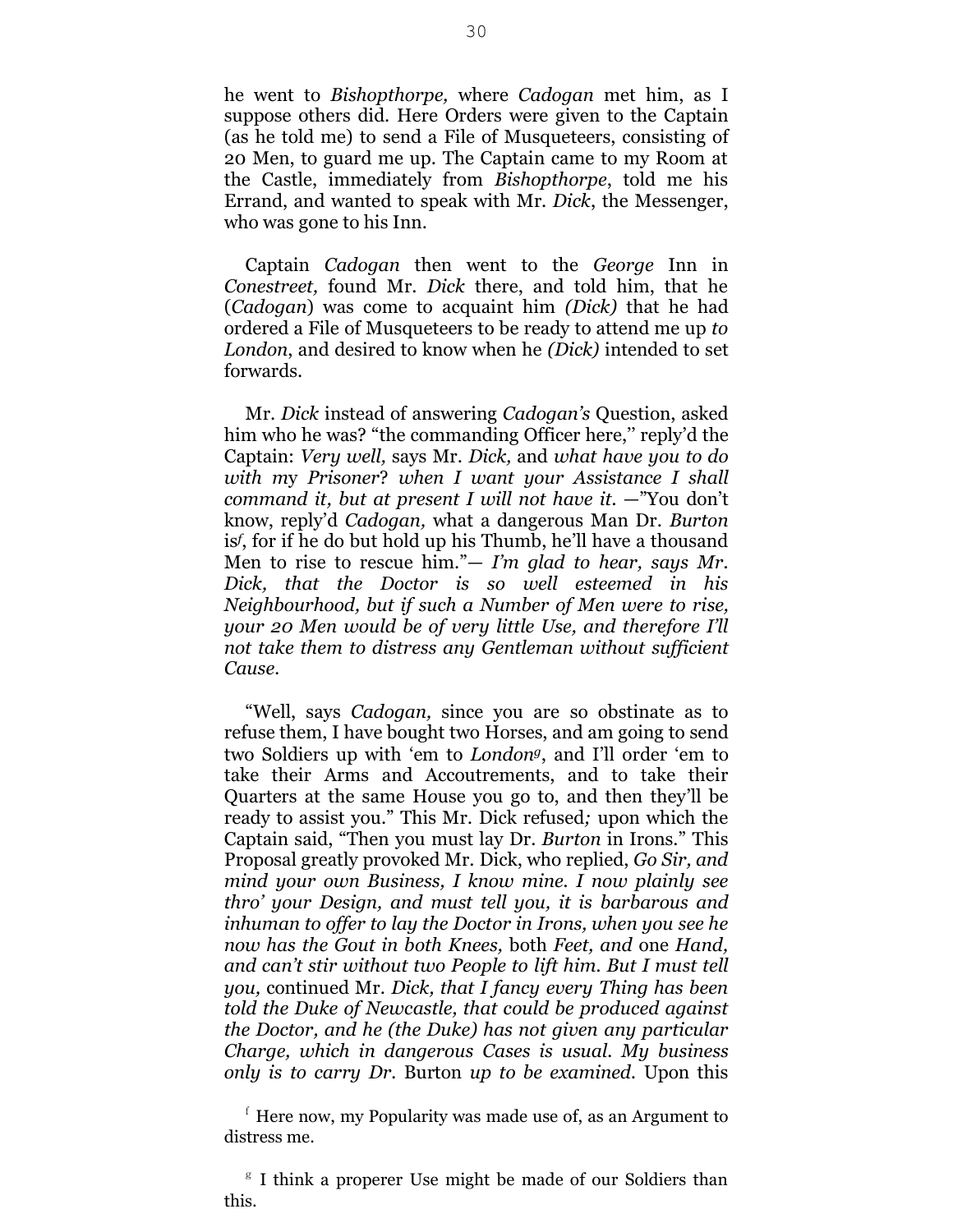Notwithstanding this Rebuff, these indefatiguable Zealots could not be pacified, which made Mr. *Dick* resolve to act the prudent Part, and therefore he went up to the Judgeh, told him what had passed, and desired his Directions, and shewed him at the same Time, the Duke of *Newcastle's* Warrant, which the Judge read, and then asked Mr. *Dick,* if he (*Dick)* apprehended any Danger of an Escape? to which Mr. *Dick* replied, *Not in the least*,— then said the Judge, "I think you ought not to distress the Doctor to please any of his Party Enemies, but to follow your own Opinion." Accordingly, Mr. *Dick,* Mr. *How*, and I set forwards in a Coach and Six, on *Wednesday* the 12th of *March*, 1745-6. about two o'Clock in the Afternoon for *London,* where we arrived very safe on the *Monday* following.

I shall mention no more of the Deposition of *James Nesbit,* taken before my Lord Chief Justice, *o*n the first of *November*, 1747. than may be necessary for my present Purpose; because I may make another Use of it in a proper *Place. In this he has sworn, that a certain Person, with others (naming who they were) threatened to throw him (Nesbit) into the Low Goal, and there he should be under 80 Pounds Weight of Iron, unless he* (Nesbit) *would sign the Paper, which contained the false Accusation abovementioned, and that those Persons promised, and engaged to procure for the Deponent, a Pen*s*ion if he would swear to the Contents of the said Paper Writing. Nesbit* farther saith*, that he was not in any Sort present, or in the hearing of such Words*, as have been mentioned to have been spoke by me: *Nesbit* also says, *that this was the only Motive and Cause of his signing the said Paper Writing, which contained the false Accusation abovementioned.*

The Deposition was inclosed in a Letter directed to me at *York* while I was abroad, and was made out of a Consciousness of Guilt, in *o*rder to make my Innocence appear, freely and voluntarily, without any other Motive or Inducement than as here mentioned.

When Subornation of Perjury, Bribery, and Threats are all made Use of, to obtain such diabolical Purposes, who can be safe?

In this Year, *viz. 1*746, while I was at *London*, the Reverend *Jaques Sterne*, LL D. Archdeacon *o*f *Cleveland*, Præcentor, Residentiary, and a Prebendary of ST. PETER'S in *York;* Rector of *Driffield, &c.* and one of his Majesty's Justices of the Peace; wrote a Letter to the Lord Mayor of

**<sup>h</sup>** Sir *Thomas Abney.*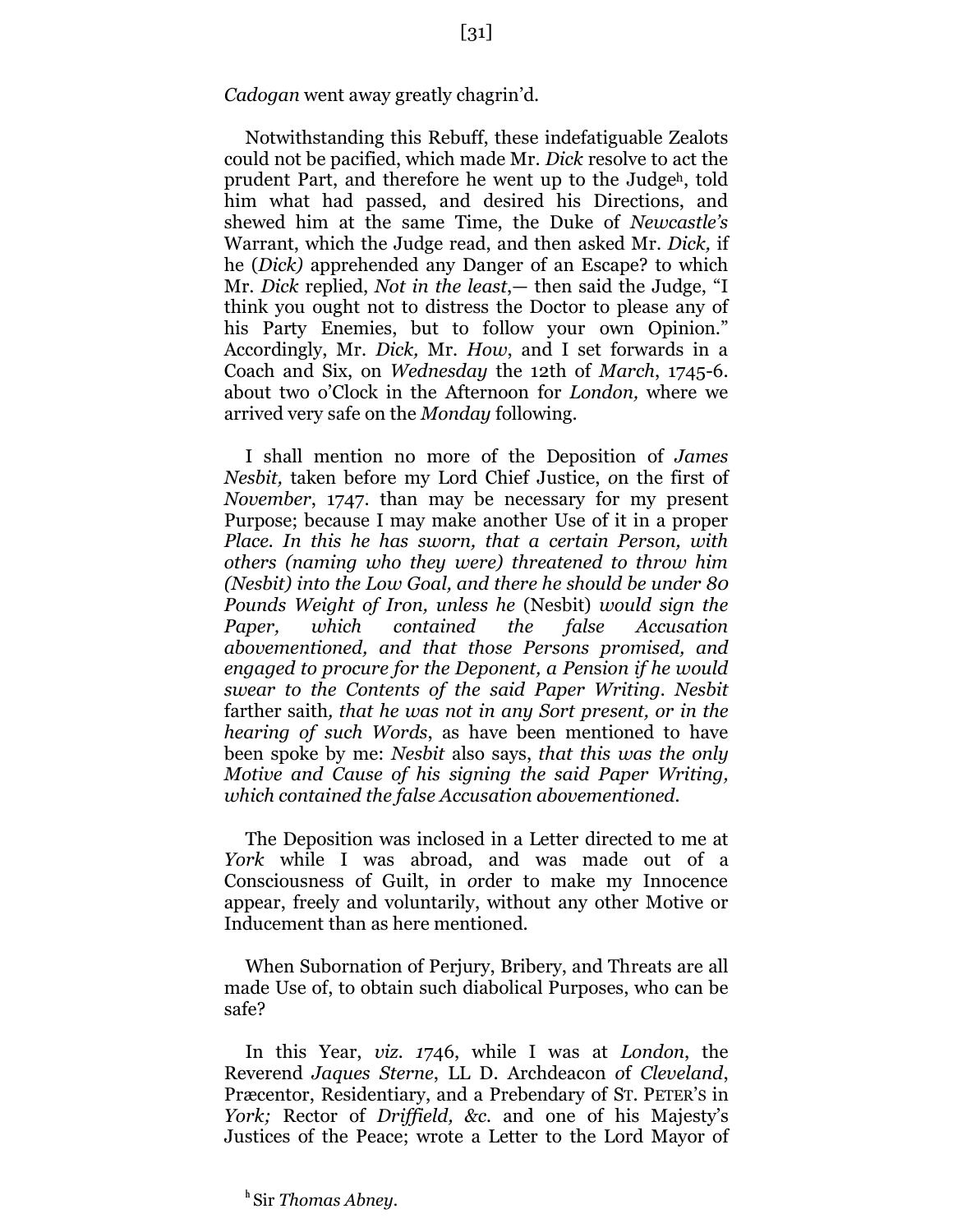*York,* wherein he offered 200*l.* Sterling for his Freedom; *&c.*  of that City; but the Corporation was so sensible of his *great* Merits, which so far exceeded any, or all of theirs, that they unanimously rejected the Proposal, and out of the whole Body, there was not one Man *o*ffered a single Word in his Behalf.

After I got to *London*, I was used in the same Manner, I suppose, as other People are in a Messenger's House, where I remained a considerable Time alone; but after having been just eight Weeks in the Messenger's Hands: By the frequent Application of some of my Friends, I was sent for to the Cockpit to be examined, where I was under Examination from eight o'Clock in the Evening, to near one in the Morning of the 7th of *May*, 1746. I was asked a great many Questions, but previous to my Answers, I desired they would not depend altogether upon what I said, for I would tell them who to apply to, for the Truth of what I had to offer: This was then acknowledged to be very fair and candid in me.

As I found by the Questions put to me, that they had only received a partial Account, I asked if they had got, such and such Examinations, which were taken, and I was answered in the Negative; I then shewed them the Partiality of my Persecutors; and finding, that they (my Enemies) had not given any Account of my Errand, I then said to the Gentlemen there present, if they would give me Leave, I would relate every Step I took previous to my Going, what happened during my journey, and at my Return back again. This being told, they had the Questions answered, which they had to ask me as to that Point: and all that I said relating to that, was wrote down. I then gave the true Characters of some certain People as well of the Clergy as Laity, and particularly as to their *former Principles* and present Behaviour in their respective Neighbourhoods. Upon my mentioning a Number of Facts, for the Truth of which I appealed to others, Mr. *Stone* said, he fancied that they (meaning the Persons I had named) did it with a Design to get Preferment, and to be in Favour with those above; but he said they took a wrong Method*, for his Majesty was not oblidg'd to those, who made any of his Subjects disatify'd with the present Government, which, was the Consequence of such Proceedings. <sup>i</sup>*

My Examination being ended, Mr. S*tone<sup>j</sup>* said, he would

i *S—n* had a Letter of Reproof sent to him to check his proceedings by order of my L—d *C-r*, I believe. I have it from good Authority, that D. *S-n,* and his Brother Persecutors, had given more false Accusations and Misrepresentations of Facts than were given by all the Kingdom of *England* beside.

j First Secretary under the Duke of *Newcastle,* and Member of Parliament for *Hastings.*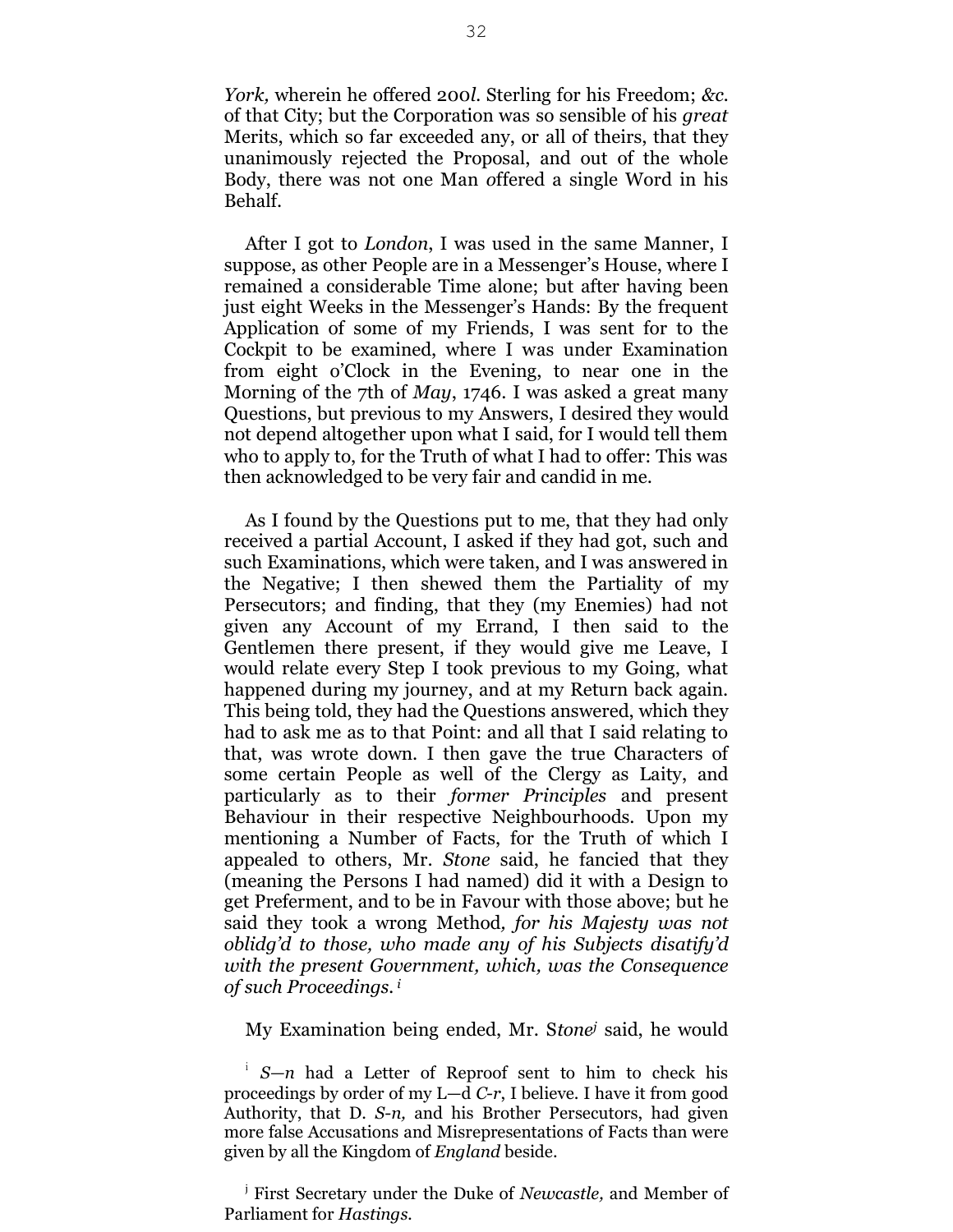remind the Duke of *Newcastle,* and desire him to determine my Affair as fast as he could. I waited some Time with Patience, and then some of my Friends apply'd to the Duke of *Newcastle,* to beg he would come to a speedy Conclusion of my Business. The Duke promis'd in a few Days I should know his Determination, but this not being done, my Friends apply'd again, and had the same Answer, receiving a Sort of Excuse, that the Hurry was such, as they could not get on with every Thing. I must inform the Reader that my Friends were desir'd not to ask any Favour or Mercy, but only Justice and to get me to be try'd; and in Case that was deny'd, then to desire I might either be admitted to Bail or discharg'd I took Care also in my Letter to his Grace, on the 23d of *August*, 1746. to let him know, that *it was not Mercy I had been, or was then pleading for, but that Justice only, which every Briton, had a Right to demand,* viz*. either a Trial or my Liberty.*

The Parliament breaking up in *August*, my, Friends all went into the Country, and I waited for some Time, but hearing nothing, I wrote to Mr. *Stone,* and then my Prison was enlarg'd, by being allow'd to go out, which happen'd on the 6th of *September,* 1746. But hearing nothing as to the obtaining my Liberty, in *October,* I wrote again to Mr. *Stone,* to desire he would let me know, when it would be convenient to wait upon him, to shew him the absolute Necessity of speedily obtaining my Liberty some Way or other.

This Letter Mr. Stone did not answer, but sent Mr. Waite, the Law Examiner, who was also one of the Clerks in Lord *Harrington's* Office, but now is Secretary to the Lord Justice in *Ireland.* This Gentleman I say came, and having told him my Business, I complain'd of the great Hardships I had labour'd under, and of the Injustice done me, in neither trying me nor setting me at Liberty, when I had been near a Year confin'd. Mr. *Waite* then told me, that, *truly I should have been discharg'd soon after my Examination at the*  Cockpit, *had it not been for a Letter sent up from* York, *containing Words to this Purport*, *viz.* "That I had a general Acquaintance with both the Gentlemen of the County and City of York, and knew 'em perfectly well, and could, if I would, give a full Account of 'em, and that if I was but sufficiently distress'd, no doubt but I should squeak at last." This Mr *Waite* said, was the Substance of that Letter, and was the chief Reason of my being longer detain'd in Custody. I reply'd to him, *I thought it to be an additional Hardship*, *that because I was ignorant or innocent*, *I must therefore run the Hazard of being ruined at the will and Caprice of a wicked Person without Proof of any Kind, and that because the* Habeas Corpus *Act was suspended*, I farther said, *That there either was Nothing or Something against me; if the last, it was cruel not to give me an Opportunity to clear myself in a Year's Time.*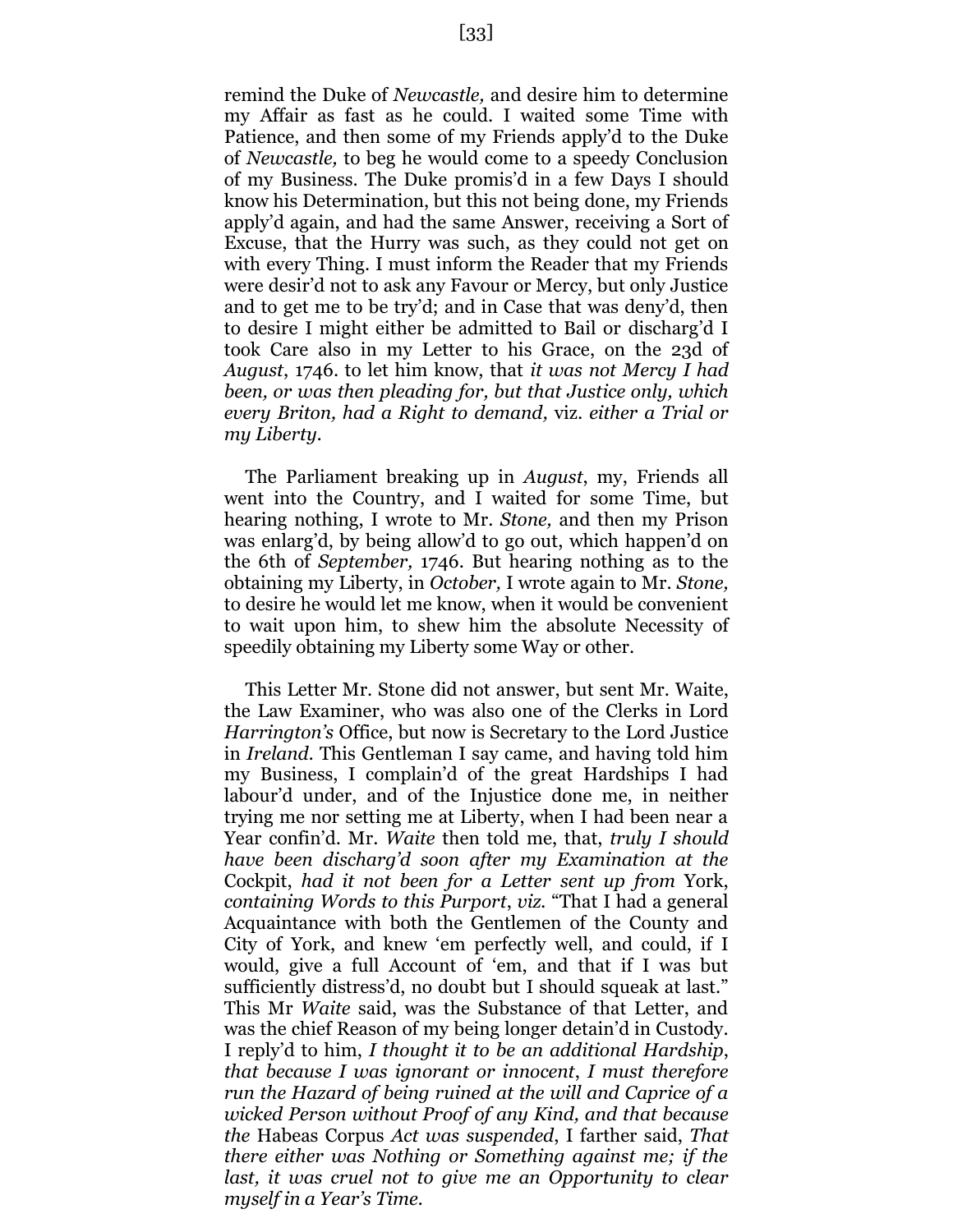I told him also, that it I was not soon discharged, I should remain as easy as I could, till the *Habeas Corpus* Act took Place, which I hoped would be in two or three Weeks Time and then would *force them either to discharge me, admit me to bail*, *or try me*; but soon after this, the Suspension was prolonged till the 20th of *February* following, to my no small Grief and Concern.

Sometime after this, the Parliament met, and I was then in great *H*opes, that I should either be discharged or tryed, the latter was what I should rather have preferred, had it not been f*o*r the Expence of it; because it would have given me an Opportunity of *o*pening such a *Scene of Persecution, carried on by some in this County*, as has *not been exhibited to the Public* since the Revolution, as I shall farther make appear in the Sequel.

My Persecutors w*o*uld not yet desist from attempting my Destruction; and therefore *three Persons* (who are *the most* remarkable for *their* Behaviour t*o* THOSE who will not truckle t*o 'em)* met at the *George* Inn in *Coney-street,* on or about the 12th of *August*, being the first Time the Judges met at *York,* to hold the special Assizes, to try the *Highlanders,* then in the Castle of *York.*

To this Inn, they sent for a Person who was my Servant, when I was taken Prisoner by the *Highlanders,* and the two Principal Persons examined him, which Examination the other took down in Writing. They required of him a full Account of what related to me, and my Behaviour, from my going from *York,* to my Return back again, alter I had been taken Prisoner by Part of t*he Scotch* Army, *&c.* This being finished, and perused by one of 'em he said, "here is nothing that will hurt Dr. *Burton,* and it will not answer our Purpose." Then he, turning towards the Servant, said, "Well, young Man, if you'll swear against Dr *Burton,* I'll procure you a good Place, and you shall not want Money,"— "Ay", says the other Person, and I'll join my Interest with that Gentleman's to get you a good Place, and I'll promise you, you shall be rewarded.—Upon this Proposal being made, the Servant reply'd, "That he would not perjure himself for all the Places in the Kingdom, nor for their whole Estates; for what he had told them relating to me, was all he knew of the Matter, and that he would not swear a Falsity against me or any Body else, if he knew it."

Upon this Answer being given, the Last Person said to the Servant "You are a Fool, Man, and don't study your own Interest; if you'll but oblige these Gentlemen here, by swearing against Dr *Burton*, they will provide handsomely for you as they have promised you, therefore you had better comply."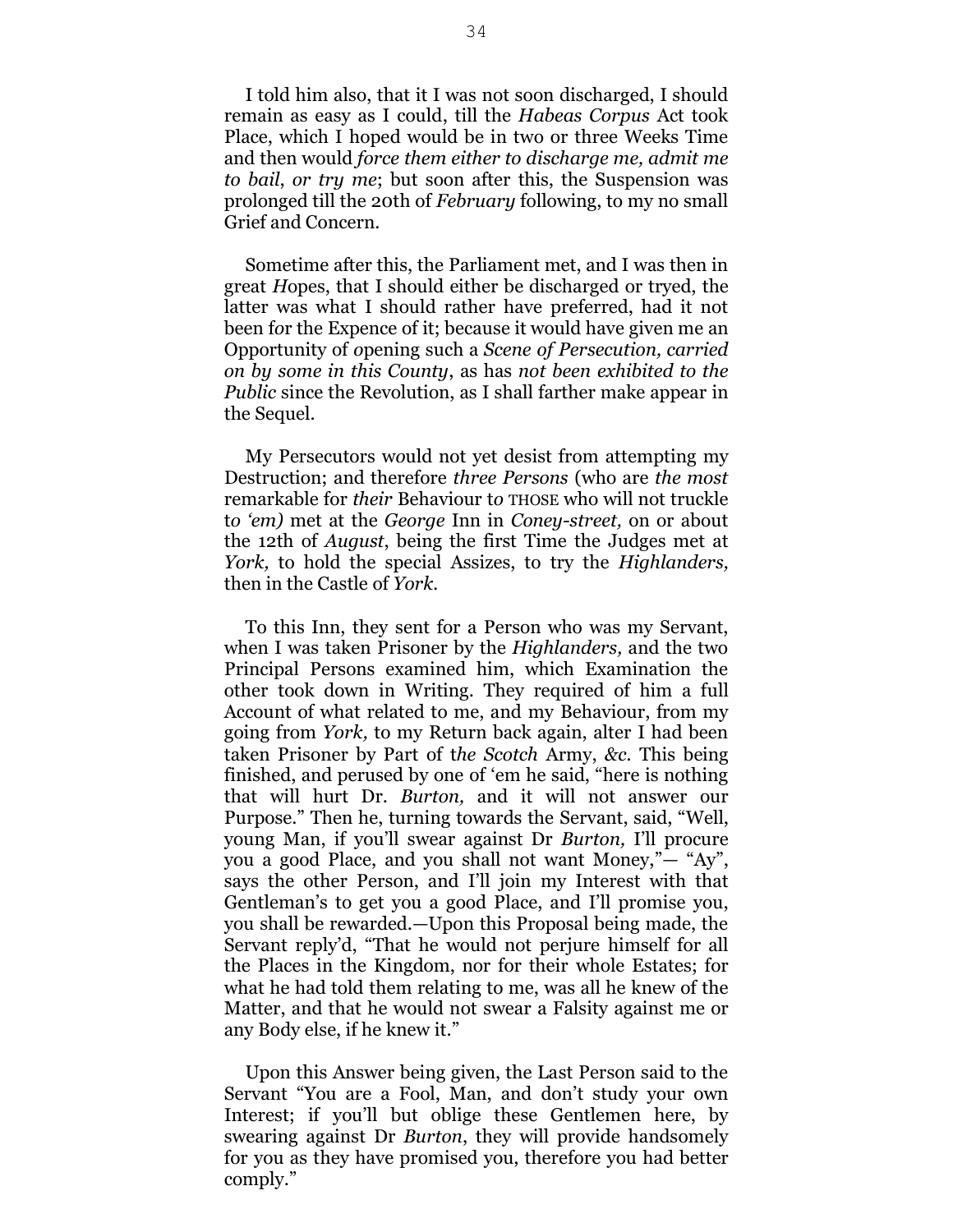But the Servant returned the same Answer as before, and told them farther, "That it was his Resolution not to perjure himself on any 'Account." Up*o*n which one them said to him. "Well go away, and confider better of it, and come to me again To-morrow." The Man then left them, but never return'd to them again.

I must remark, First, that as my Servant had been examined before several Magistrates, *&c.* upon Oath, it was a wrong Step to call him under Examination upon the same Account. Sec*o*ndly, That, neither of the two who had examined him, had any legal Authority to act as Justices of the Peace, at the *George* Inn in *Coney-Street.* Thirdly, That, hence may be seen to what vile Purposes their Interest is prostituted, tho' unknown to the Higher Powers. The said Servant is ready to prove all this, whenever I shall call upon him.

A Person out of the Country had in some Measure shewn his Disposition t*o* me in the *December* preceding, when he was at *W-th-by* with several others, who went to see *Wade*'s Army encamped near there. These Gentlemen being at the Inn together, one of them said to this Person, "I fancy that you will be named for our High-Sheriff, I dare say, you may make Interest to be excused that Trouble," or Words to that Effect. Upon this, he replied, "No, by G—d, if I am named, I will stand this Year, on Purpose to have the Pleasure of hanging Dr *Burton*."

This Account was sent to me by a Clergyman, who was one of the Company then present.

It would be too particular to mention the vile Treatment I met with, in Regard to my Horses, by which I suffered at least 100 Pounds Damage; besides the Expences of one Kind or other, which amounted to about 700*l.* Sterling, exclusive of the Loss of near two Years Business.

Add to these Misfortunes, another m*o*st shocking Consideration. For I had been most unhappily bound for a very large Sum of Money, which I was obliged to pay f*o*r three several Persons.

On this Account, I therefore soon after my Confinement, wrote to the respective Creditors, to make such Proposals as I could perf*o*rm: Two or three of these thought to be beforehand with the other Creditors, who were disposed to agree, and brought Actions against me, having first got Leave from Above so to do; which, as I was a State Prisoner, must be first obtain'd. As this was the Case, some of my Friends applied to some Persons, in order to have an Attorney, Solicitor, and Council to be allowed to appear for me in Court, and to see the Creditors Demands were Just. And if there was any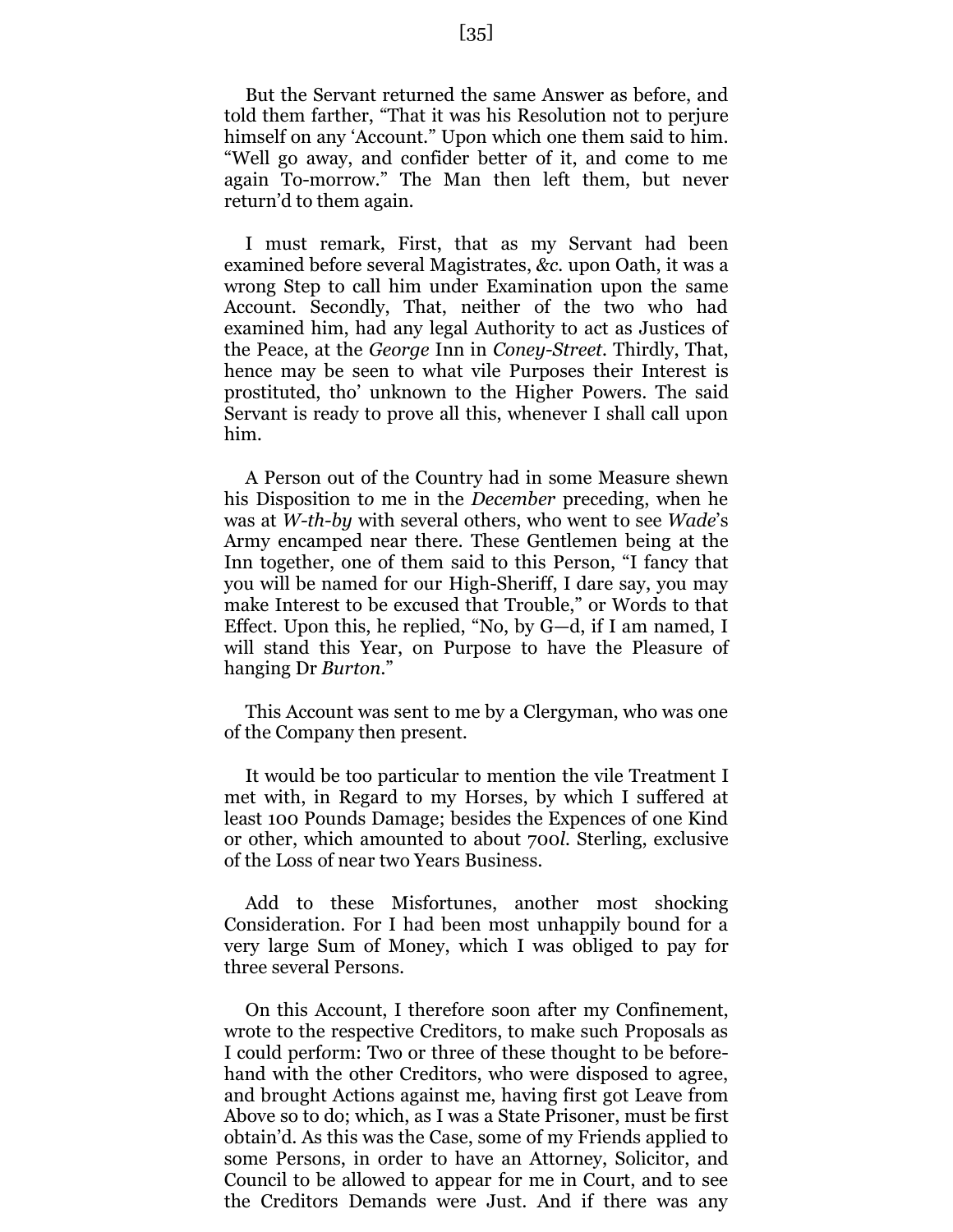Objection to the People nominated, the Person or Persons applied to, were desir'd to appoint others, to appear for me, as I could not attend myself; but none were appointed that I could find.

On the other Hand, there was a Person who owed me a considerable Sum upon Ballance, which was wanted to discharge other Debts withal, and he refused to come to any Account; so that there was a Necessity to file a Bill in Chancery against him, to oblidge him to deliver in his Accounts: For this Purpose, Council, *&c,* was necessary, but that was also refused me, although some of my Friends had made frequent Applications for that Purpose. At last indeed, in the thirteenth Month of my Confinement, I was allowed to make the necessary Oath before a Master in Chancery.

When I was under Examination at the Cockpit, I was asked some Questions about a Fact, for the Truth of which, I appealed to the Archbishop of *Yorkk.* The Parliament having met some Time, and the Archbishop having been near six Weeks in Town, and I suspecting, that neither the Duke of *Newcastle,* nor any other Person for him, had either wrote or spoke to the Archbishop about, what I had appealed to him for, I therefore wrote a Letter to the Archbishop, who was then at *Kensington*, to desire to know, if a Visit would be agreeable, and when it might be convenient: His Grace was pleased to write back, that he should be glad to see me on the *Wednesday* Morning following, betwixt nine and ten o'Clock in the Forenoon, being the 24th of *December,* 1746*.*

I waited upon the Archbishop at the Time appointed, and after acquainting his Grace with my Errand, I desired to know, if he ever had been either wrote, or been spoken to, in any thing relating to me, about which I had appealed to him, when under Examination at the Cockpit? his Grace answered in the Negative. I then desired his Grace would be pleased to certify the Truth of it, to the Duke of *Newcastle*, which the Archbishop very readily agreed to, saying, "that he should be with the Duke of *Newcastle,* on the *Monday* following, and as far as he (the Archbishop) could recollect of that Affair, he would tell the Duke." His Grace performed his Promise, and soon after that, Mr. *Stone* told a Friend of mine in the House of Commons, that the Duke of *Newcastle* was very well satisfied.

I was indeed surprized that an Enquiry into this Affair had not been made before, as the Archbishop had been about six Weeks in Town and my Examination at the Cockpit was on the 7th of *May* preceding.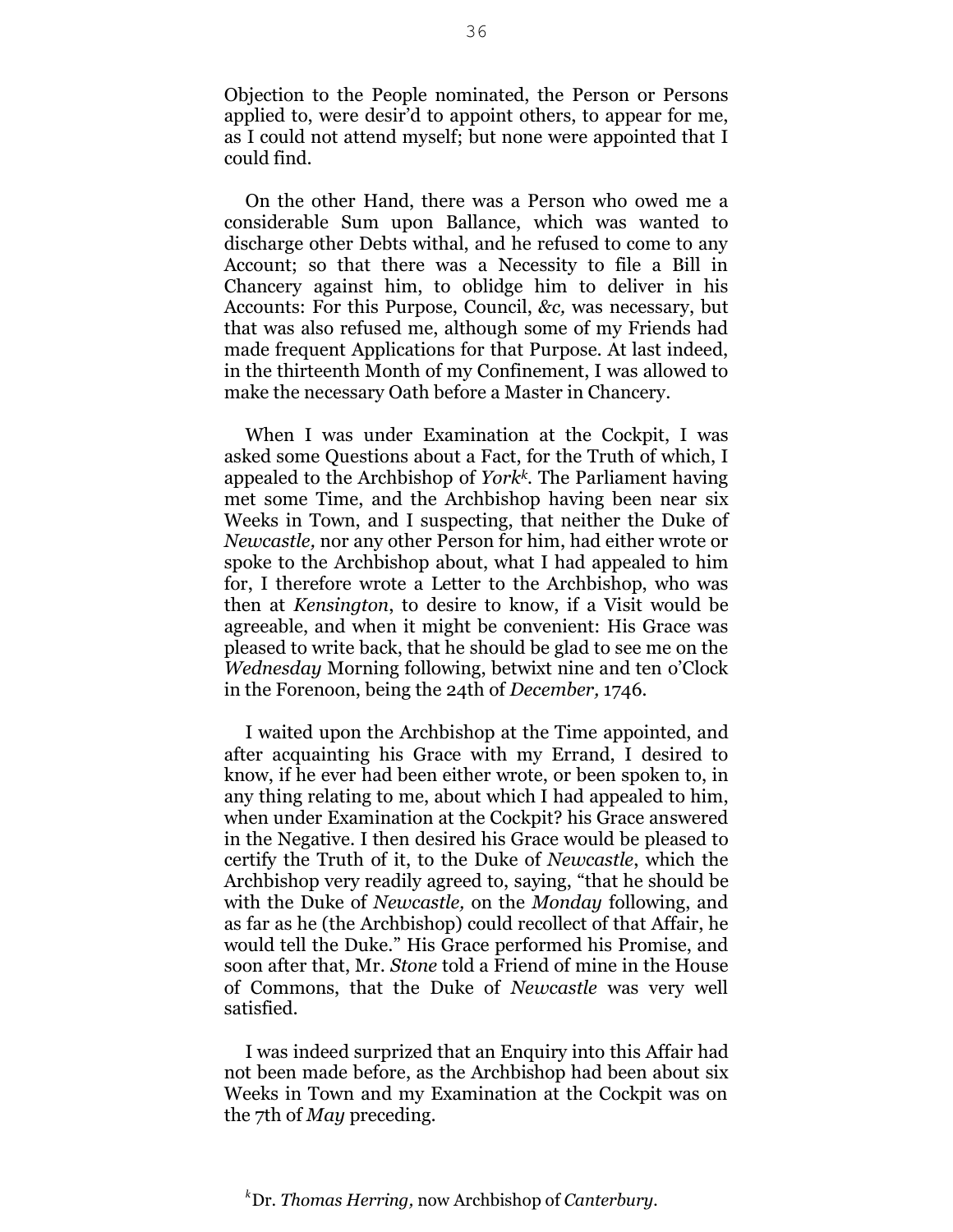I told the Archbishop, that I beg'd his Grace would not misunderstand the Intention of my Visit, for I did not want his Grace's *Intercession* with the Duke of *Newcastle, that* being what I had *no Occasion* for, and *scorned* to ask, after the ill Usage I had met with; for that I was determined to *stand* or fall by what I had done, according to the Laws of my Country, because I would not give my Persecutors even the *Shadow of a Pretence*, to say I had *any* Mercy shewn me, or was excused in any Shape, Justice being all I required. The Archbishop was pleased then to say, *That he believed he had heard or seen every Thing had been alledged against me, and was thoroughly convinced that I was innocent, and that he had often said so.*

I was near three Hours alone with his Grace, during which Time we talked upon various Subjects; particularly about Elections of Members to serve in Parliament, *&c.* and also about a Pamphlet, then just published, entitled, ASCANUS. He asked me particularly as to the Truth of the several Facts therein mentioned (because as I was confined at the same Messenger's House with Miss *Flora McDonald,* Captain *McLeod, Clanronald*, and others whose Crime was for assisting the young Gentleman in his Escape, and from whose Mouths I had the whole Escape (from first to last) and I can declare, that there has not yet been one true Account published of the Escape, and that Pamphlet, entitled, THE CHEVALIER, contains more Fiction and Untruths than the others.

My Conference with his Grace being finished, I took my Leave, and returned home again to Dinner, and remained there till the 9th of *February* following, being the Expiration of the Suspension of the *Habeas Corpus* Act, when I wrote the following Letter to Mr. *Stone,* viz.

#### *SIR,*

"Since the Necessity *o*f my Affairs are such, as require my being discharged from hence, I hope that neither the *Duke of Newcastle,* nor *you* can take it ill*,* that as soon as the Suspension of the *Habeas Corpus* Act expires (which will be To-morr*o*w) I shall take *such Methods* as the Law allows me, to obtain *that Liberty*, which I have been *long deprived* of, though *often promised it.*

I would not have you to think, that this will be done, *only* to make a popular Clamour, but on Account of the *Urgency* of my Affairs, which require my *speedy* Enlargement and, Return home<sup>l</sup> *.*

l I was under Contract to pay above 1400*l,* within a limited Time, which was near expiring. This Money I could not raise while in the Messenger's Hands.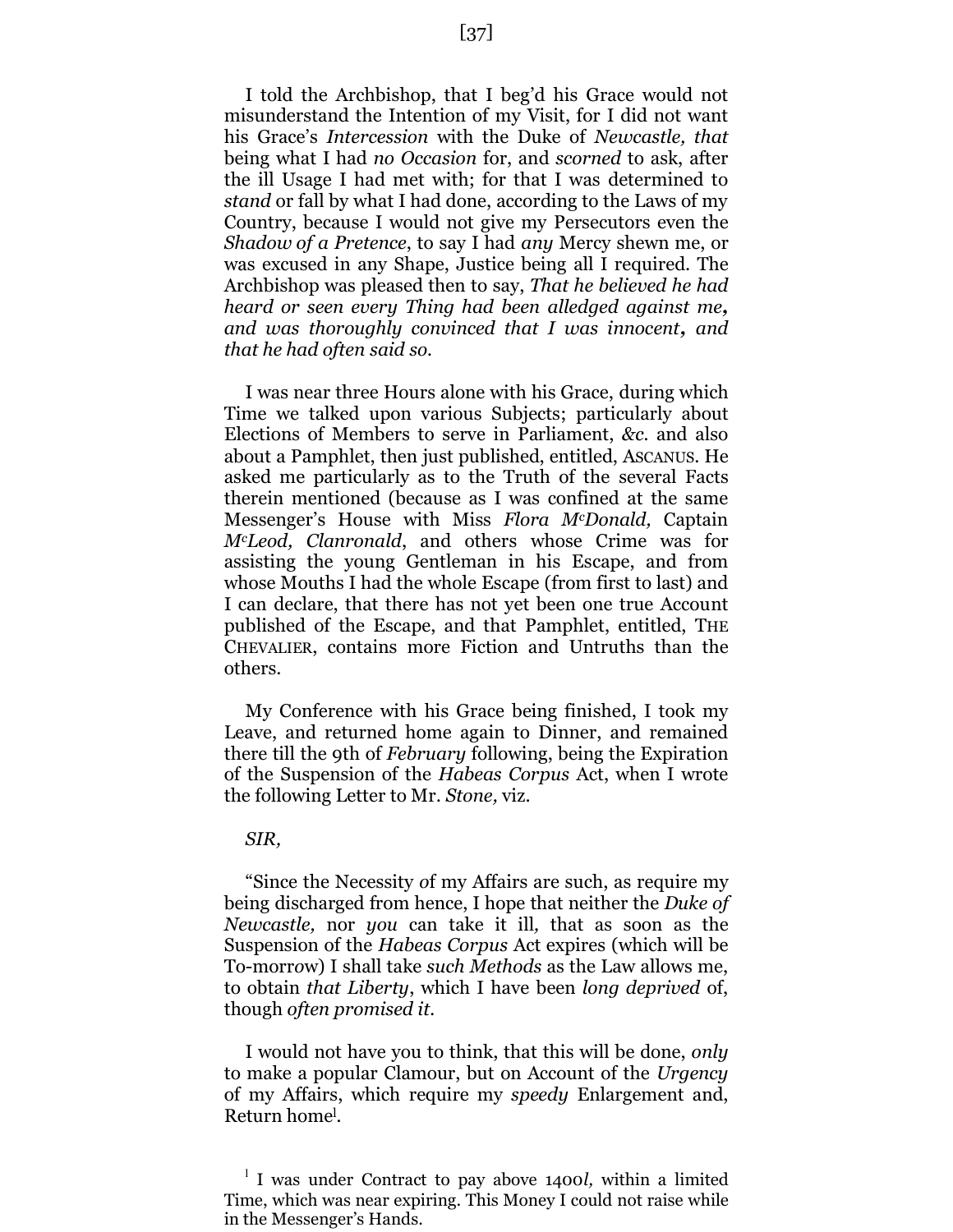I am sorry I have so much *Reason* to shew, that I have been *singled out* for Destitution, by *P\*\*\*\* P\*\*\*\*\*\*,* if it may be said to be so, when I have been \*\*\*\*\* *the Liberty* of defending *my own Property* on the one hand, while *\*\*\*\*\**  was given to others to *bring Actions against me;* and on the other Hand, to be \*\*\*\*\* *an Agent* to recover my own Right, when in Danger *o*f loosing it both which, *you* Sir, *know* t*o* be *true.*

This I am obliged to declare *publickly,* in *Justice* to myself, in *Justice* to my Family, and in *Duty to my* C*o*untry, whose *Liberties* have been *struck at* and *wounded* through my Sides by those below, that thereby the Eyes of all *those,* whose Situation it is, to guard the *Liberties and Properties* of their Fellow Subjects may be *opened,* and not for the future to give *such* an Opportunity to any Person to *trample* upon them, either *wantonly*, or through *Malice* or *Revenge,*

I may very justly be said, to be the strongest Instance against whom \* \* \* *\* \* \** \* \* *\* \**

N. B. *Here and in two or three other Places*, *the Copy of the Letter being wore was not legible.*

\*\*\*\*\*\*\*\*\*\*\*\*\*\*\*\*\*\*\*\*\*\*\*\*\*\*\*\*\*\*\*\*\*\*\* also in Reality for exerting that Right *without* Doors, *that indisputable Birth-Right inhaerent* in every *British* Elector ……………………………………………………. which would have *proved* so, had I been tried many Month's ago, but ………………………………………………………… as *resolute as Lilbourn* in Defence of my *native Right*, and the *Laws* and *Liberties of my Country.*—Sentiments which I have always espoused and hope to *live* and *die* with. If to be ………………………………… date say they are not? Then have I been*…………………………* and have Reason to…………

Divest yourself, Sir, from all *Partiality* (if any you have) and consider the *Consequence,* not only to *me,* but to others hereafter, if *these Things* are not made *Public* and put a *Stop* to; for though I am n*o*w the *unhappy Sufferer,* yet who knows *where,* or *with whom* it will End?

When you have acquainted the Duke of *Newcastle,* please to let me know the Answer, and you'll oblige

*Sir,*

*Your very humble Servant*,

*Feb.* 19, 1746-7.

J. BURTON.

*Directed to* Andrew Stone, *Esq; Member of Parliament, at*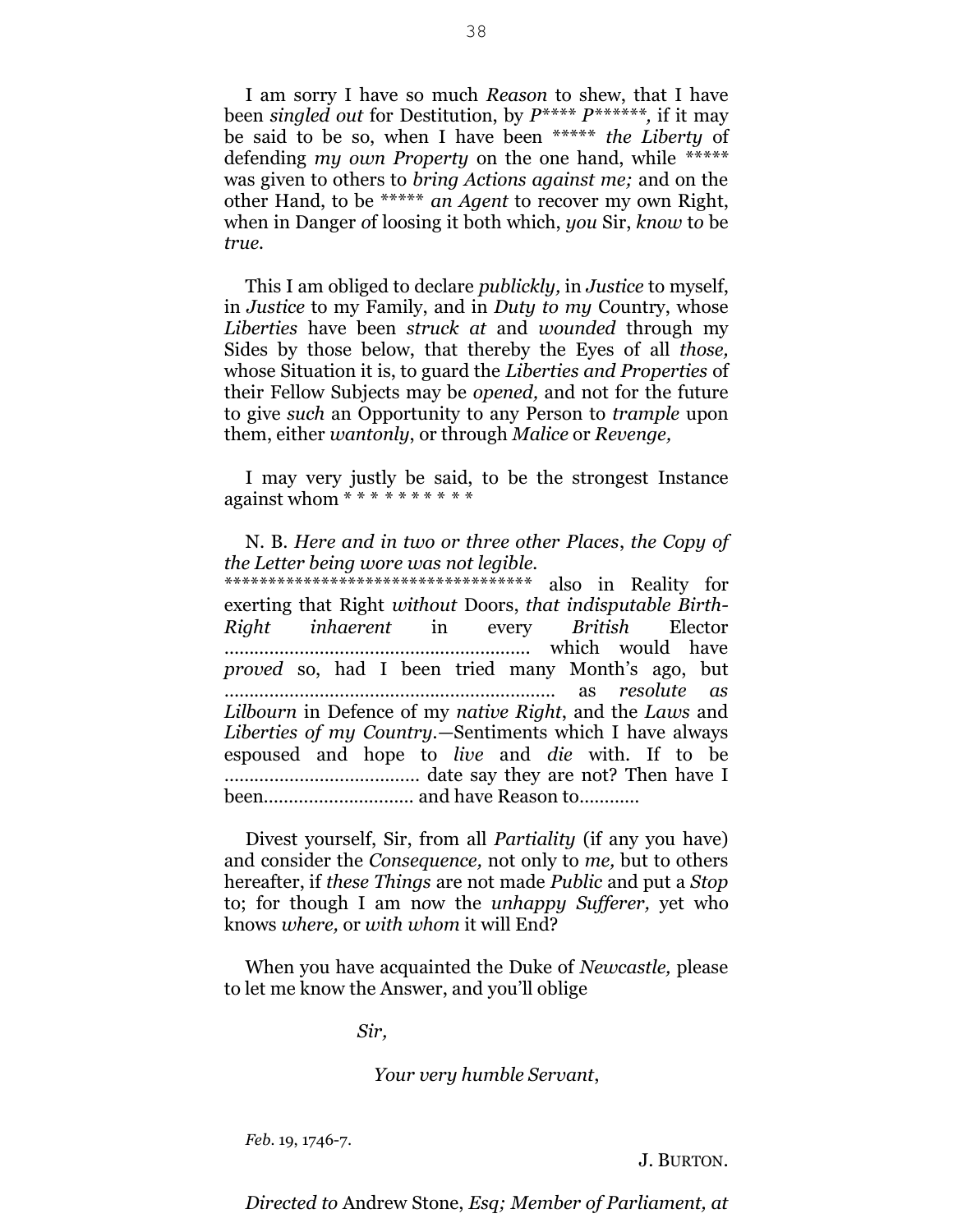#### *the Duke* of Newcastle's *Office.*

I waited a few Days for some Answer to this, but none coming, my Solicitor was to give Notice according to Law, to the Attorney General, that three Days after that Time, he must appear t*o* sh*o*w Cause, why I should not be discharged, f*o*r on such a Day I should be ready with my Bail. My Sollicitor was about to go, when a Gentleman desired, that the Offer should first be made as a Compliment to the Duke of *Newcastle,* to discharge me himself, rather than do it *per* Force: This I complied with, though much against my Inclination but I had such Obligations to that Gentleman, that I c*o*uld refuse him nothing he could ask.

Pursuant to this Agreement, I was to write once more to the Duke of *Newcastle* and this *Gentleman* would carry it himself. To prevent Delays, or a fruitless Attendance, this Gentleman sent to the Duke of *Newcastle* to fix a Time when he might wait upon him, which done, and the Time being come, the Gentleman went, and was near an Hour with, the Duke, who promised he would discharge me very soon; I then sent the Names of my Bail to the Office, who were approved of.

On the 4th Day of March following, being *Ash-Wednesday,* my Solicitor came from the Att-rn- y G-n-r-l to acquaint me, that I was to make Affidavit, that I carried neither Bills, Money, nor Letters to any of the *Highland* Army, as I had declared in Writing to the Duke of *Newcastle*. This, tho' contrary to the Laws of this Land, I yet complied with, and that very Evening was sworn before judge *Dennison*, being the only Judge then sitting; and the Affidavit was that Night given to the Attorney General.

No Person can blame me for being a little amazed at a Proposal of this Kind, having never heard of any Attempt of the like Nature; always looking upon it, as a Maxim in our Law, that no Man ought, to be put upon to do any Thing, which might any way tend to accuse himself; and though this Method may by some, be said not directly to make a Man accuse himself; yet if he, either could not, or would not, take the Oath, the Refusal I fear might be construed as a Mark of Guilt, and as such be made Use of, by those, who were Enemies to the Constitution of England, if in their Power. After my Discharge, I was asked many Questions about this Affair, by several of the *British* Senators.

After various Excuses for Delays, I had Notice to have my Bail ready at seven o'clock in the Evening on March the 25th following, at the Cockpit: We all went at the Hour, but were detained till near twelve o'Clock before I could be discharged. The Bail Bond was for my Appearance at *York* Assizes, which was in *July* following.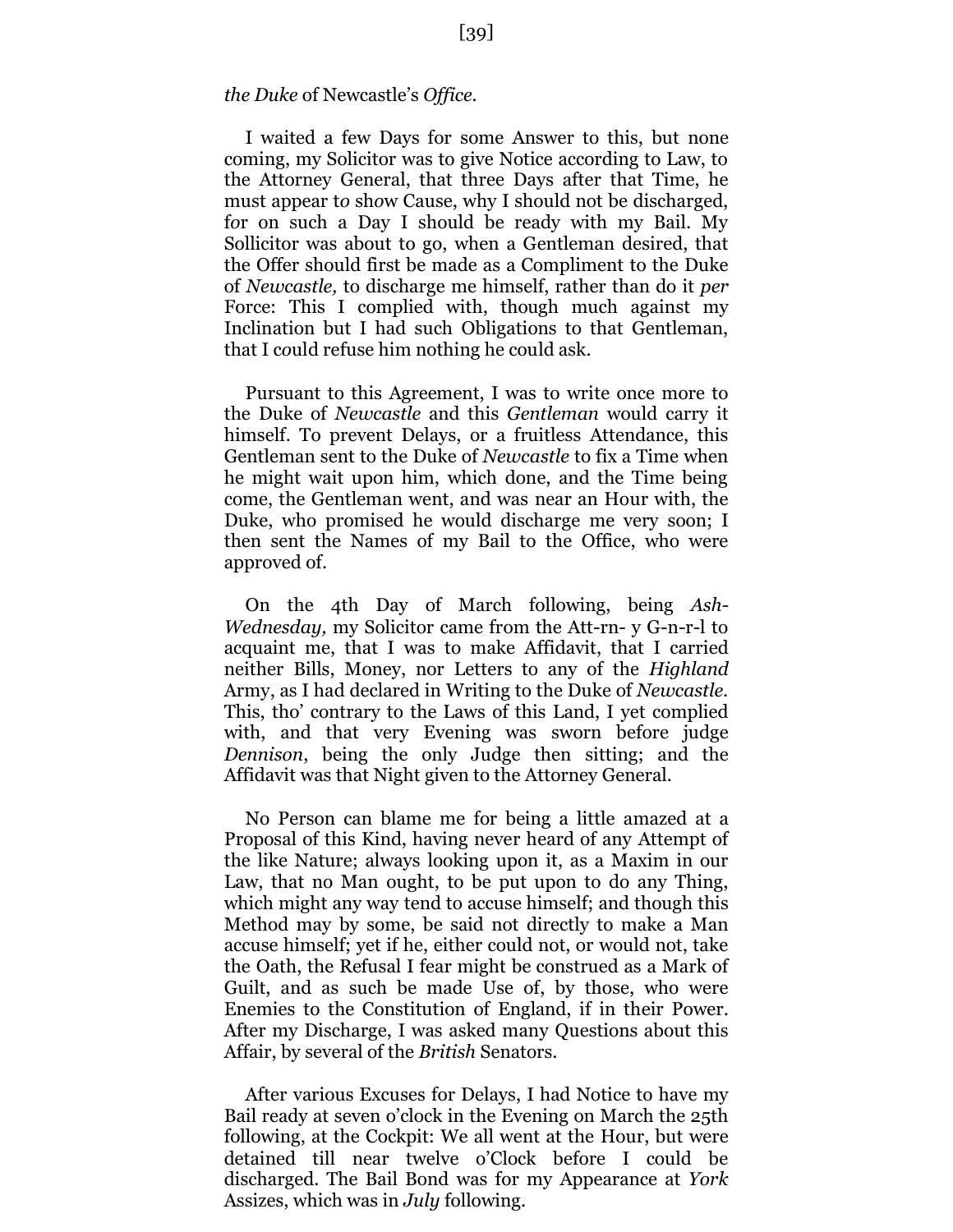At the Conclusion of the then Sessions of Parliament, the Act of Grace passed, which I perused, and likewise consulted proper Persons, to know which I was excepted against in any one Article, either by Name, or under any of the Exceptions. It being very clear, that I was not excepted against in any Shape, and as it would at that Time have been of singular Service to me to be excused from attending at the Assizes. I Wrote to Mr. *Stone*, telling him the Advantage it would be to me to be excused, and as there would be no Prosecution on Account of the Act of Grace, I desired if the Bail Bond was not delivered up to the proper Person, that it might not be done, or that I might be excused from attending. To this Letter I received two Lines in answer, that it would be necessary for me to attend.

Some Time after that I wrote to Mr. *Stone*, I also wrote to my Solicitor, to go to the proper Place, and enquire if the Bond had been given up? in his Answer, he said, *it was not given up*; but some Days afterwards, I had a second Letter from him, to let me know that such a Day (naming it) the Bail Bond was sent in from the Secretary's Office.

The Assizes being come to a Conclusion, and no Prosecution: attempted to be commenced, my Bail Bond was discharged in Court.

Having now given the Reader a full and fair Relation of all that happened to me, from the Commencement of my Confinement on the 30th of November, 1745, to the Assizes in *July* 1747. I shall therefore draw to a Conclusion.

I think I cannot promote the publick Good more effectually at the present Conjuncture, than to put you my *Neighbours and Country-men*, upon your Guard against the *Artifice* which has been lately so immediately employed to maintain, and if it be possible, to create new *Divisions* amongst you. Never suffer yourselves to be turned again into Darkness, by the *Incantations* of those, who would not have parted for *Conjurers*, even in the Days of Superstition and *Ignorance*. Shew yourselves to be Men, and you will be *us'd like Men*, for Mankind are apt to impose on *those*, who will bear it, or make the *least* Concession,

For my Part, I can't seriously represent to myself a *greater public Pest* and *Nuisance*, than a Person who hath set all *Decency* and Shame at *Defiance*. *The wickedest* Man, whilst he retains the least Regard for the general Opinion, tho' he may be always suspected, and sometimes *convicted* of Crimes, still tacitly confesses their *Blackness*, by his Endeavours to conceal them, and he says with the Poet.

——*Pulchra Laverna, Da mihi fallere, da justo sanctoque videri,*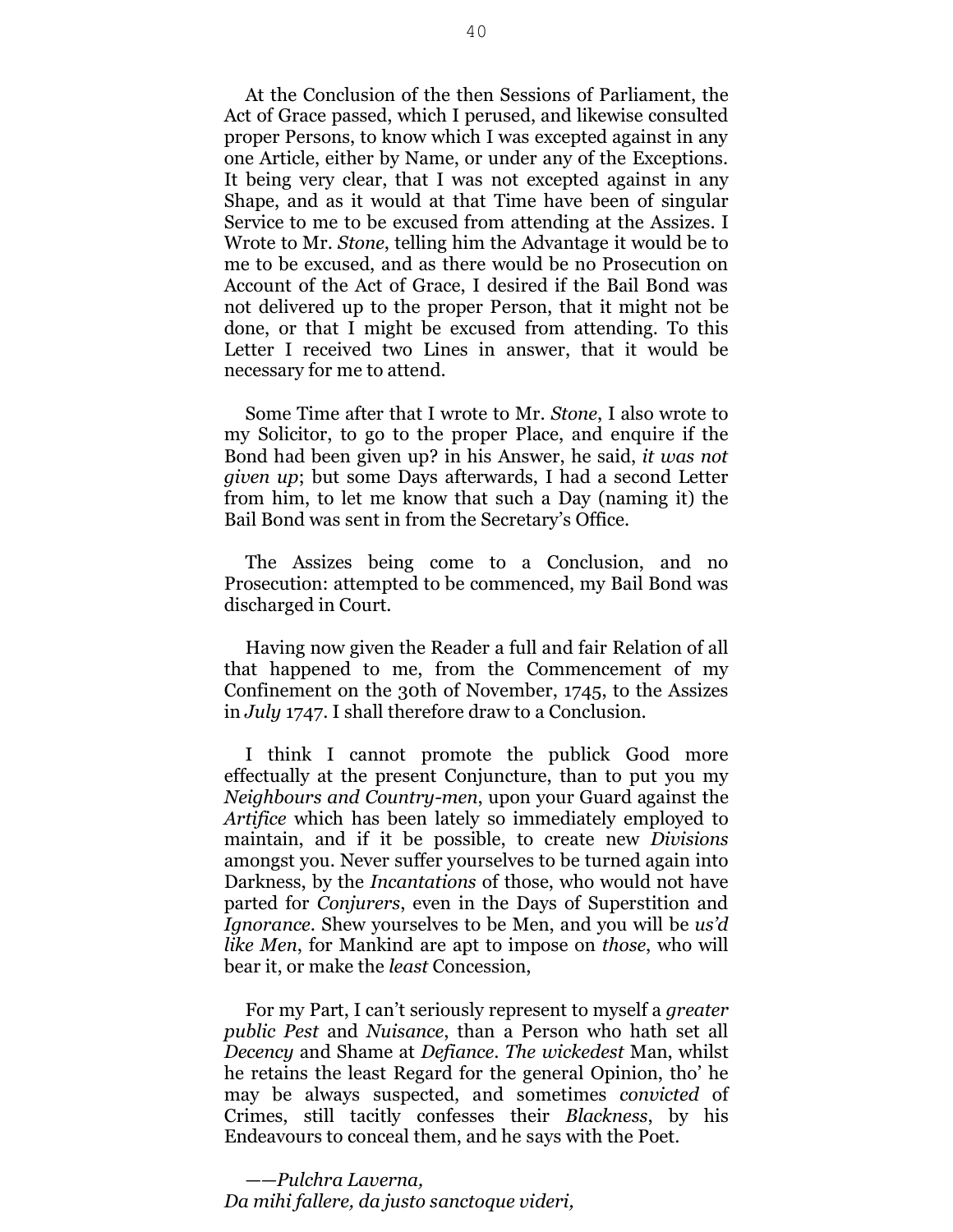*Noctem peccatis &Fraudibus objice nubem.*

HOR.

He may indeed be an *Example*, but he can never be a *Missionary* of those Vices which he disavows: Whereas the *Wretch* who *glories* in his Crimes, and prides himself in the *Notority* of his Infamy, destroys or infects all that approach him. He is *exasperated* by the public Hatred, and thus grown *desparate* in the Society: His own Welfare must depend upon *corrupting others* to be like himself, or by *Force, subduing thos*e he *cannot* corrupt.

How terrible must *such a Creature be*, in every Branch of Society? whether we consider him in his *natural* or *civil* Capacity, in private or *public* Life, in a *less* or greater Sphere; the *Evils* and *Dangers* rise in Proportion, and he is *equally* the *Curse* of a Village, or the *Scourge* of a City. What I would most earnestly recommend to you, is to be upon your Guard, and don't let 'em divide and embroile *you*, that they or their Set may be the Gainers.

> *Remember, O, my Friends the Laws, the Rights, The generous Plan of Power deliver'd down From Age to Age by our renown'd Fore-Fathers, (So dearly bought, the Price of so much Blood) O! let them never perish in your Hands, But piously transmit them to your Children.*

> > CATO.

As for D *S-n*, his *Character* and *Behaviour* is so well *known*, that I need not trouble the Reader with any Thing on that Head: but shall only endeavour to convince the D, that I am as ready as ever to give my Advice *Gratis*, to those who I think really *want* it, without any private Views to myself; which is more than he can say. Therefore as a Proof, I now advise him in *earnest*, to return unto *that* of his high Calling, *only* to feed the Flock committed to his Charge with wholesome Food, such as our Saviour and his Apostles recommend. I am sensible *how difficult* a Task it is to convince a Man of his Turn of Head; but yet, difficult as it is, I have such a Compassion for a Man of his Age, under his *Infatuation* (for I can call it by no other Name) that I am resolv'd to use my best Endeavours for *once*, to perswade him to take a Resolution *so much* for *his* Honour, and for the *Advantage* of the Church: *Cujusvis Hominis est errare, nullius, nisi Insipientis, in Errore perseverare*. I would advise him to exchange his Politicks, for Piety—To become a Champion for *Religion*, instead of being an Advocate for *Men in Power*, and employ more of his Time in that, which I, *in Charity* hope he *understands*, and then, he might stand *some* Chance of being *exalted* according to his *Merits*; I can't

[41]